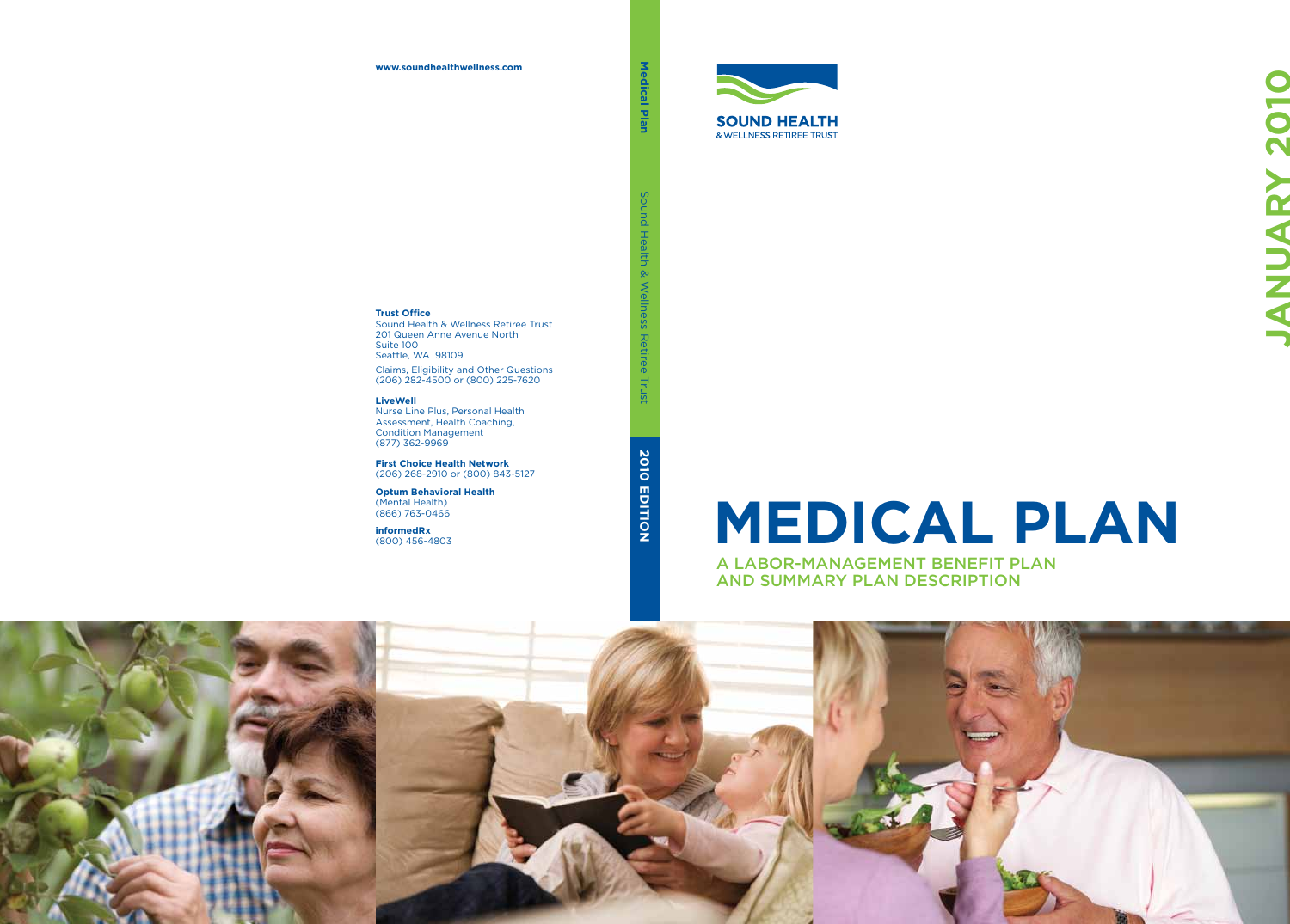201 Queen Anne Ave. N. #100 Seattle, WA 98109

(206) 282-4500 (800) 225-7620

www.soundhealthwellness.com



#### **Notice of Benefit Improvements and Premium Rate Increase Effective for January 2011 Coverage**

This letter is to advise you that **improvements** have been made in your benefits. Effective for services received on and after January 1, 2011, the Board of Trustees is pleased to inform you of the following improvements in your Retiree Welfare benefits:

- 1. The maximum benefit for prescription drugs is increased to \$5,000 annually (from the current maximum of \$2,500).
- 2. Preventive care is covered at 100% with no cost sharing (see the reverse side of this notice for details on the covered preventive care services).

Along with these improvements, retiree health plan rates will increase effective with December 2010 premiums for January 2011 coverage. The action taken by the Board of Trustees to increase rates is due to the continuing increase in costs for health care benefits and the expanded coverage provided effective January 1, 2011. Even with this increase, retirees will continue to pay only a portion of the total actual cost of providing retiree medical benefits. The rate increase is as follows:

#### **Retirees Who Began Retiree Health Coverage October 2004 or After:**

Effective with premiums paid in December 2010 for your January 2011 coverage, the premium shall be changed as follows:

| Retiree, Spouse, and Child(ren)  \$450.00 (an increase of \$40.00/month) |
|--------------------------------------------------------------------------|

#### **Retirees Who Began Retiree Medical Prior to October 2004:**

Effective with premiums paid in December 2010 for your January 2011 coverage, the premium shall be changed as follows:

#### **Retroactive Change / Catch-up Payment**

Because notification of this rate change was received after the December payments were processed, a one time adjustment is required to pay the increased January premium. The one time additional cost (\$20.00 or \$40.00) will be deducted from your January pension check or automatic self-payment, if applicable. If you self-pay your premium, please adjust the amount appropriately. This will be in addition to the new premium for January.

Thereafter, only the new premium for participation will be deducted from your February 2011 and future pension checks or automatic self-payment, if applicable. If you self-pay your premium, please adjust the amount appropriately.

#### **Future Changes**

The cost of providing retiree health coverage is likely to continue to increase and, therefore, the retiree's payment obligation may be adjusted by the Trustees in the future. The Board of Trustees is providing this program of Retiree Health and Wellness benefits to the extent that money is currently available to pay the cost of the program. The Board of Trustees retains full and exclusive authority at its discretion to determine the expenditures of money for the program. The program may be terminated or modified at any time by the Board of Trustees.

If you have any questions, please contact the Trust Office at 1-800-225-7620.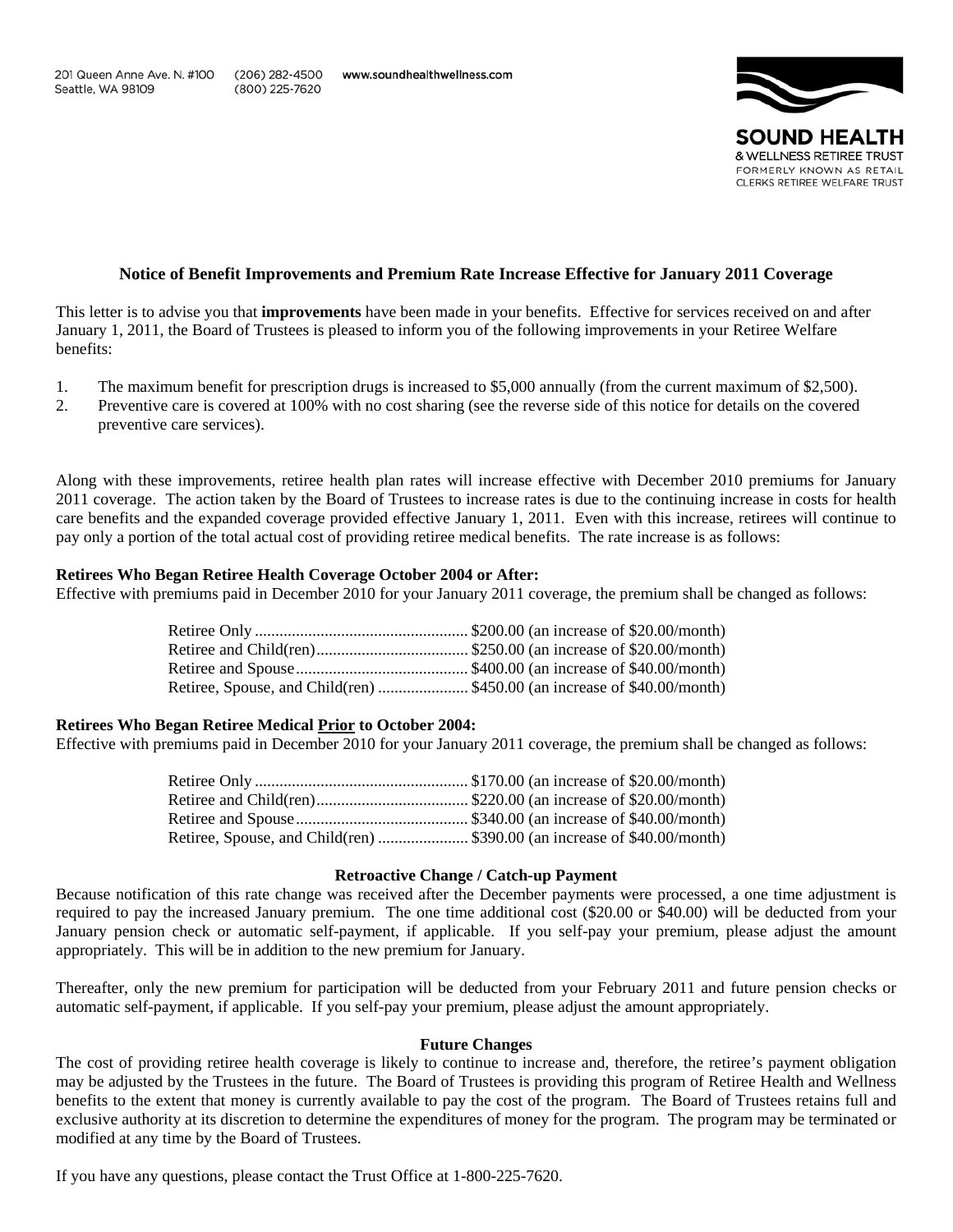#### **Sound Health & Wellness Retiree Trust**

#### **Preventive Care**

Preventive care services, as described below, are covered at 100% of charges (not subject to the deductible), if a PPO provider is utilized, and 50% of charges (subject to the deductible) if a non-PPO provider is used.

*Adult Screening Tests.* The plan covers:

- One mammogram for an eligible female, as follows:
	- Every two calendar years, under age 40
	- Every calendar year, age 40 and over
- One routine Pap and pelvic exam per calendar year
- One routine prostate exam per calendar year
- One prostate specific antigen (PSA) per calendar year
- Prostate cancer screening (at age 50)
- Heart scan, bone density testing and other preventive screenings your physician considers reasonable and medically necessary if not normally performed in a doctor's office or as part of a routine physical exam
- Routine fecal occult blood tests in conjunction with a routine colon/rectal exam, as follows:
	- One test, every two calendar years, under age 50
	- One test per calendar year, age 50 and over
	- Colorectal cancer screening (at age 50)
	- Flexible sigmoidoscopy every three to five years
	- One colonoscopy every 10 years

#### *Annual Physical Exams (excluding dependent children under age 19).* The plan pays for routine physical exams, including:

- Laboratory and x-ray services when ordered by a physician (other than those described above)
- Physician services for office visits

Certain guidelines may apply.

#### *Preventive Care Office Visits (dependent children to age 19). The plan covers:*

- Six visits (including visits for immunizations) up to age 1
- Three visits (including visits for immunizations) from age 1 to age 2
- An annual visit from ages  $2 18$  (includes immunizations).

*Flu and Pneumonia Shots.* Flu and pneumonia shots will be covered in full. Participants must submit an itemized receipt indicating the name of the person receiving the flu shot to the Trust Office. Only flu and pneumonia shots provided in the USA will be reimbursed. You can go to any local grocery store, pharmacy or public facility (e.g., fire stations). If you go to a doctor's office you will be reimbursed for the flu or pneumonia shot. If the doctor also charges for an office visit, the office visit will not be covered. Flu and pneumonia shots are not subject to the deductible.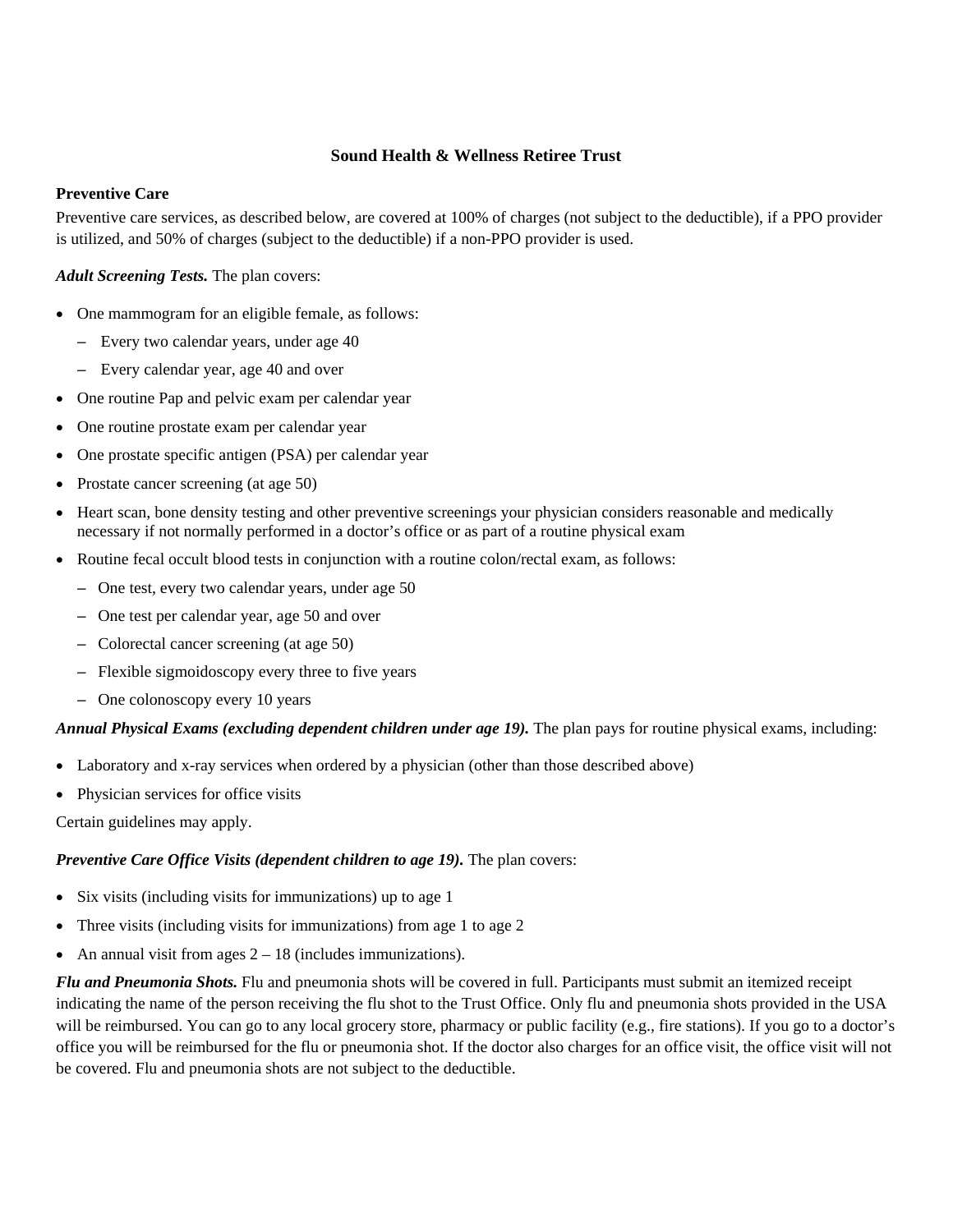### Message to Eligible **EMPLOYEES**

We are pleased to present this booklet describing the benefits available to you and your eligible dependents through the Retail Clerks Retiree Welfare Trust d.b.a. Sound Health & Wellness Retiree Trust.

The following revisions have recently been made to your benefit plan:

#### **Effective September 1, 2009**

- *Flu and pneumonia immunizations are covered in full and not subject to the annual deductible*
- *Coverage for same sex domestic partners is added*

#### **Effective January 1, 2010**

- *A new rehabilitation benefit is added, replacing the previous benefits for hand therapy, outpatient cardiac rehabilitation, physical therapy and speech therapy (see page 31)*
- *Coverage for naturopaths and acupuncturists is added on a limited basis (see pages 27 and 19)*
- *Weight loss surgery is now covered, subject to certain limitations (see page 35)*
- *Preauthorization is now required for certain services (see pages 17 to 19)*
- *Emergency room treatment now requires a \$50 copay per visit (see page 20)*

Please read this booklet carefully for a basic understanding of your benefit program. If you have any questions, please contact the Trust Office for assistance.

*Sincerely, Board of Trustees*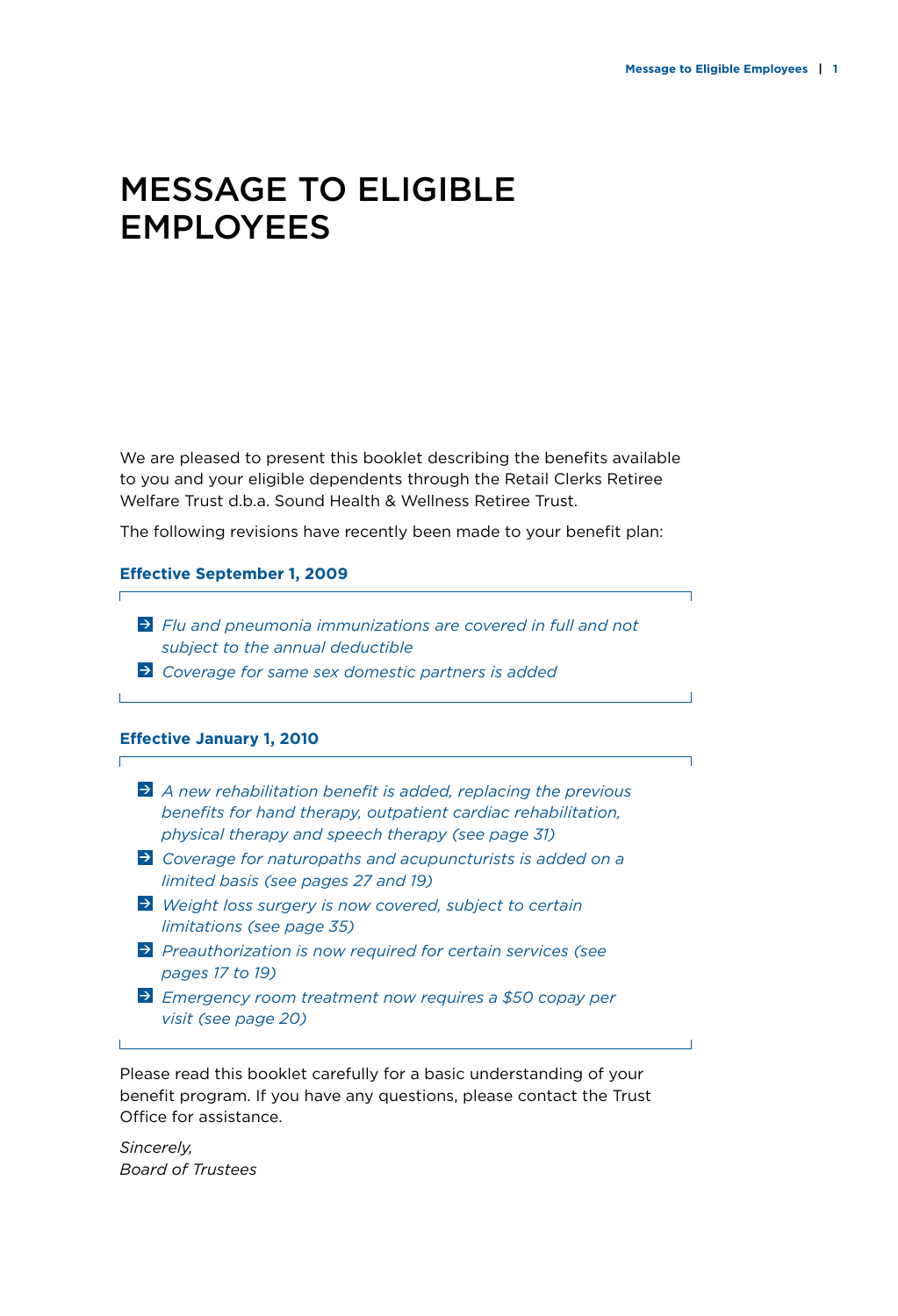| <b>EMPLOYER TRUSTEES</b>                                                                                                                                   | <b>UNION TRUSTEES</b>                                                                                                                            |  |
|------------------------------------------------------------------------------------------------------------------------------------------------------------|--------------------------------------------------------------------------------------------------------------------------------------------------|--|
| <b>Randy Zeiler</b><br><b>Derrick Anderson</b><br><b>Nathan Hyde</b><br><b>Frank Jorgensen</b><br><b>Scott Klitzke Powers</b><br><b>Carl Wojciechowski</b> | <b>Diane Zahn</b><br><b>David Blitzstein</b><br><b>Todd Crosby</b><br><b>David Schmitz</b><br><b>Michael J. Williams</b><br><b>Brenda Willis</b> |  |
|                                                                                                                                                            |                                                                                                                                                  |  |

All questions about benefit interpretations should be referred to the Trust Office. Telephone contact with the Trust Office does not guarantee eligibility for benefits or benefit payments. Though the Trust Office can provide you with general information on your plan of benefits, your eligibility for benefits and benefit payments will be determined only when a claim is submitted to the Trust.

To keep your eligibility records accurate, notify the Trust Office in writing about any change in:

#### *Address*

Ē

 *Dependent status (birth, adoption, legal placement for adoption, death, marriage, legal separation, divorce, full-time student, child custody)*

Submit any changes to the Trust Office on a new enrollment form.

The Trustees have full and exclusive authority, in their discretion, to interpret, construe and apply the terms and conditions of the benefits, Trust agreement and all policies, procedures, actions and resolutions adopted in administering or operating the Trust or the Plan. They have the authority to remedy possible ambiguities, inconsistencies or omissions and to decide all plan questions. Trustee decisions are final and binding.

Only the full Board of Trustees is authorized to interpret the benefits described in this booklet. *No employer or local union—or representative of any employer or local union—is authorized to interpret this Plan or to act as an agent of the Board of Trustees to guarantee benefit payments.*

The Trust Retiree medical benefits are self-funded and are paid in accordance with the rules and regulations of the direct payment plan which are contained in this booklet. Zenith Administrators provides the administration of these benefits.

The Trust Preferred Provider Organization (PPO) for medical benefits is the First Choice Health Network. For mental health services, Optum Behavioral Health is the PPO.

The Trust also uses other vendors to assist in administering the LiveWell health and wellness program.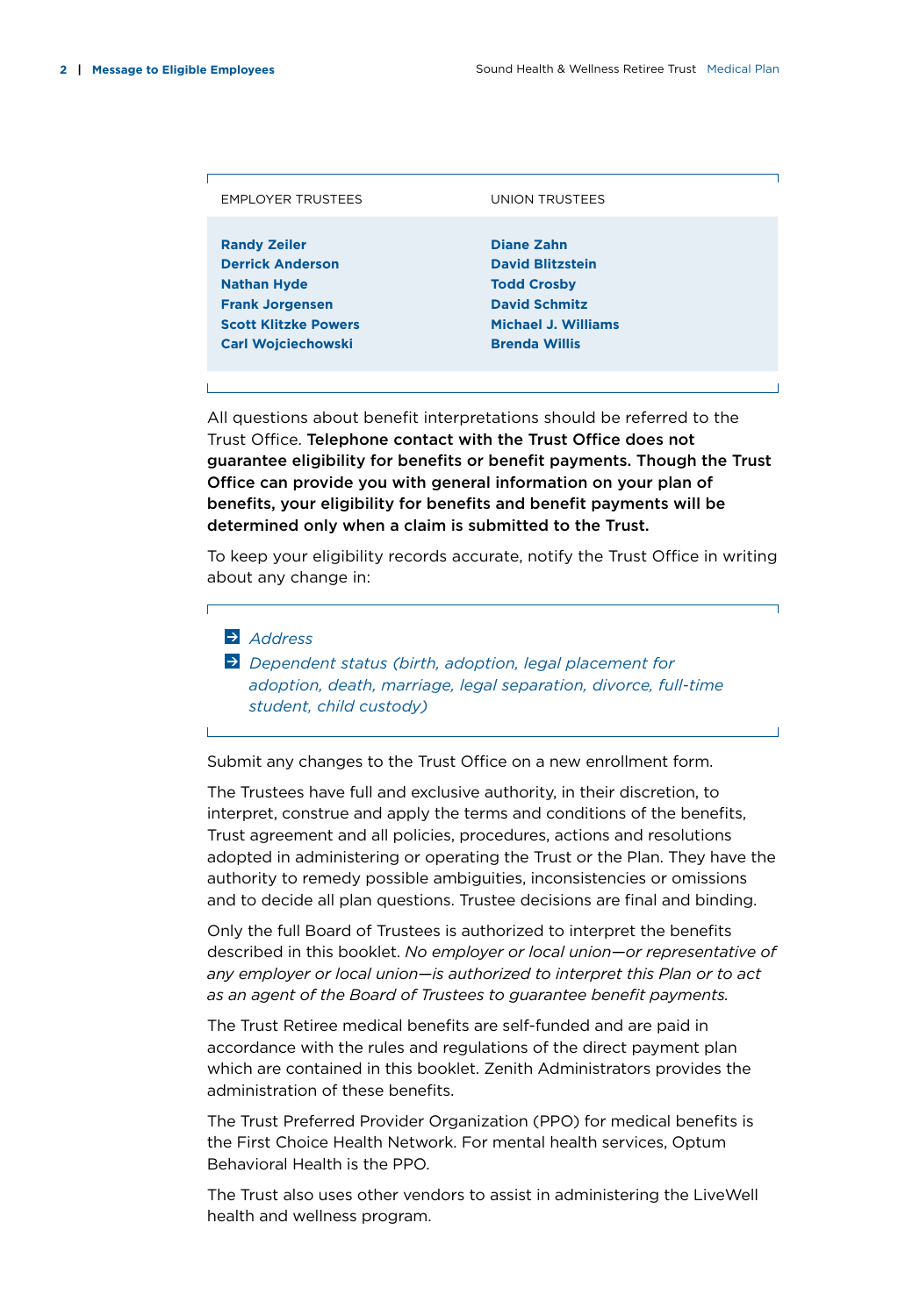### Table of Contents

#### **5** Section ONE **Summary of Benefits**

#### **6** Section TWO **Eligibility**

6 Retired Employee Eligibility

- 6 Enrollment
- 7 Eligible Dependents
- 9 When Coverage Ends
- 10 Reinstatement
- 10 Payment of Monthly Premiums
- 11 COBRA Continuation Coverage for Dependents
- 12 Certificate of Creditable Coverage

#### **13** Section THREE

#### **Medical Benefits**

- 13 Preferred (PPO) Providers
- 14 Deductible
- 14 Reimbursement Provisions (Coinsurance)
- 14 Annual Out-of-Pocket Maximum
- 15 Lifetime Maximum
- 15 Health & Wellness Program: LiveWell
- 16 Individual Case Management (ICM)
- 17 Coverage Requiring Preauthorization
- 19 Covered Medical Expenses
- **36** Section FOUR  **General Exclusions Applying to All Benefits**
- **39** Section FIVE **Coordination of Benefits**
- **41** Section SIX **Subrogation (Right of Recovery)**
- **43** Section SEVEN **Submitting a Claim**
- **47** Section EIGHT **Filing an Appeal**
- **51** Section NINE **Definitions**
- **58** Section TEN **Summary Plan Description**
- **62** Section ELEVEN  **Your ERISA Rights**
- **65** Section TWELVE **Notice of Privacy Practices (HIPAA)**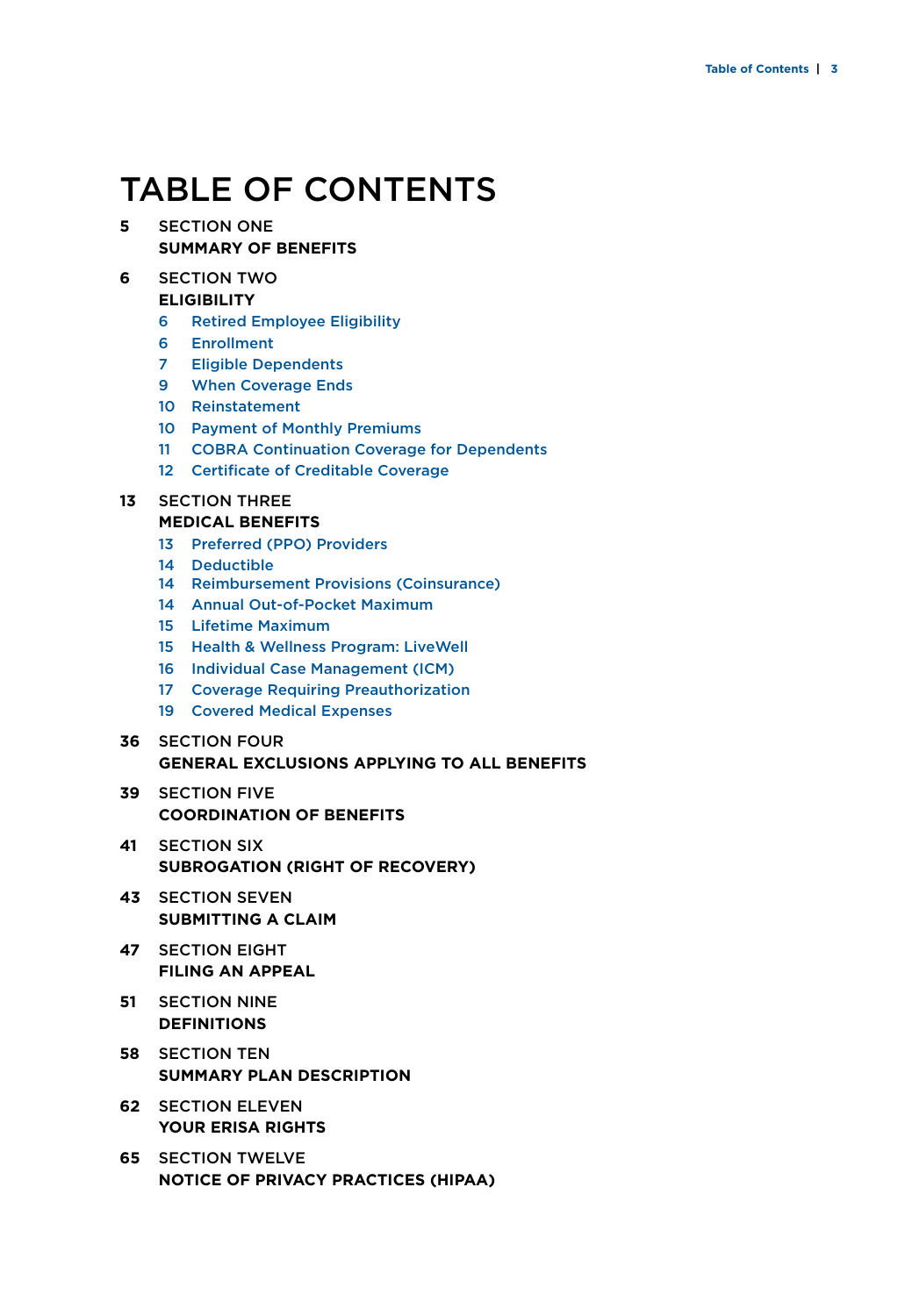### Important Notice

This Plan is supported in part by money negotiated through collective bargaining. The benefits described in this booklet, while intended to remain in effect indefinitely, cannot be guaranteed for any period of time. The Plan's benefits are not guaranteed lifetime benefits.

The Trustees reserve the right to make any changes in the Plan that they deem necessary, including changing benefits and eligibility, terminating all or a portion of the coverage, and requiring or changing monthly retiree contributions.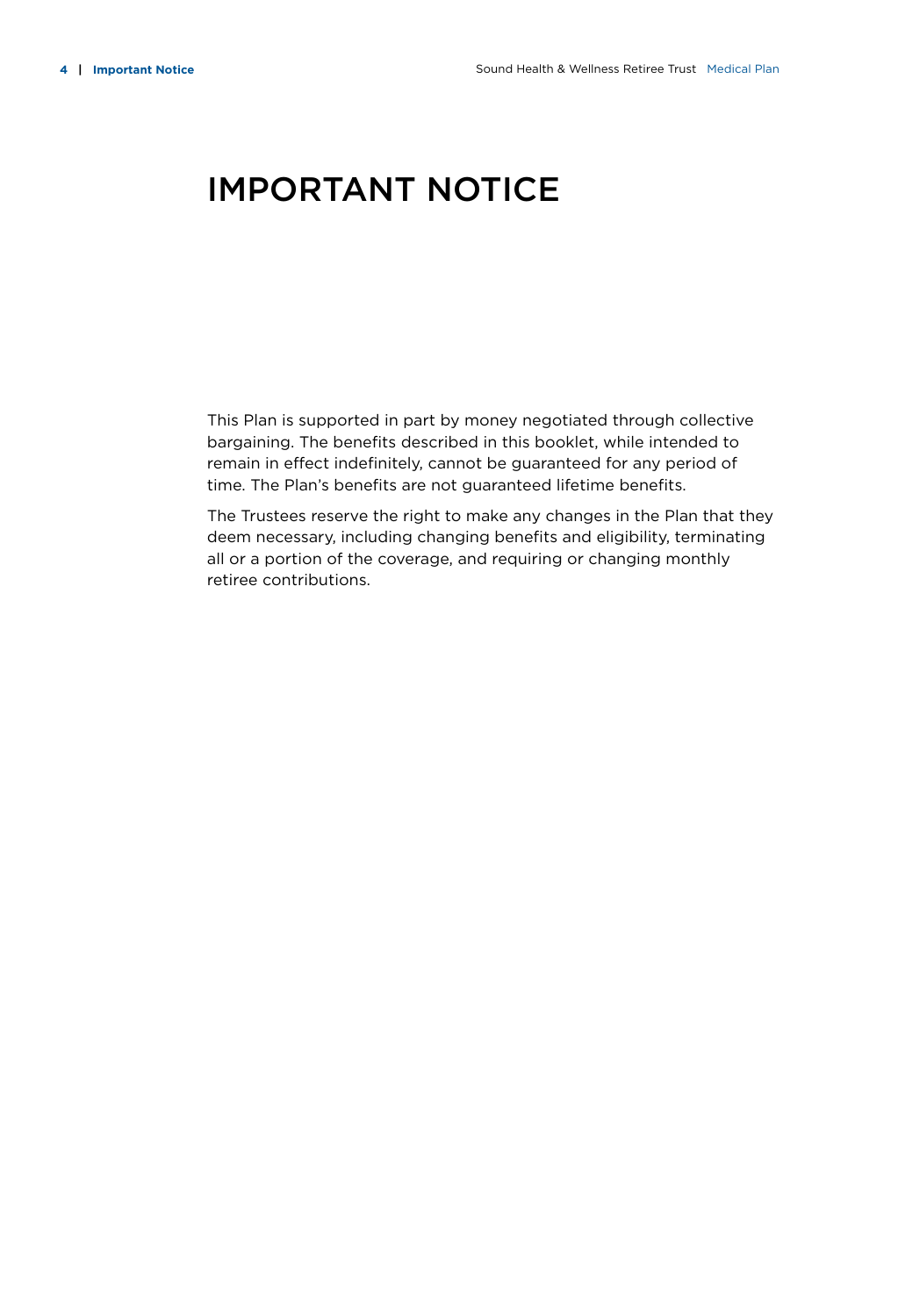### Summary of Benefits

See each benefit section for specifics about covered expenses as well as exclusions and limitations.

#### **Medical Benefits**

| <b>ANNUAL DEDUCTIBLE</b>                                           |                                                                                                    |
|--------------------------------------------------------------------|----------------------------------------------------------------------------------------------------|
|                                                                    | \$500 per person per calendar year<br>\$1,500 per family per calendar year                         |
| <b>COINSURANCE</b>                                                 |                                                                                                    |
| Preferred<br>provider                                              | 80%                                                                                                |
| Nonpreferred<br>provider                                           | 50% of UCR charges*                                                                                |
| Nonpreferred<br>provider outside<br><b>PPO</b> service<br>$area**$ | 80% of UCR charges*                                                                                |
| Other covered<br>expenses                                          | 80% of UCR charges*                                                                                |
| All covered<br>providers and<br>expenses                           | When the out-of pocket maximum is reached, the plan<br>pays 100% for the rest of the calendar year |
| PRESCRIPTION DRUG MAXIMUM                                          |                                                                                                    |
|                                                                    | \$2,500 per person per calendar year                                                               |
| OUT-OF-POCKET MAXIMUM                                              |                                                                                                    |
|                                                                    | \$10,500 per person per calendar year                                                              |

**\$31,500 per family per calendar year (Includes the annual deductible as well as 20% and 50% copayments)**

lifetime maximum

#### **\$1,000,000 per person**

*\* UCR charges – usual, customary and reasonable charges as defined on page 57.*

*\*\* PPO service area is the state of Washington.*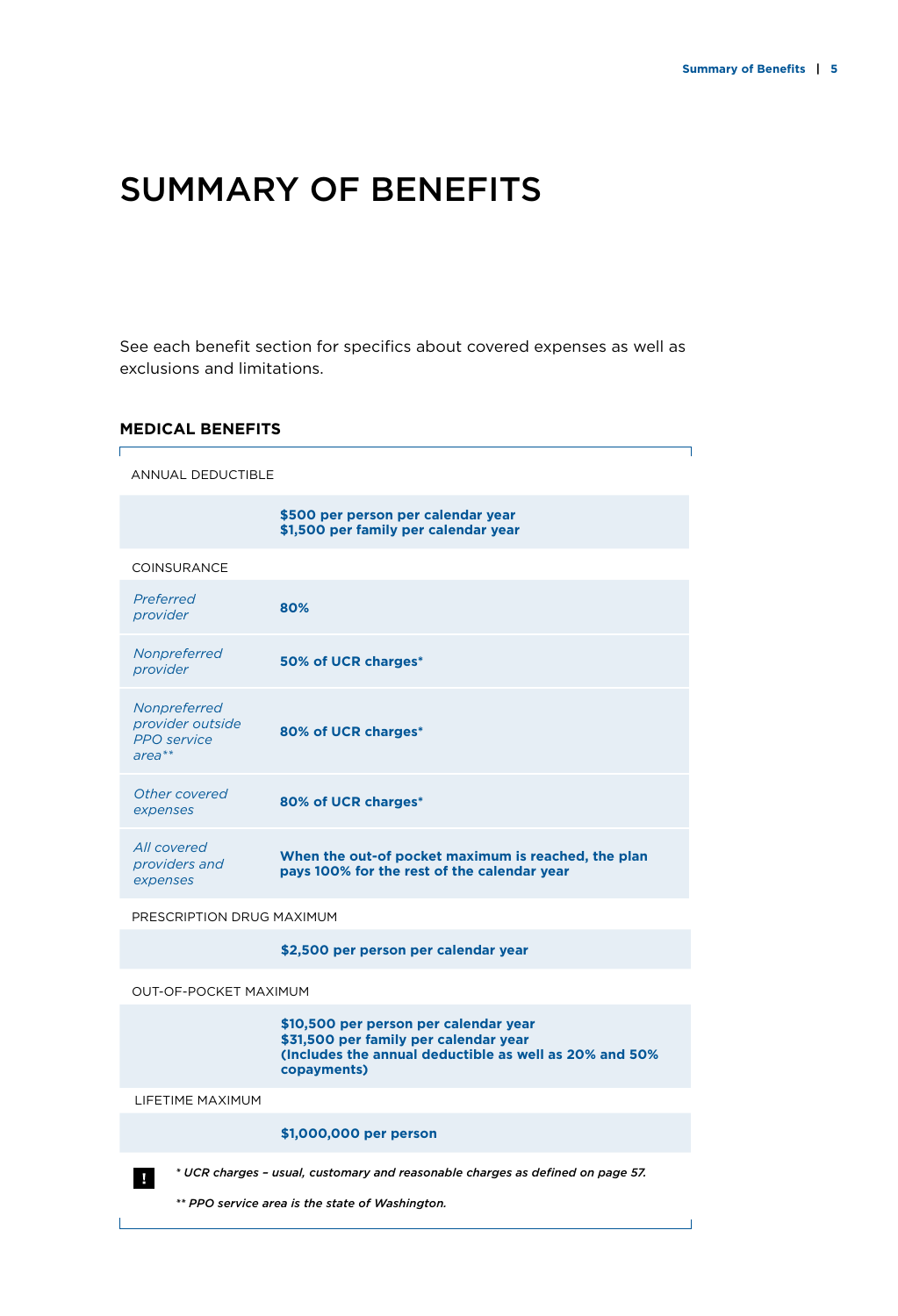### **ELIGIBILITY**

The benefits described in this booklet are available to retirees who meet the eligibility requirements shown below. If you have any questions about your eligibility for benefits, please call the Trust Office.

#### **Retired Employee Eligibility**

To be eligible to participate in the retiree medical plan, you must meet all of the following conditions:

- *You are not covered by an employer sponsored health plan as an active employee, and*
- *You are not eligible for Medicare, and*
- *You are 55 years of age or older, and*
- *You have 15 years of credited service and are receiving a pension through the Sound Retirement Trust, formerly known as the Retails Clerks Pension Trust, or Washington Meat Industry Pension Trust or, you participated in the Sound Health and Wellness Trust for at least 15 years (180 months), and*
- *At the time of your retirement effective date, you have had health coverage through the Sound Health & Wellness Trust for at least 48 of the immediately prior 60 months.*

#### **Enrollment**

Ē

Retired employees who meet the provisions for eligibility stated above will be covered for benefits when they have enrolled in the plan and pay the required premium. Your monthly premium payment must be received by the 15th of the month prior to the month of coverage.

You must enroll within 8 calendar months of your retirement effective date. If you wish to cover your spouse and other eligible dependents, you must enroll them at the time you enroll for retiree coverage. Enrollment forms and pension deduction forms will be provided by the Trust Office.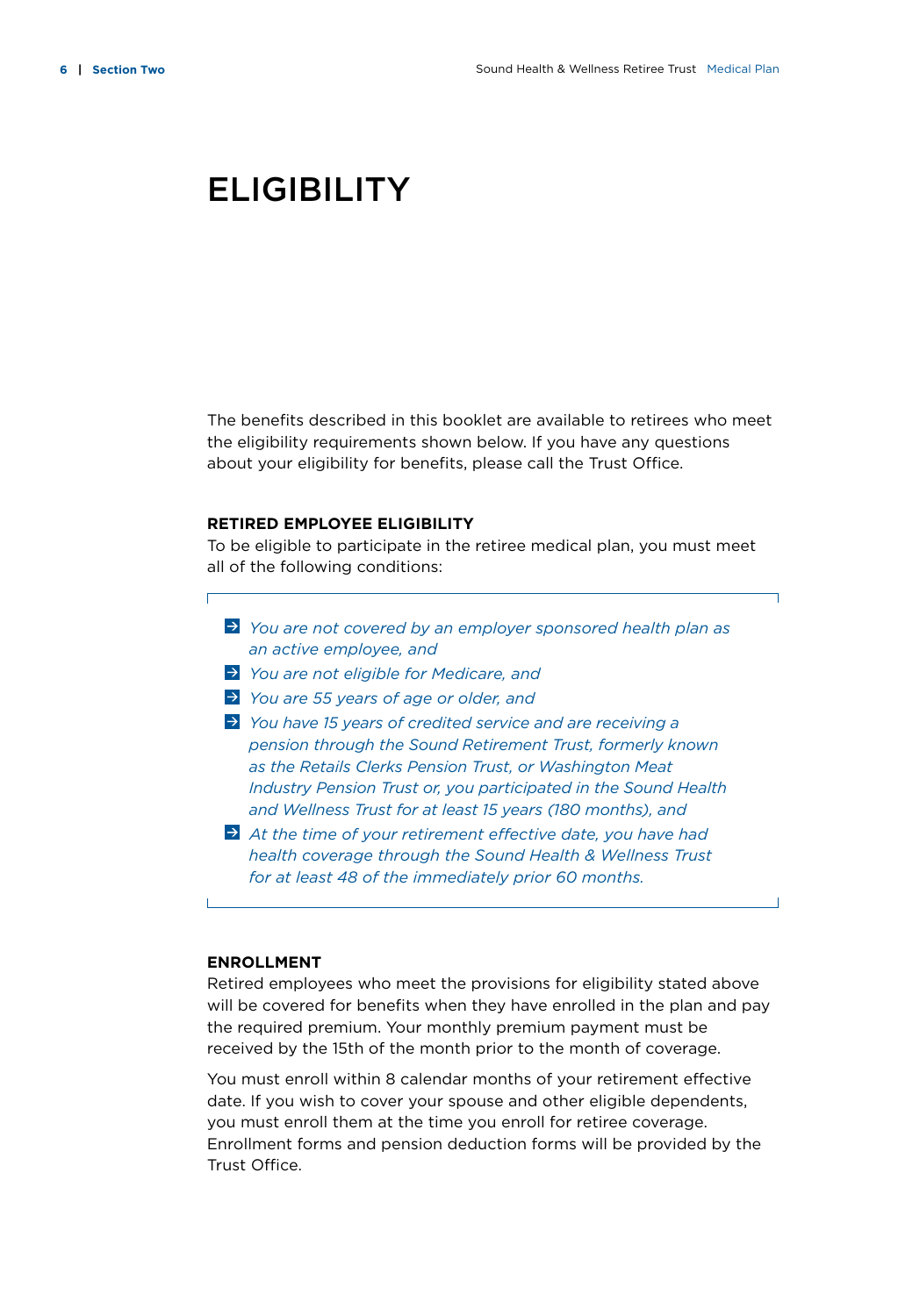However, if you are covered by your spouse's employer-sponsored plan, you may elect to defer coverage in this plan until such other coverage is lost. However, you must still complete the enrollment form electing this deferral and return this form to the Trust Office within 8 calendar months of your retirement effective date. When your coverage under your spouse's employer-sponsored plan ceases, you must notify the Trust Office and submit your payment within 30 days of the date such coverage ceased. A declaration stating the date such coverage ceased must also be submitted.

If you do not enroll by the last day stated above, you will not be eligible to enroll in the future.

#### **Eligible Dependents**

If you elect to enroll your eligible dependents, they are eligible for coverage on the same date that you become eligible under this plan.

Your eligible dependents are:

- *Your lawful spouse, if you are not divorced or legally separated and your spouse is not eligible for Medicare.*
- *Your same sex domestic partner who is not eligible for Medicare: contact the Trust Office for the necessary forms.*
- *Your unmarried children under age 19 who depend on you for support, including natural children, stepchildren, adopted children, children placed with you for adoption, children of same sex domestic partners, children for whom you are legal guardian and those you have a legal obligation to support, provided they are not eligible for Medicare.*

*A child is considered placed with you for adoption if you have a legal obligation for total or partial support in anticipation of adopting. Children are considered dependent on you for support if claimed as dependents on your or your spouse's (or former spouse's) federal tax return. For other than natural children, you must provide the Trust Office copies of court papers or other official court documents demonstrating your legal relationship with or obligation to support the child.*

 *Your unmarried dependent children, age 19 until their 24th birthday, who attend a full-time (as defined by the institution) accredited educational institution of higher learning and otherwise meet the requirements in the preceding bullet. Your dependent child must be enrolled in both spring and fall quarters/semesters to continue coverage during the summer. You need to contact the Trust Office every three months to update full-time student status for your dependent children between ages 19 and 24.*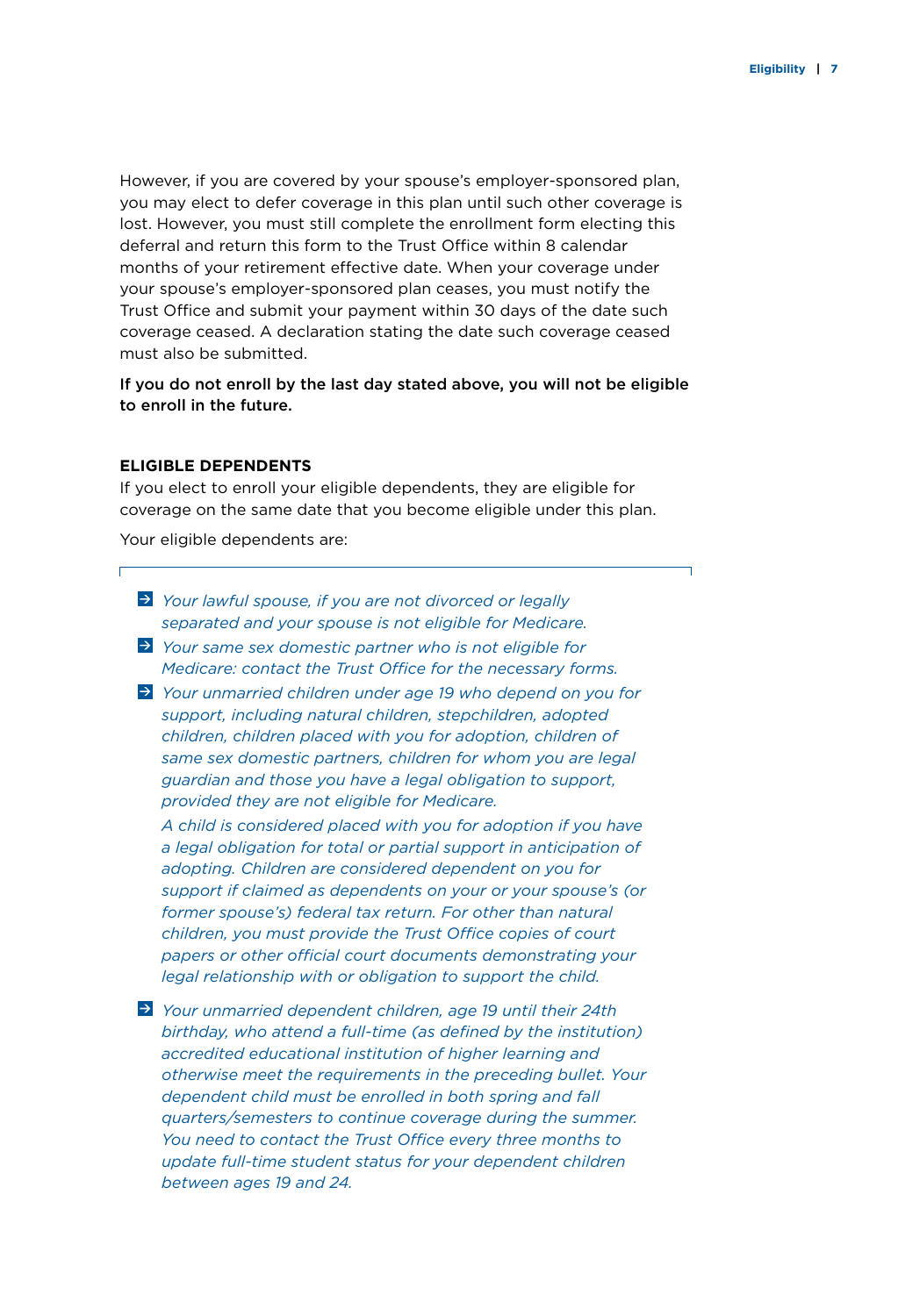*An accredited educational institution of higher learning is one accredited by an organization recognized by the Council of Higher Education Accreditation and/or the U.S. Department of Education.*

 *Your unmarried dependent children who reach age 19 (or 24 if an eligible student) while covered by this plan and are incapable of self-sustaining employment because of mental or physical handicap.*

*You must provide proof of the incapacity and dependency to the Trust Office within 31 days after the child reaches age 19 (or 24 if an eligible student). You may be required to verify the incapacity and dependency from time to time.*

If you acquire dependents while eligible, their eligibility begins as follows, providing you notify the Trust Office within 60 days of the event:

- *Your spouse: on the first of the month after your date of marriage, provided your spouse is not eligible for Medicare.*
- *A child: on the first of the month after the date the child becomes a newly acquired dependent, provided they are not eligible for Medicare. However, a newborn natural child is covered from birth, and a newborn adopted child is covered as of the date you take physical custody, if earlier than the adoption date.*
- *Your same sex domestic partner: on the first of the month after the Trust Office receives the completed forms verifying the domestic partnership, provided your same sex domestic partner is not eligible for Medicare.*

Enrollment is retroactive (within the 60-day period) to the date the dependent first became eligible, provided you enroll the dependents with the Trust Office (within the 60-day period) and make the required premium payments.

If your spouse is covered by another plan, and is not eligible for Medicare, their eligibility becomes effective on the first day of the month following their loss of coverage by the other plan, provided the required premium payment is made within 60 days of the date such coverage ceased.

*Note: If you have eligible dependents, please notify the Trust Office within 60 days*   $\mathbf{u}$ *of any change in family status – marriage, birth, adoption or legal placement for adoption, marriage of any child, their 19th birthday (24th birthday for dependent students), death of any dependent, divorce, legal separation or termination of domestic partnership. A new enrollment form for this purpose is available from the Trust Office.*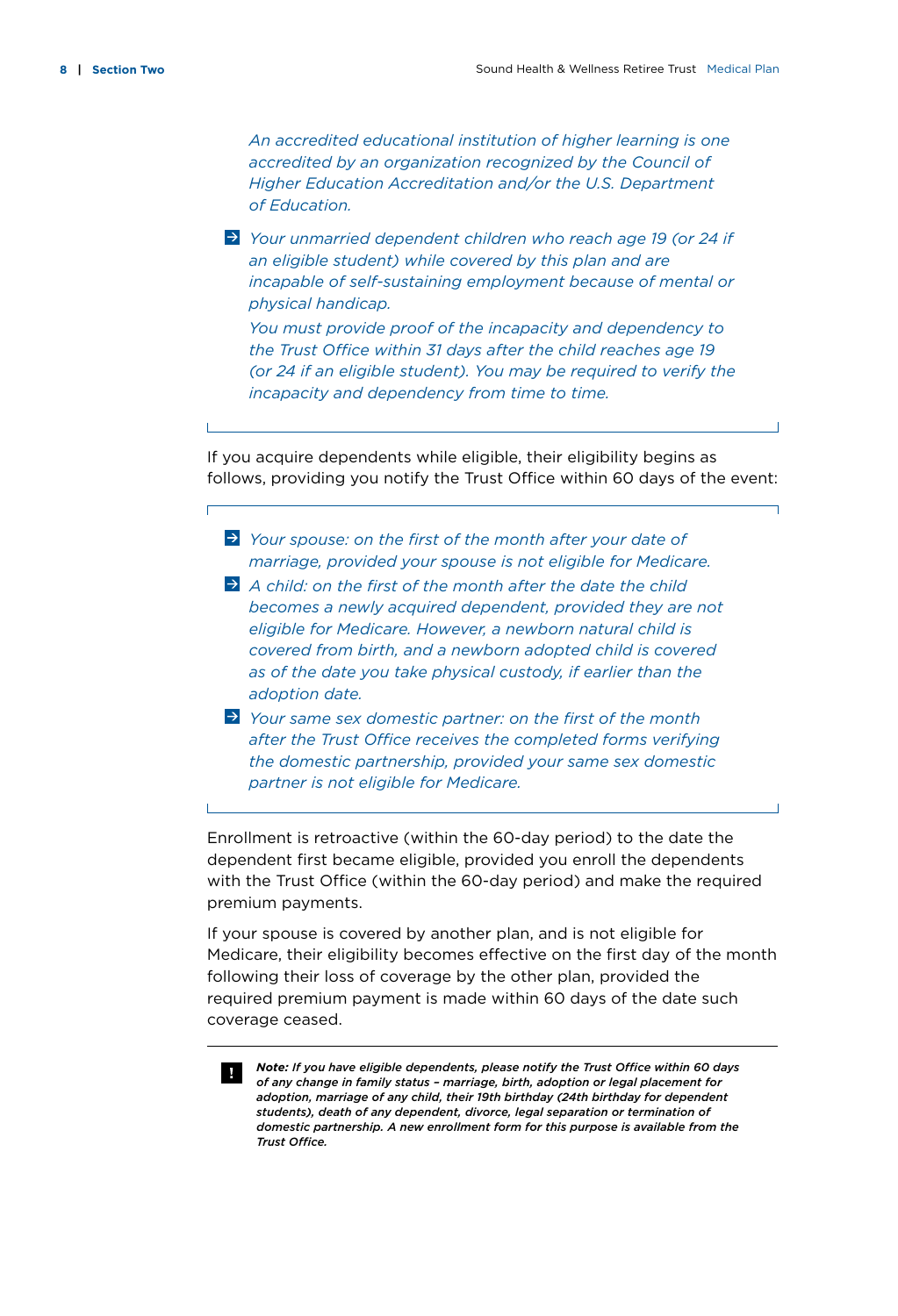If you do not notify the Trust Office within 60 days of a change in the dependent's status, they will lose their ability to elect COBRA coverage.

In accordance with federal law, the plan also provides medical benefits to certain dependent children (called alternate recipients) if directed to do so by a Qualified Medical Child Support Order (QMCSO) issued by a court or state agency of competent jurisdiction. You and your dependents may obtain a copy of the plan's procedures for processing QMCSO's without charge, from the Trust Office.

#### **When Coverage Ends**

#### **Retirees**

Your coverage will end on the earliest of the following dates:

- *On the last day of the calendar month for which the required premium was made. The Trust must receive the required premium by the 15th of the month prior to the month of coverage*
- *On the last day of the calendar month before you become eligible for Medicare*
- *On the date that you have returned to work and have employer sponsored coverage as an active employee*
- *The date this plan is discontinued, in whole or in part*

#### **Dependents**

Coverage for your dependents will automatically end on the earliest of the following dates:

- *On the last day of the calendar month for which the required premium was made. The Trust must receive the required premium by the 15th of the month prior to the month of coverage*
- *If the dependent is a child, the last day of the month in which the child reaches their 19th birthday (or their 24th birthday for those unmarried dependent children who continue their formal education) or the child marries, whichever is earlier*
- *On the last day of the month that the dependent enters active duty with the armed services of any country if the period of active duty is to exceed 30 days*
- *If the dependent is your spouse, on the last day of the month in which you are divorced or legally separated from your spouse*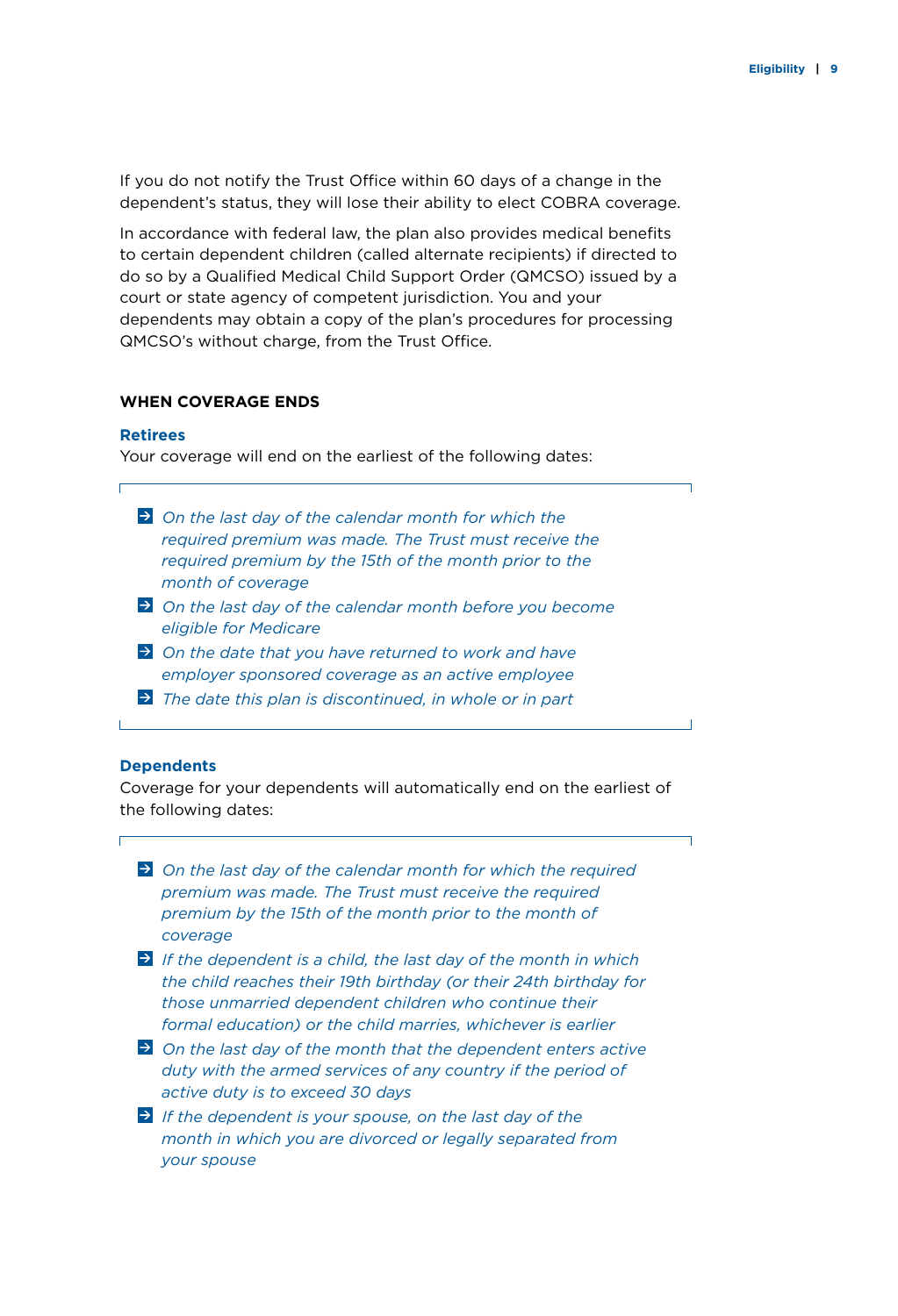- *If the dependent is a same sex domestic partner, on the last day of the month in which the domestic partnership is terminated*
- *On the last day of the calendar month during which the dependent no longer qualifies as an eligible dependent (see pages 7 to 9 for definition of an eligible dependent)*
- *On the last day of the calendar month before your dependent becomes eligible for Medicare*
- *The date this plan is discontinued, in whole or in part*

#### **Reinstatement**

When you become covered under a health plan as an active employee, your retiree medical coverage is suspended for the months you are covered as an active employee. You can reinstate your retiree medical coverage if you begin retiree medical benefits on the first day of the month following the month you lose active coverage. You must notify the Trust Office and submit your payment within 30 days after your active coverage ends. If your coverage as an active employee is through the Sound Health & Wellness Trust, formerly known as the Retail Clerks Welfare Trust, the Trust Office will coordinate your transfer between plans.

If you do not return to retiree medical coverage in the month immediately following your last month of active coverage, you cannot be reinstated in the retiree medical plan.

#### **Payment of Monthly Premiums**

This plan requires you to contribute part of the cost of the plan each month. The Trust Office will tell you how much to contribute for yourself, your spouse and your children.

Your contribution must be received by the Trust Office by the 15th of the month prior to the month of coverage; otherwise, coverage for you, your spouse, your same sex domestic partner and your children will end and cannot be reinstated.

You can authorize monthly deductions from your pension check if you are receiving benefits from the Sound Retirement Trust, formerly known as the Retail Clerks Pension Trust, or the Washington Meat Industry Pension Trust. This will ensure that your monthly payments are received on time.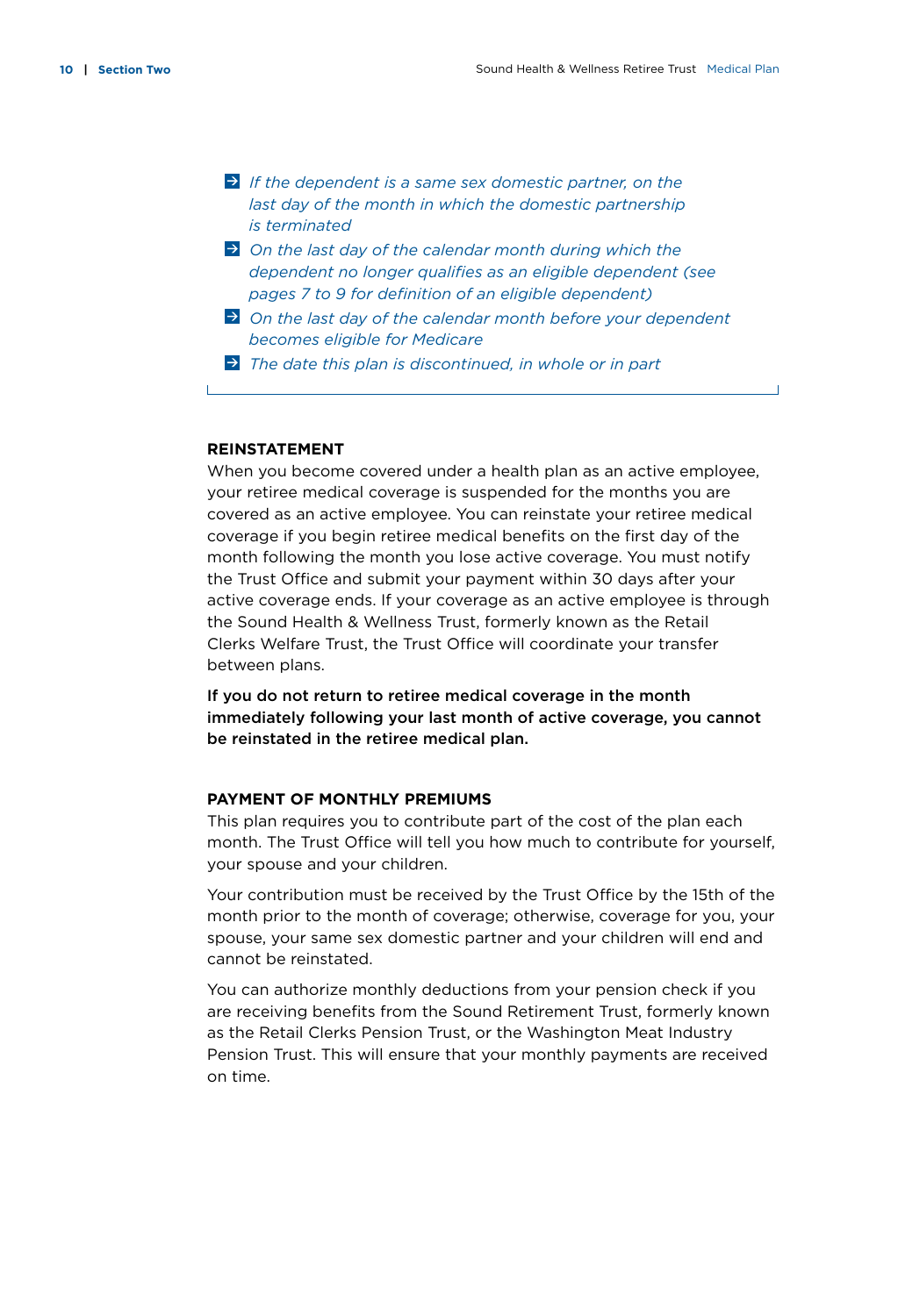#### **COBRA Continuation Coverage for Dependents**

If coverage ends for your eligible dependents, they may make COBRA self-payments to the Trust and continue all of the benefits lost.

Your covered dependents have a right to choose COBRA coverage for up to 36 months if their medical coverage is lost because of divorce or legal separation from you, termination of your same sex domestic partnership, your death, or your entitlement to Medicare.

Your covered dependent child has the right to choose COBRA coverage for up to 36 months if their medical coverage is lost because the dependent ceases to be an "eligible" dependent under the plan.

Once elected, COBRA coverage may be terminated for any of the following reasons:

- *The Trust no longer provides medical coverage to any retirees The required contribution for your COBRA coverage is not paid within 30 days of the first day of the month for which the payment applies*
- *Your dependents first become covered under another group health plan after the date of their COBRA election, unless the other plan limits coverage for a pre-existing health condition*
- *Your dependents first become entitled to Medicare, after the date of their COBRA election*

You or a family member has the responsibility to inform the Trust Office of a death, divorce, legal separation, termination of domestic partnership, or a child losing dependent status within 60 days of the event. Please provide the Trust Office with a copy of any legal documentation verifying the change in status.

When notified of the change in dependent status, the Trust Office will mail a COBRA application. The application for COBRA coverage for eligible dependents must be returned to the Trust Office within 60 days of the date that the COBRA information letter was mailed to you or your dependent from the Trust Office. The initial COBRA self-payment must include payments for all months since coverage was lost. This payment must be received within 45 days of the date the Trust Office received the application.

If the application and COBRA self-payments are not made in a timely manner, COBRA coverage will not be available to your eligible dependents.

Contact the Trust Office for more details about the options available and the associated costs. The amount of the COBRA self-payment is subject to change.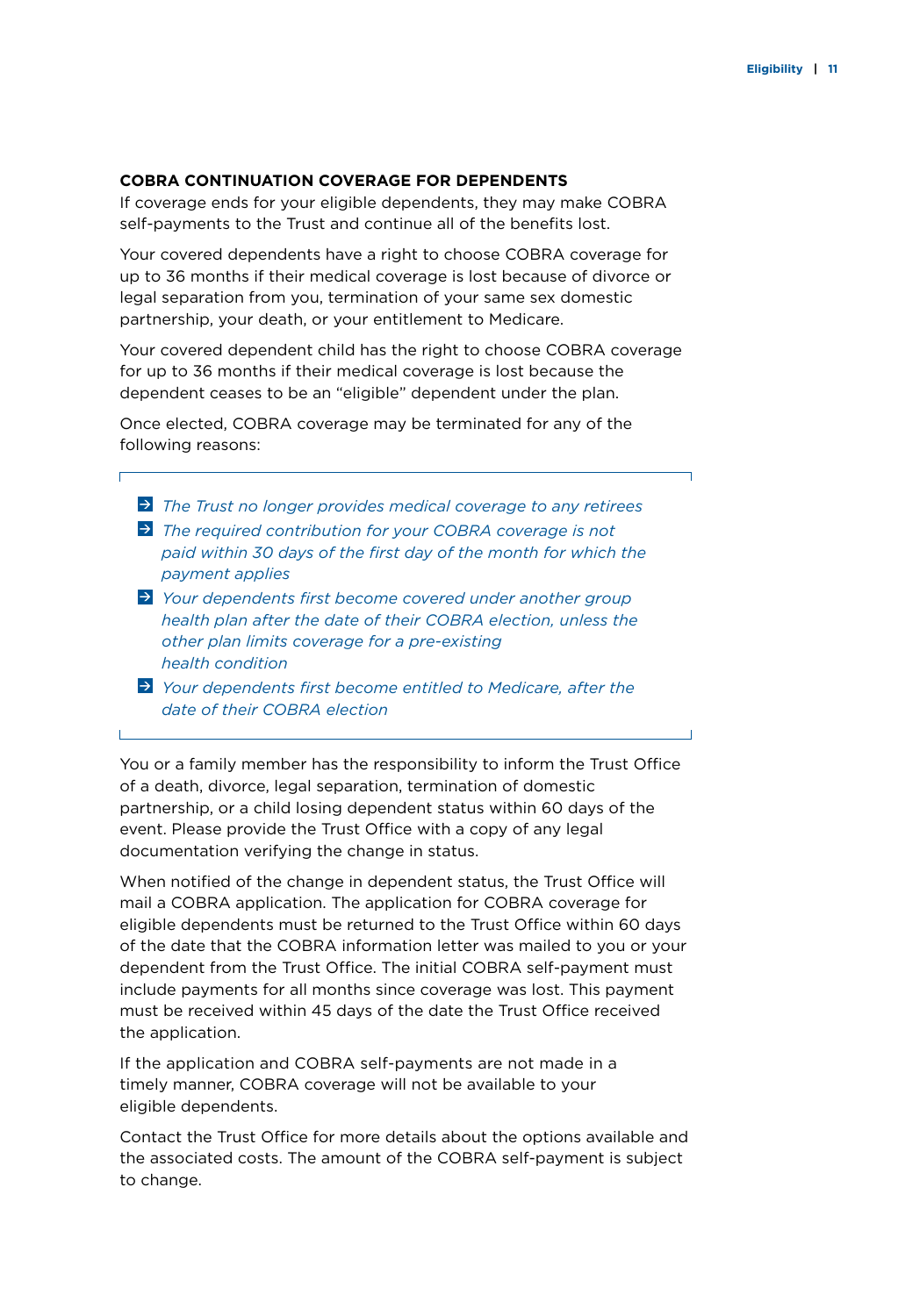#### **Certificate of Creditable Coverage**

If your coverage under this plan ends and you become eligible for a new health plan, the time you were covered under this plan may be used to reduce the length of any preexisting condition exclusion period in your new plan.

When your coverage ends, either as a retired employee, a dependent or under COBRA coverage, you will receive a certificate of creditable coverage containing information your new plan may need.

Check with your new plan's administrator to verify whether the new plan limits coverage for preexisting conditions and how creditable coverage is applied. If your new plan has a preexisting condition limitation, present the certificate to your new plan so the administrator knows to apply your creditable coverage under this plan to the preexisting limit period under your new plan.

Contact the Trust Office if you need a certificate of creditable coverage.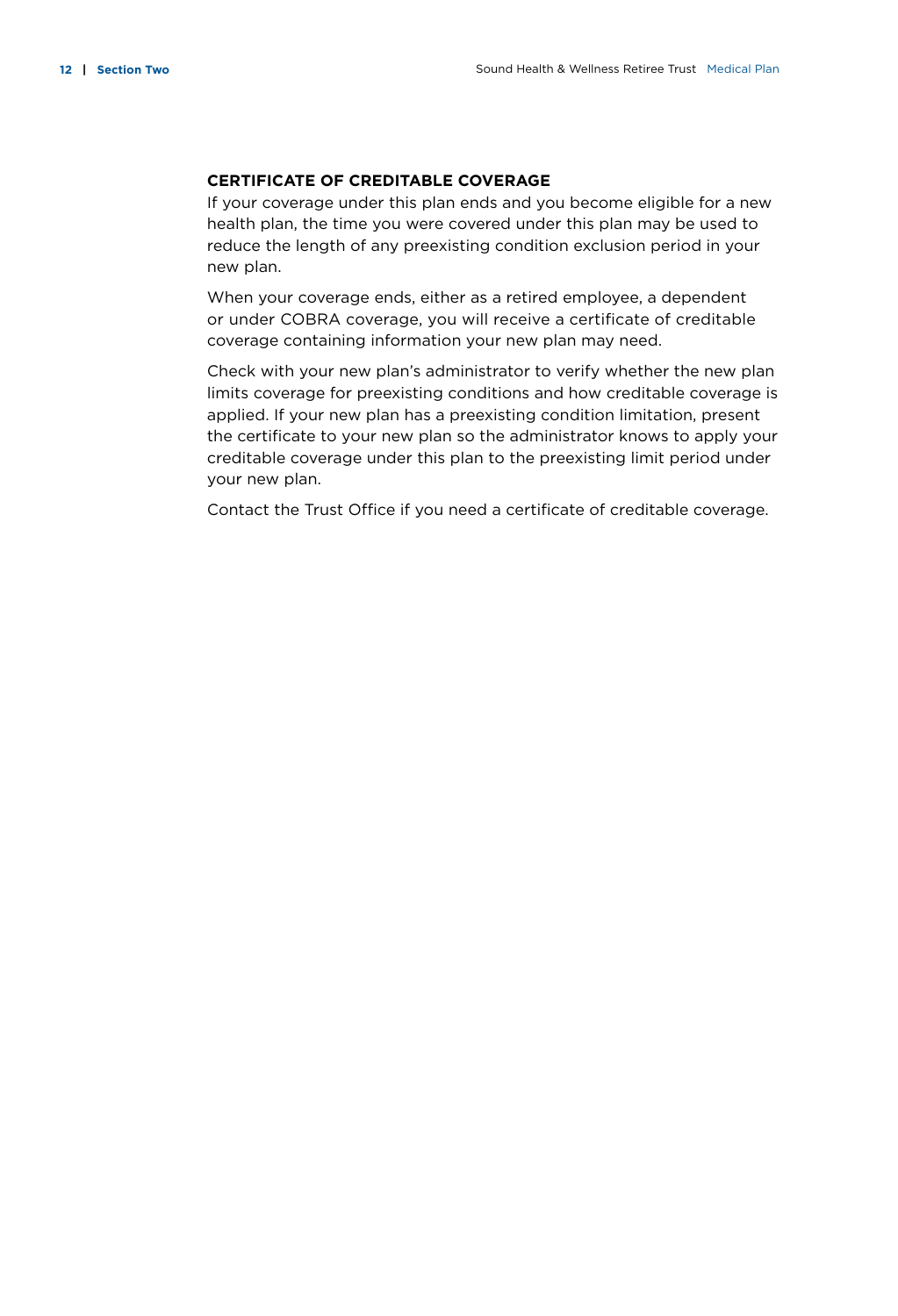### Medical Benefits

Medical benefits are designed to reimburse you for covered expenses incurred for medically necessary treatment of an illness or injury, ordered by a physician or other covered provider, and rendered by a physician or other covered provider.

#### **Preferred (PPO) Providers**

The Trust has Preferred Provider Organization (PPO) arrangements with the First Choice Health Network (FCHN) for medical services and Optum Behavioral Health (Optum) for mental health services. These networks of hospitals, physicians and other healthcare professionals agree to provide eligible employees and dependents with efficient, cost-effective services and supplies at discounted rates.

Providers not in the networks are called non-PPO providers. Non-PPO providers and First Choice providers used for mental health services are reimbursed at a lower level of benefits and charges are allowed only up to usual, customary and reasonable (UCR) fees.

Although you may see any provider covered by the plan, you receive higher benefits if you use PPO providers—the choice is yours, each time you use your benefits. Please note that not all First Choice or Optum PPO providers are covered providers under this plan; see the definition of covered provider on page 52.

PPO providers have agreed to:

- *Bill the Trust Office directly, without any payment up front from you*
- *Recognize the plan's contracted fee levels instead of usual, customary and reasonable (UCR) rates, saving you out-ofpocket money*

Call the First Choice network directly at (800) 231-6935 or visit their website at *www.fchn.com* for a list of current medical PPO providers. For mental health providers, call Optum at (866) 763-0466 or visit their website at *www.liveandworkwell.com*. You should also ask your provider if they are in these networks.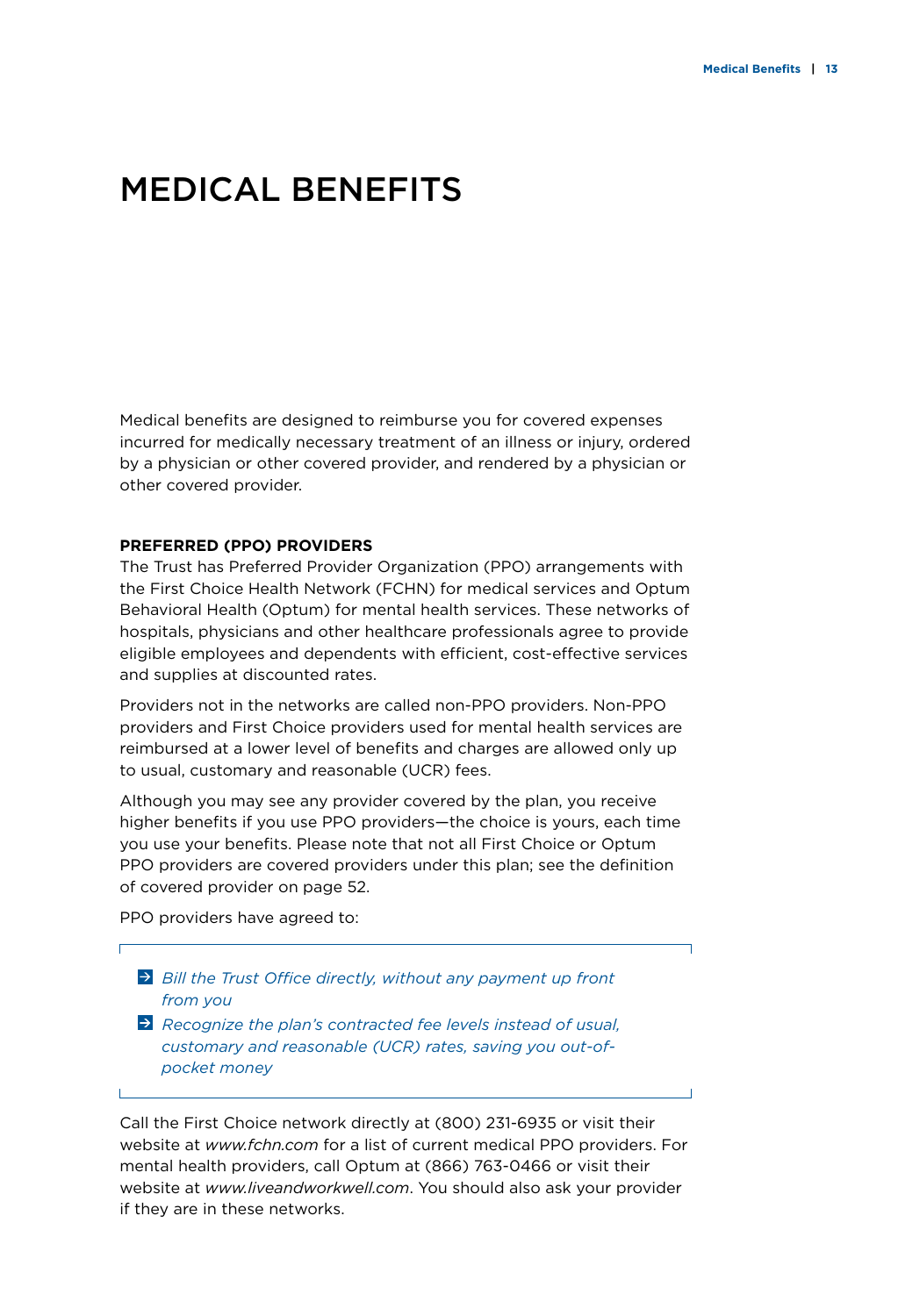#### **Deductible**

| Per Person Per Calendar Year | \$500   |
|------------------------------|---------|
| Per Family Per Calendar Year | \$1,500 |

The deductible is the amount of covered medical expenses you and your dependents must pay each calendar year before the plan begins to pay benefits. Once the family deductible is met, no further deductible amounts are required for any family member for the rest of the year. Non-covered charges do not apply to the deductible.

If two or more members of your family are injured because of the same accident, only one deductible will be charged toward the covered expenses of that accident.

Expenses incurred and applied toward the annual deductible during the last three months of the calendar year will be carried over to apply against the deductible for the next year.

#### **Reimbursement Provisions (Coinsurance)**

The following table shows the percentage of expenses that the plan will pay:

| <b>Preferred Covered Provider</b>                                              | 80%                 |
|--------------------------------------------------------------------------------|---------------------|
| Non Preferred Covered Provider                                                 | 50% of UCR charges* |
| Non Preferred Covered Provider Outside the<br><b>PPO Service Area</b>          | 80% of UCR charges* |
| <b>Other Covered Charges</b>                                                   | 80% of UCR charges* |
| * UCR charges - usual, customary and reasonable charges as defined on page 57. |                     |

The PPO Service Area is the state of Washington.

#### **Annual Out-of-Pocket Maximum**

Ē

| Per Person Per Calendar Year | \$10,500 |
|------------------------------|----------|
| Per Family Per Calendar Year | \$31,500 |
|                              |          |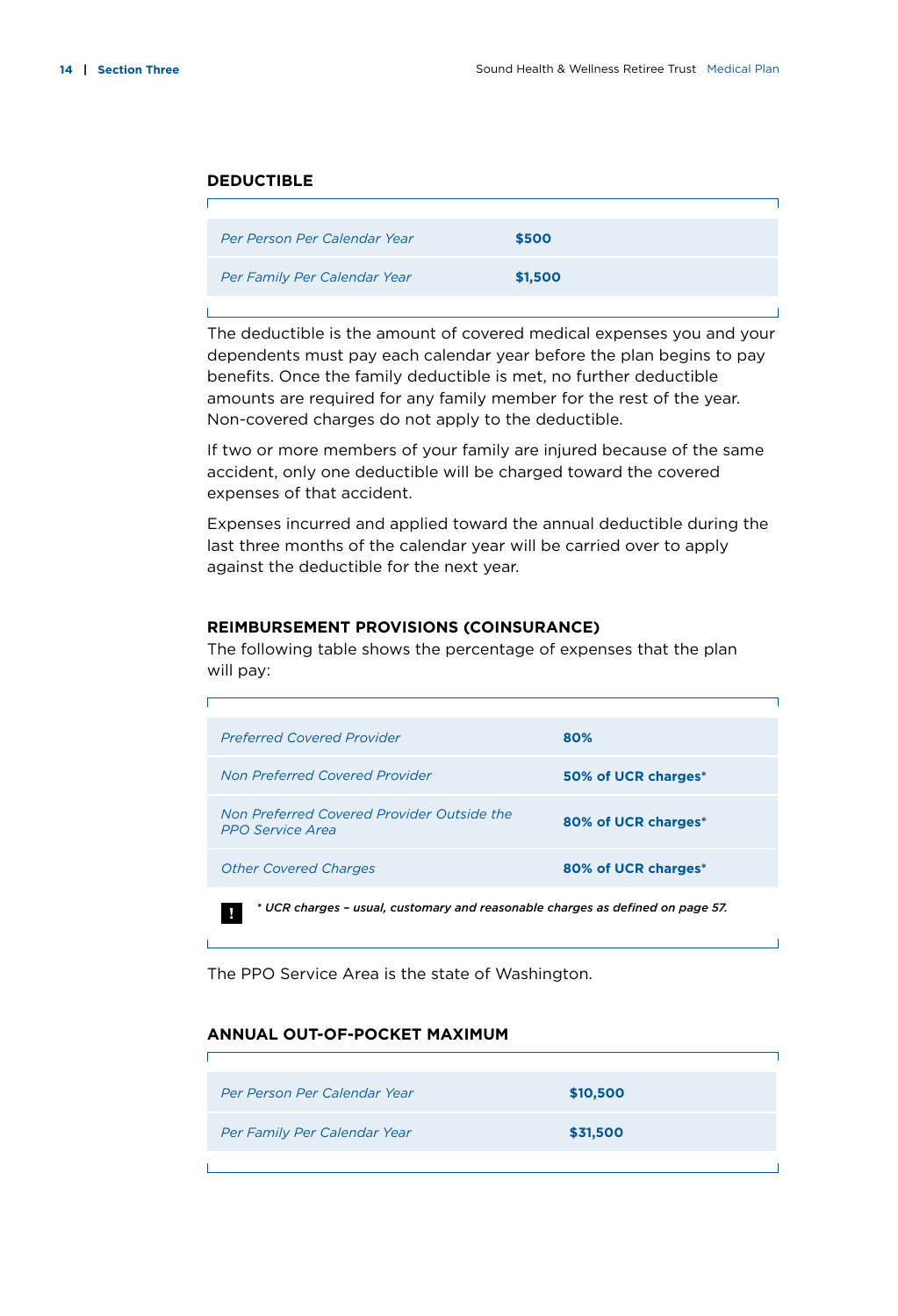The out-of-pocket maximum limits the amount you will pay toward covered expenses in a calendar year. This means that once you or your family has reached the out-of-pocket maximum, the plan pays 100% for most covered medical expenses for the rest of the year.

Only the annual deductible and the participant's 20% and 50% coinsurance amounts apply to the out-of-pocket maximum; benefits which exceed plan limits do not apply.

#### **Lifetime Maximum**

The lifetime maximum medical benefit for each covered person is \$1,000,000. You may apply for reinstatement to the full maximum by furnishing satisfactory evidence that you no longer have any health conditions which require treatment.

#### **Health & Wellness Program: LiveWell**

Sound Health & Wellness Retiree Trust, formerly known as the Retail Clerks Retiree Welfare Trust, has introduced an extensive health and wellness program called LiveWell, designed to help you live a healthier life, prevent illness and make informed decisions about your healthcare. The components of LiveWell are:

#### **LiveWell Personal Health Assessment (PHA)**

Each year, there will be a limited period of time when you or your eligible spouse or same sex domestic partner can take a confidential Personal Health Assessment and receive an incentive. This confidential questionnaire can be taken either online at *www.soundhealthwellness. com* or on paper by contacting the LiveWell Nurse Line Plus at (877) 362-9969. The PHA will give you a snapshot of your current health status along with information and recommendations for how to get and stay healthy. Your responses to the questions are completely confidential, protected by federal law, and cannot be shared with anyone (including the Trust or your employer) without your permission.

Information you report on the LiveWell PHA may qualify you for the LiveWell Health Coaching or Condition Management programs.

#### **Free Self Care Guide**

A free book is available to help you find out what you can do to care for yourself at home, and when it's time to call your doctor. *CareWise® Guide: Self Care from Head to Toe* is a valuable resource to help answer your questions and common medical concerns. Call the Trust Office or email *selfcareguide@soundhealthwellness.com* to request a copy.

#### **LiveWell Health Coaching**

Based on results of your PHA, you may be invited to participate in the LiveWell Health Coaching program. The LiveWell Health Coaching program is a phone-based health education program designed to help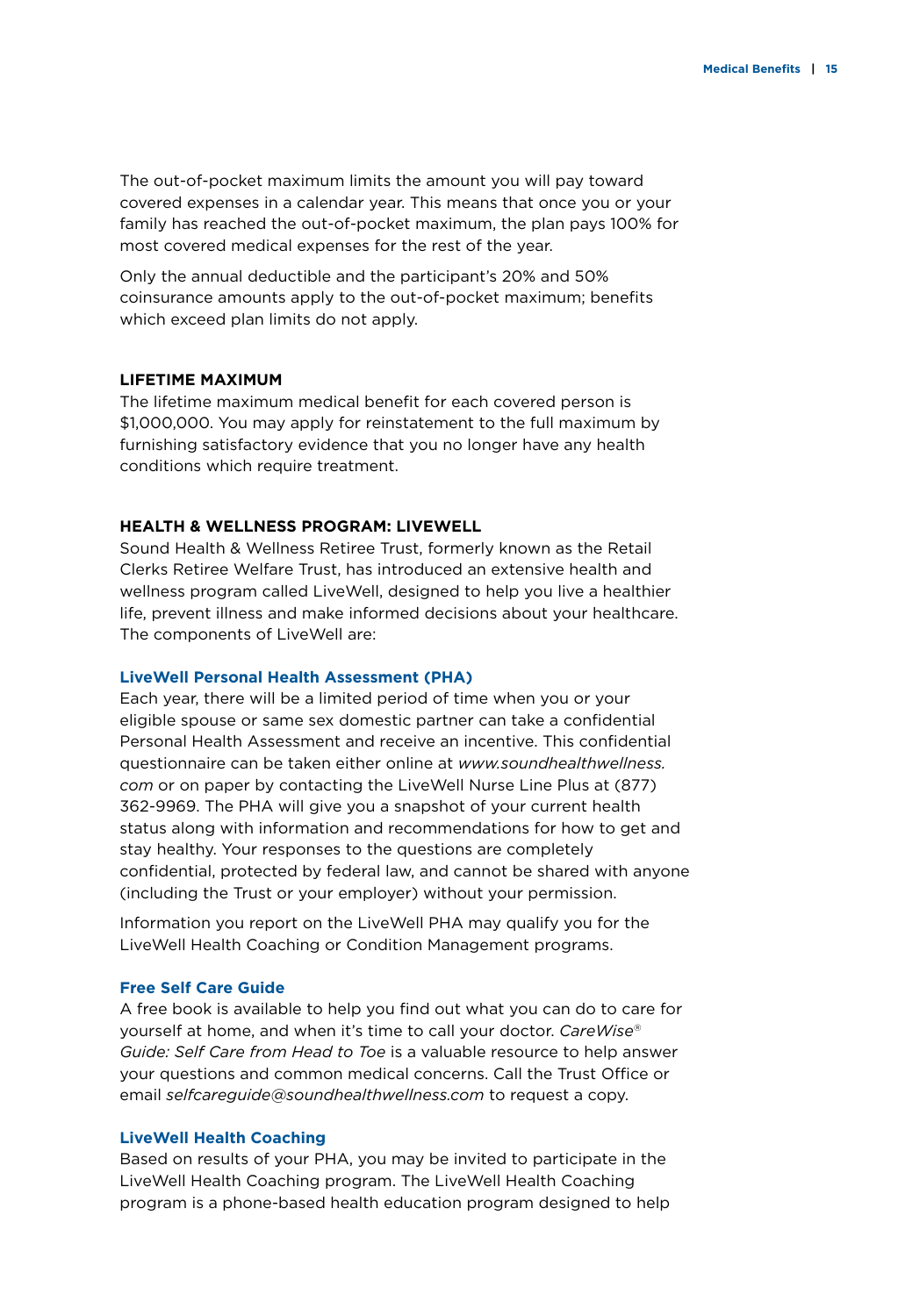you set and meet goals to improve your health and well-being. Your health coach will provide you with educational materials, guidance, and the support you need to begin to make healthy lifestyle changes.

#### **LiveWell Nurse Line Plus**

24 hours a day, 7 days a week, you can call toll free (877) 362-9969 and knowledgeable registered nurses will confidentially help you find the information you need to make informed decisions. Unlike traditional nurse lines, nurses are available to answer your health-related questions:

- *Resolve health concerns*
- *Navigate the healthcare system*
- *Learn how to care for yourself at home*
- *Get guidance about medical procedures*
- *Find a healthcare provider*
- *Receive healthy living resources*

#### **LiveWell Condition Management**

Custom-tailored services are available for participants with chronic conditions such as diabetes, heart disease, asthma and other pulmonary diseases. Program participants can work one-on-one with a personal nurse advocate to improve both their health and their quality of life. You may be contacted for enrollment in the program or you can call (877) 362-9969 anytime to enroll in a Condition Management program or ask questions.

#### **LiveWell Online**

From the secure site on the Sound Health & Wellness Trust's web site (*www.soundhealthwellness.com*), participants can access LiveWell Online, a special health and wellness site where you can find health information, tools and resources to help you create positive lifestyle changes.

#### **LiveWell Quit For Life®**

The LiveWell Quit For Life® Program is operated by Free & Clear® to help participants quit tobacco. Participants will receive step-by-step tools and personalized telephone treatment sessions with a Quit Coach® and free nicotine patches or gum, if recommended by the coach. Bupropion is also covered when prescribed by your physician.

Call 1 866 QUIT 4 LIFE (866-784-8454) to enroll in the program.

#### **Individual Case Management (ICM)**

The plan has contracted with First Choice Health and Optum Behavioral Health to provide case management services in certain healthcare treatment situations. Representatives of First Choice Health will work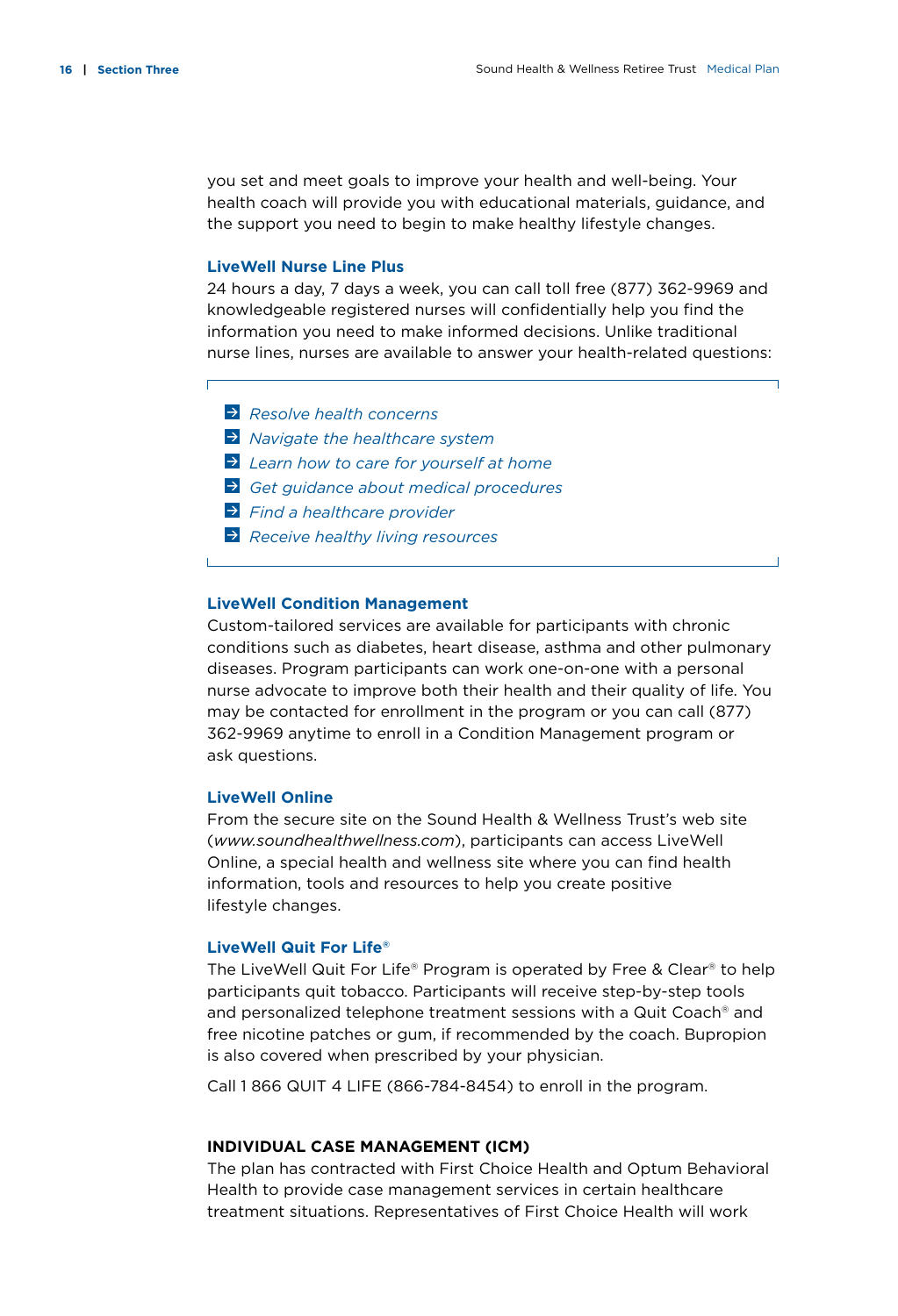cooperatively with you and your physician to consider effective alternatives to medical and surgical hospitalizations and other high cost care to make the most efficient use of the plan's benefits. Optum will assist in alternatives to mental health hospitalizations and other higher cost care. The purpose of these services is to help ensure that you receive appropriate and cost effective care and to provide assistance in navigating the health system if you have a catastrophic medical or mental health condition. This is a voluntary program.

The plan, through Individual Case Management, may offer alternatives to long-term care at a hospital or skilled nursing facility. ICM will not provide alternative benefits in facilities that are not licensed or do not have appropriate medical supervision. The details are:

- *Acceptance of these alternatives is voluntary. The retiree, or person legally qualified and authorized to act for the retiree, will be required to sign a written consent which sets forth terms under which the benefits will be provided.*
- *The plan's decision to offer alternative benefits is made individually for each patient, subject to the terms set forth in the written consent. Any such decision shall not be construed to alter or change all other provisions of the plan, nor shall it be construed as a waiver of the Trust's right to administer the plan in strict accordance of its terms in other situations.*
- *These alternatives are not to cover anyone who has simply exhausted their benefits.*
- *The plan may cease to allow alternative benefits at any time at the Trust's sole discretion by sending written notice to the retiree.*
- *For more information, call First Choice at (206) 268-2910 or (800) 843-5127 for medical and surgical cases.*
- *Call Optum at (866) 763-0466 for mental health case management.*

#### **Coverage Requiring Preauthorization**

You must obtain preauthorization for all inpatient admissions and certain services as described in this section.

Preauthorization is required from First Choice for inpatient medical/ surgical admissions and Optum Behavioral Health for inpatient mental health admissions to determine medical necessity. In addition, you should contact the Trust Office to confirm eligibility for coverage and that the requested service is a covered benefit. If you do not follow preauthorization procedures for inpatient admissions, you will be responsible for paying the first \$250 in covered charges before the plan begins to pay benefits. This \$250 is in addition to any coinsurance amounts you must pay.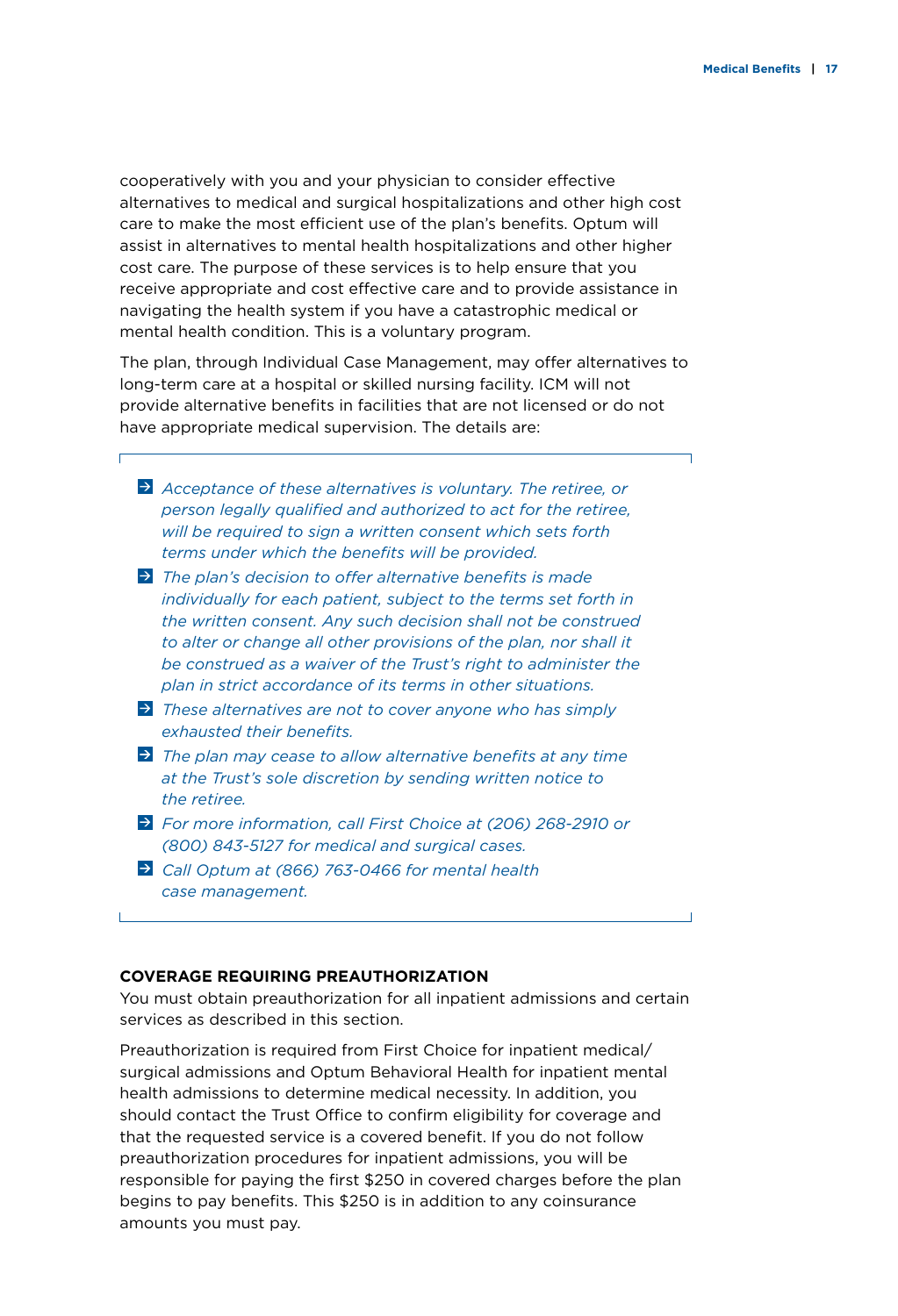#### **Inpatient Admissions**

The plan requires you to obtain preauthorization whenever your physician recommends a non-emergency inpatient stay at a hospital or skilled nursing facility. Please call First Choice at (206) 268-2910 or (800) 843-5127 to have your inpatient medical/surgical stay preauthorized for benefits. Call Optum Behavioral Health at (866) 763- 0466 to have your inpatient mental health stay preauthorized. You will be asked to provide information to establish medical necessity for the treatment/services.

No benefits are payable for services or inpatient admissions the plan considers not medically necessary. (The definition of medically necessary is on page 56.)

For an emergency admission, please notify First Choice for medical/ surgical or Optum for mental health by phone on the first normal work day after your or a covered dependent's admission.

#### **Surgical Services**

Ē

The plan requires you to obtain preauthorization from First Choice before any of the following services are performed, whether inpatient or outpatient:

- *Breast reduction surgery*
- *Eyelid surgery, such as blepharoplasty*
- *Organ transplants (see page 34)*
- *Reconstructive and/or cosmetic surgery*
- *Removal of breast implants*
- *Stereotactic radiosurgeries (Gamma knife)*
- *Surgical interventions for sleep apnea*
- *Unproven, investigational or experimental services (unless specifically and completely excluded)*
- *Varicose vein surgery/sclerotherapy*
- *Weight loss surgery (see page 35)*

#### **Other Services**

The following services also require preauthorization by First Choice, unless otherwise noted:

- *Growth hormones (preauthorization by the Trust Office)*
- *Home healthcare (see page 21)*
- *Home infusion*
- *Hospice care (see page 22)*
- *Medical equipment and prostheses if the purchase price exceeds \$2,000 or the monthly rental fee exceeds \$500 (see page 26)*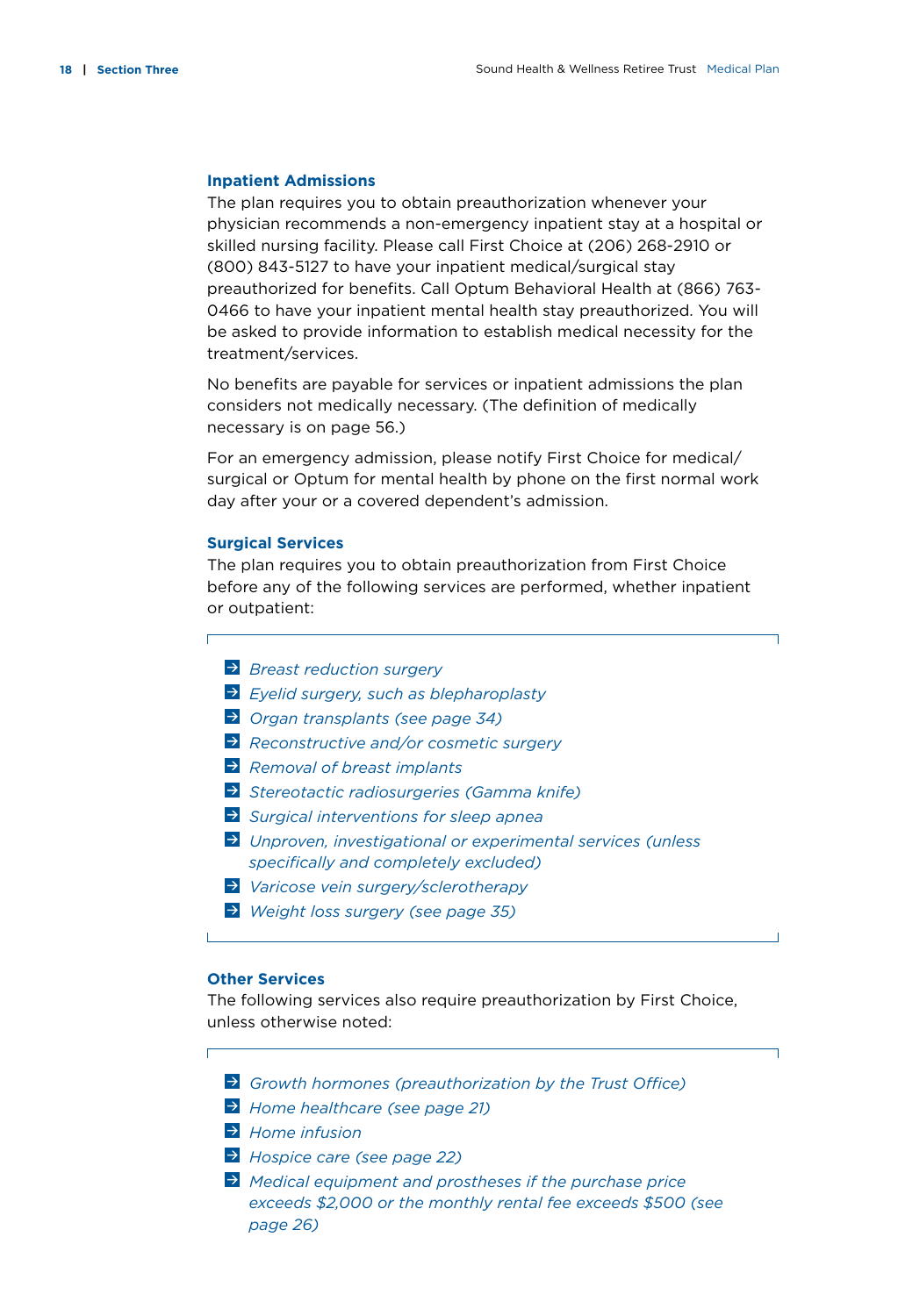- *Orthognathic surgery (preauthorization by the Trust Office)*
- *PET scans*
- *Rehabilitation services: inpatient*

 *Rehabilitation services: outpatient (preauthorization by the Trust Office)*

#### **Covered Medical Expenses**

The plan covers the following services and supplies, provided they are medically necessary, required for the treatment of an illness or injury, ordered by a physician or other covered provider, and rendered by a physician or other covered provider:

**Acupuncture** treatment by an acupuncturist is covered, up to five visits per calendar year.

**Ambulance** services for local and air ambulance service to or from a local hospital, or the nearest hospital equipped to furnish necessary medical treatment not available in a local hospital, are covered at 80%. The plan pays 100% of allowed charges for medically necessary transportation for a transfer between hospital facilities.

**Ambulatory Surgical Center** services and supplies at an approved ambulatory surgical center are covered except for:

- *Physician's professional services*
- *Private duty or special nursing services (by whatever name they're called)*
- *Services or supplies received more than 24 hours after a surgical procedure*
- *Surgical procedure where anesthesia is induced by local anesthetic, unless administered by a physician anesthesiologist (or licensed anesthetist working under their continuous supervision)*

**Anesthesia** administrated by a physician, other than the operating surgeon, for a covered medical surgery. If anesthesia is administered by a hospital employee covered under the hospital benefit, it will be reimbursed under the hospital benefit and will not be covered under this benefit.

**Blood Transfusions**, including the cost of blood, plasma, or any other blood-like infusion. Storage of blood is not a covered benefit.

**Dental Treatment for Accidental Injuries** to natural teeth, or treatment of a fractured jaw, if treatment is performed within six months from the date of accident.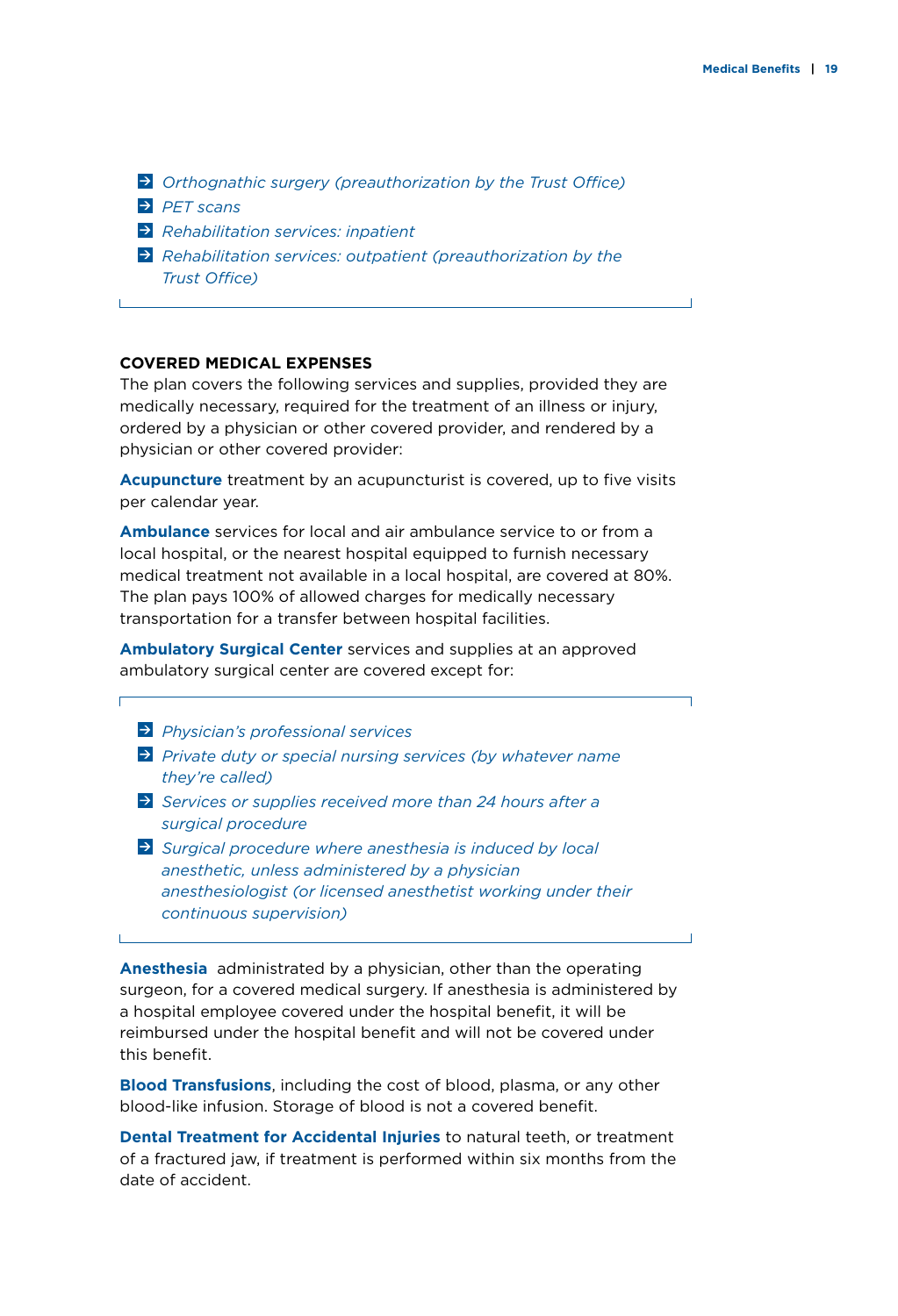**Diagnostic X-Rays, Laboratory Exams** and audiologic examinations and testing for a condition other than hearing loss, if they are medically necessary for diagnostic purposes.

**Emergency Treatment** is covered, subject to a \$50 copay for each emergency room visit. This copay is waived if you are admitted to the hospital as an inpatient. Life endangering medical emergency treatment provided at nonpreferred hospitals will be paid as if they were provided at preferred hospitals after the \$50 copay.

**Hearing Care** charges for an evaluation examination and a hearing aid (or other hearing enhancer), to a \$1,000 maximum in a period of three consecutive calendar years.

To receive these benefits, you must be examined by an MD or DO before obtaining a hearing aid or hearing enhancer. The Trust needs written certification from the examining physician, within six months before buying the device, that your hearing loss may be lessened by a hearing aid or hearing enhancer. (If you are replacing a device previously provided under this plan or the active plan, the certification requirement is waived.)

To summarize, these benefits cover:

- *Audiology exam and hearing evaluation by a certified or licensed audiologist (including a follow up consultation)*
- *Otology exam by a physician*
- *The hearing aid (monaural or binaural) prescribed as a result of such examination, which shall include: (1) ear mold(s); (2) the hearing aid instrument; (3) the initial batteries, cords and other necessary ancillary equipment; (4) a warranty; and (5) follow up consultation within 30 days following delivery of the hearing aid*

If you return the covered hearing device before actual purchase, rental charges for its use are covered up to 30 days.

The plan does not cover hearing care charges for:

- *Batteries or other ancillary equipment other than those obtained when purchasing the device*
- *Expenses incurred after coverage ends (except for a hearing aid or hearing enhancer ordered before and delivered within 30 days after coverage ends)*
- *Hearing devices which exceed the specifications prescribed to correct the hearing loss*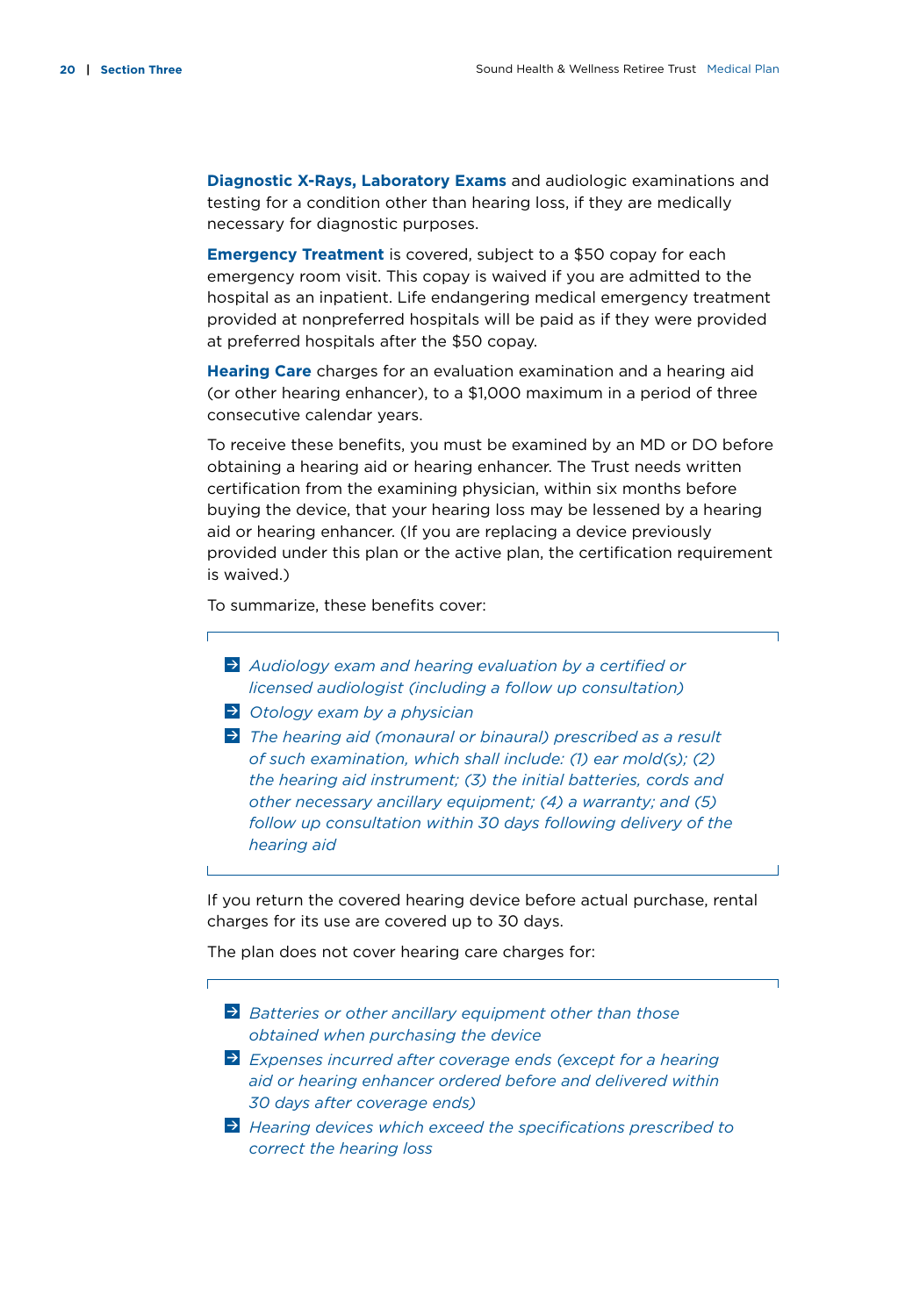*Repairs, servicing or alteration of hearing aid or hearing enhancer*

 *Replacing a hearing aid or hearing enhancer for any reason more than once in three consecutive calendar years*

**Home Healthcare** services (in place of confinement in a hospital or skilled nursing facility) by an approved home health care agency.

To ensure coverage, call First Choice at (206) 268-2910 or (800) 843- 5127 to preauthorize any home healthcare services. More information about preauthorization is on page 17.

Home healthcare services are covered provided that:

- *Home healthcare services must be for the medically necessary treatment of an illness, injury or pregnancy-related condition covered under the plan*
- *The person must be homebound, which means that leaving home involves a considerable and taxing effort and the patient is unable to use public transportation without the assistance of another*
- *The physician must establish and submit a written plan of treatment and certify that confinement in a hospital or skilled nursing facility would be required in the absence of home healthcare benefits*

Covered charges include:

 *Home health aid services when acting under the direct supervision of one of the covered therapists and performing services specifically ordered by the physician Laboratory services Medical supplies, drugs, and medicines prescribed by a physician and dispensed by the home healthcare agency Registered and licensed practical nurse services Services of a registered physical therapist, certified occupational therapist, certified speech therapist and certified inhalation therapist*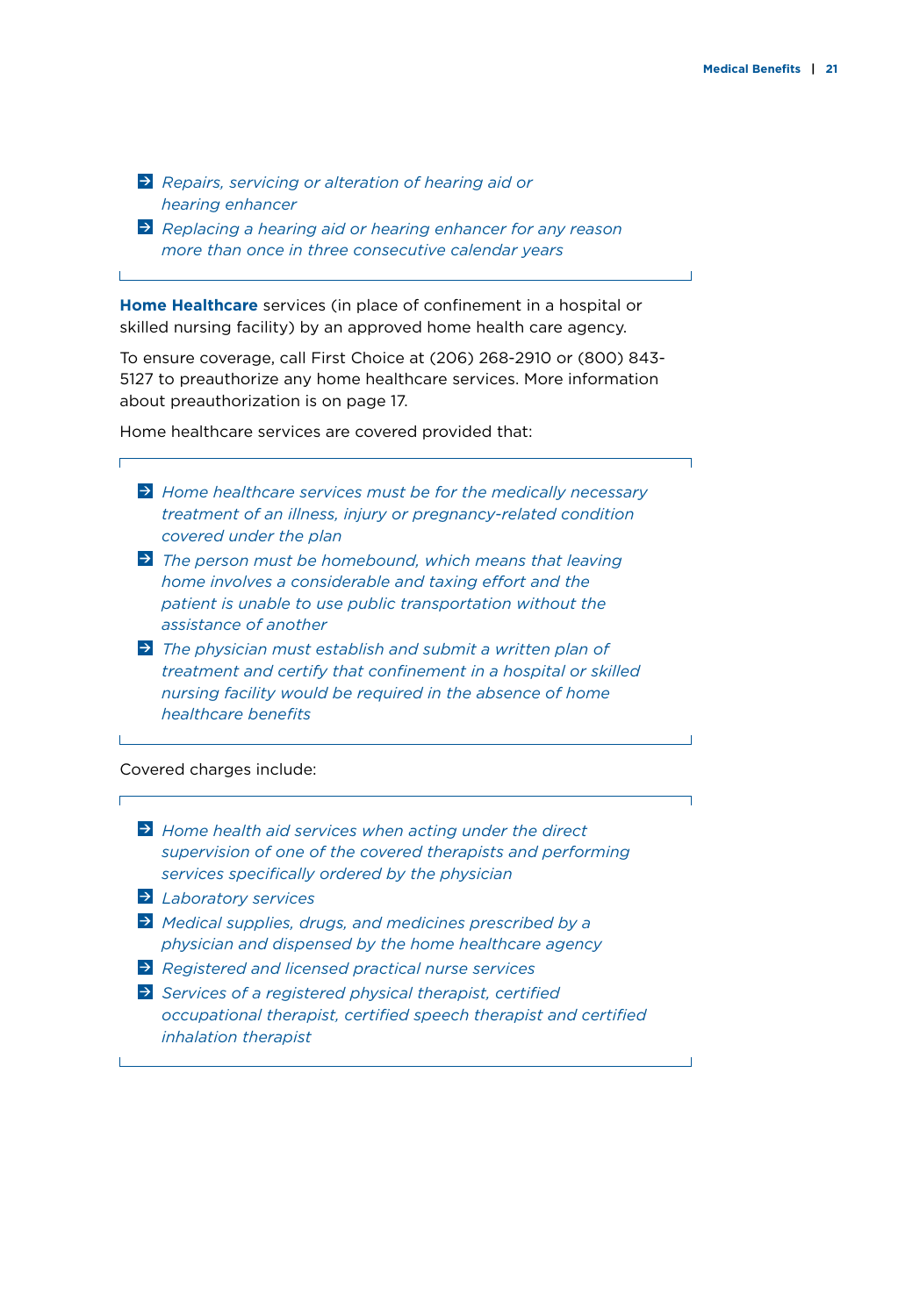No benefits are payable for:

- *Any supplies or services not specifically mentioned in this section*
- *Homemaker or housekeeping services*
- *Maintenance or custodial care*
- *Private duty nursing*
- *Psychiatric care*
- *Separate transportation charges*
- *Services performed by family members*
- *Supportive environmental materials (handrails, ramps, etc.)*
- *Social services*
- *Unnecessary and inappropriate services*

In addition, home healthcare benefits are subject to review for medical necessity, appropriateness, level of care and the setting in which the care is provided.

**Home Phototherapy** services are covered when the plan determines that treatment is medically necessary.

**Hospice Care** for a terminally ill participant with a life expectancy of six months or less, for medically necessary treatment by an approved hospice agency. The patient's physician must establish and periodically review (at least once every three months) a written treatment plan that describes the hospice care to be provided and submit it to First Choice before the commencement of services.

Plan benefits are provided for expenses incurred in connection with inpatient hospice confinement to the same extent as if incurred in an approved hospital.

The services of a physician and of an approved hospice agency are covered in the patient's home if the patient is homebound, which means that leaving the home involves a considerable and taxing effort and the patient is unable to use public transportation without the assistance of another.

Home care services have the following lifetime limits:

 *60 visits*

Ē

- *14 continuous care visits of 4 or more hours but less than 16 hours per day (included within the 60 visit maximum)*
- *7 continuous care visits of 16 or more hours per day (included within the 60 visit maximum)*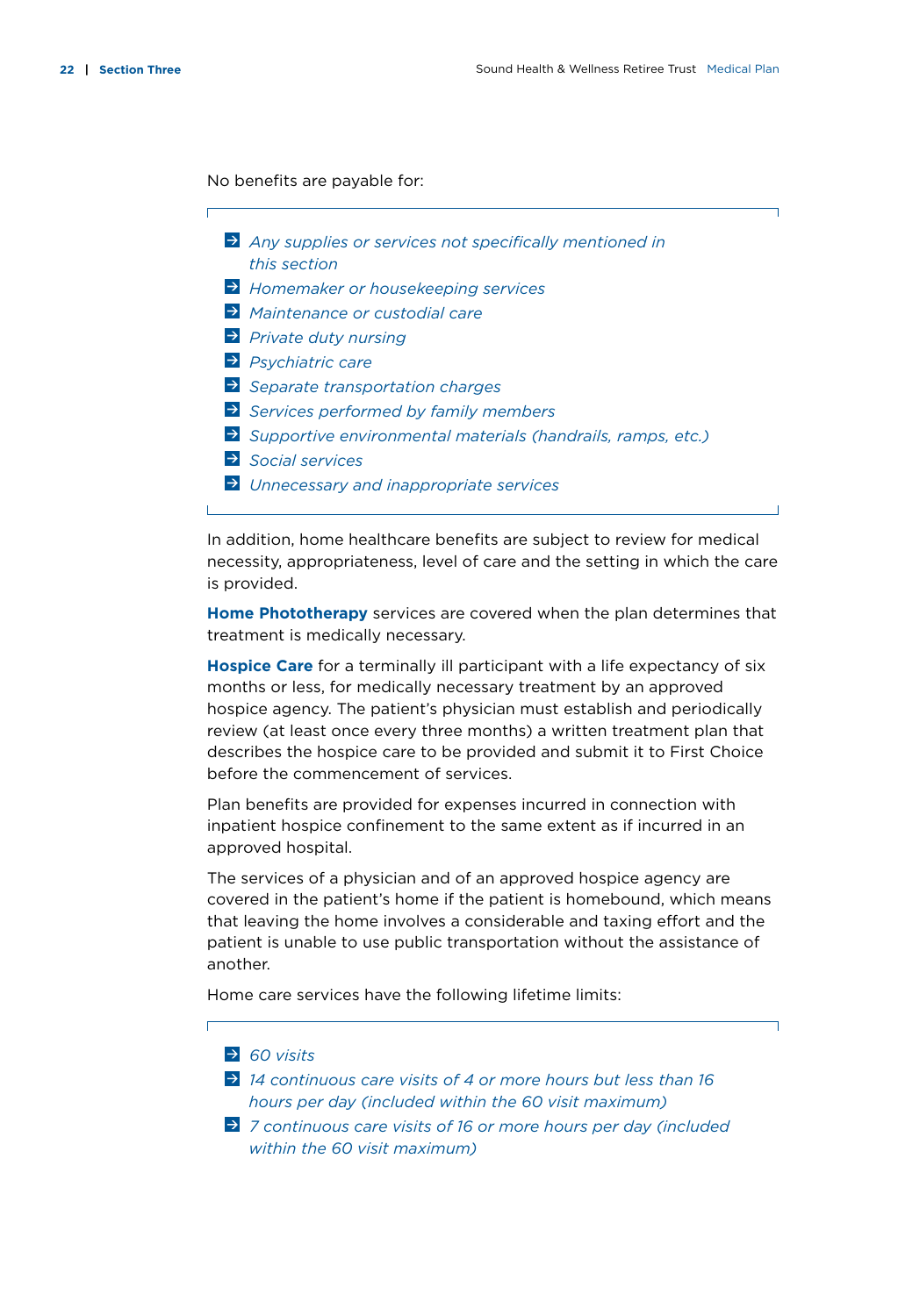$\overline{\phantom{a}}$ 

 *Each visit by any person representing the hospice agency will be charged against the 60 visit maximum*

 *The patient's family may apply to First Choice for an extension of benefits if the patient's life expectancy extends beyond six months or if the patient exhausts any hospice benefit limits specified above; limited extensions will be granted if it is determined that the treatment is medically necessary*

L.

 $\Gamma$ 

Covered home care benefits of an approved hospice agency are listed below. All services except for those of a physician must be provided and billed by the hospice agency. Covered charges include:

| $\rightarrow$ | Drugs and medicines dispensed by or through the hospice<br>agency, that are legally obtainable only upon a physician's<br>written prescription or that would have been provided on an<br><i>inpatient basis, and insulin</i>                                                                                                                                                              |
|---------------|-------------------------------------------------------------------------------------------------------------------------------------------------------------------------------------------------------------------------------------------------------------------------------------------------------------------------------------------------------------------------------------------|
|               | $\geq$ Home health aide services that are specifically ordered by the<br>physician in the treatment plan                                                                                                                                                                                                                                                                                  |
| $\rightarrow$ | Medical social services by a person with a Masters Degree in<br>social work                                                                                                                                                                                                                                                                                                               |
| $\rightarrow$ | Medical supplies normally used by hospital inpatients and<br>dispensed by the hospice agency                                                                                                                                                                                                                                                                                              |
|               | $\Rightarrow$ Nursing services by a registered nurse (RN) or a licensed<br>practical nurse (LPN)                                                                                                                                                                                                                                                                                          |
|               | $\geq$ Nutritional supplements such as diet substitutes administered<br>intravenously or through hyperalimentation                                                                                                                                                                                                                                                                        |
| $\rightarrow$ | Physical therapy services by a licensed physical therapist                                                                                                                                                                                                                                                                                                                                |
| $\rightarrow$ | <b>Physician services</b>                                                                                                                                                                                                                                                                                                                                                                 |
| $\rightarrow$ | Rental (or purchase if approved by First Choice) of durable<br>medical equipment. Repair or replacement of durable medical<br>equipment necessary due to normal use is covered.<br>Equipment ordered prior to the effective date of coverage is<br>not covered. Equipment ordered while coverage is in effect<br>and delivered within 30 days after termination of coverage<br>is covered |
|               | $\Rightarrow$ Respiratory therapy services                                                                                                                                                                                                                                                                                                                                                |
| $\rightarrow$ | Speech therapy services by a certified speech therapist                                                                                                                                                                                                                                                                                                                                   |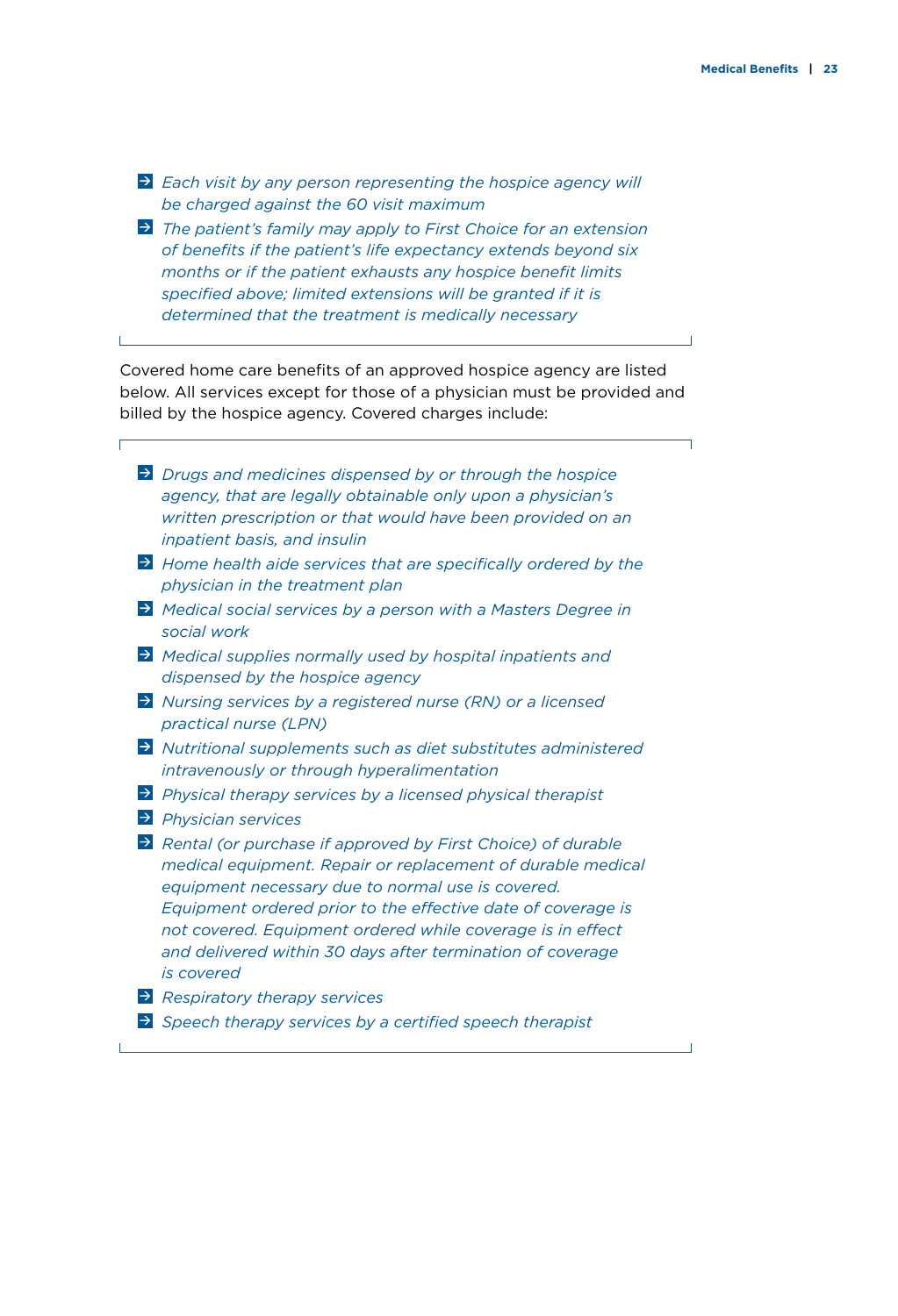No benefits are payable for charges for any of the following:

- *Environmental supportive services or equipment, such as, but not limited to, wheelchair ramps or support railings*
- *Food, clothing, or housing*
- *Homemaker services*
- *Psychiatric care*
- *Respite care*
- *Services of financial legal counselors*
- *Services of volunteers*
- *Services or supplies not included in the written treatment plan, or not specifically set forth as a covered benefit*
- *Services provided by household members, family, or friends*
- *Services to other family members, including bereavement counseling*
- *Spiritual counseling*

h

**Hospital** benefits are provided for room and board in a semiprivate room as well as medically necessary inpatient services and supplies to treat an accidental injury or illness or other covered condition. Covered inpatient hospital services and supplies include:

| $\rightarrow$ Administration of blood and plasma (including blood bank<br>service charges but not the cost of blood or plasma) |
|--------------------------------------------------------------------------------------------------------------------------------|
| $\Rightarrow$ Diagnostic tests (including electrocardiograms and basal                                                         |
| metabolism tests)                                                                                                              |
| $\rightarrow$ General nursing care                                                                                             |
| $\Rightarrow$ Intensive care unit or coronary care unit                                                                        |
| $\rightarrow$ Medications                                                                                                      |
| $\Rightarrow$ Nursery charges for an eligible newborn child                                                                    |
| $\rightarrow$ Operating rooms and equipment                                                                                    |
|                                                                                                                                |

- *Physical therapy*
- *Speech therapy*
- *X-rays, imaging procedures, and laboratory services*

The plan does not cover hospitalization primarily for diagnostic tests, x-rays, imaging procedures, or laboratory tests, or for hospital admissions the plan considers not medically necessary.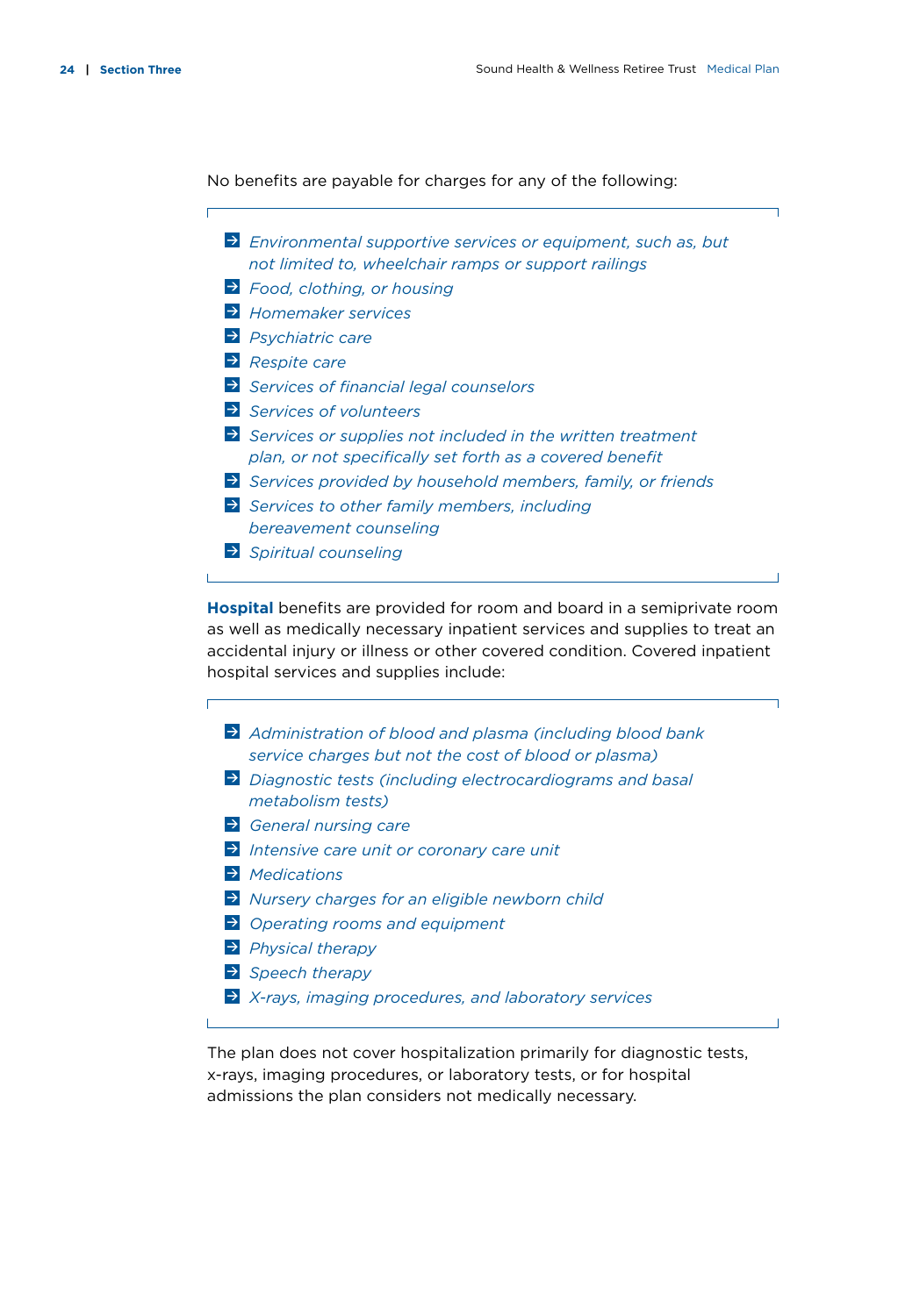To ensure coverage, call First Choice at (206) 268-2910 or (800) 843- 5127 to preauthorize any medical/surgical hospitalization or Optum Behavioral Health at (866) 763-0466 for mental health hospitalization. If you do not obtain preauthorization, you will be responsible for paying the first \$250 in covered charges before the plan begins to pay benefits. More information about preauthorization is on page 17.

In addition to authorizing the appropriate length of stay before an admission, the care you receive is reviewed to ensure the need for continued hospitalization. Hospital benefits may be reduced or denied if hospitalization is determined no longer medically necessary. (The definition of medically necessary is on page 56.)

Other covered services include nursery charges for an eligible newborn child, outpatient surgery and initial emergency room treatment (if rendered within seven days) of an accidental injury or illness.

In the case of a life endangering medical emergency as reported in the emergency room report, the plan pays 80% of the usual, customary and reasonable charges for covered services of a non-preferred accredited hospital. Emergency is defined on page 53.

Remember, you and your physician always make the final decision to proceed with a hospitalization, postpone it or cancel it. Preauthorization and concurrent review decisions are intended only to determine whether the services are medically necessary and whether the plan should pay for them.

**Mastectomy Related Services** as required by the Women's Health and Cancer Rights Act of 1998. The plan provides benefits for mastectomyrelated services due to disease or cancer including reconstruction and surgery to achieve symmetry between the breasts, prostheses and complications resulting from the mastectomy, including lymphedema.

The plan does not provide benefits for prophylactic mastectomies.

**Maternity** benefits are provided for any retiree, lawful spouse or same sex domestic partner on the same basis as any other illness or injury; maternity benefits are not provided for dependent children. Covered expenses also include the services of a licensed midwife during childbirth, but does not cover midwives for newborn baby visits or follow-up visits.

The plan does not provide benefits for any services or supplies provided to dependent children for charges related to pregnancy or childbirth, including all complications thereof, prenatal or postnatal care or well baby care of a newborn.

The plan does not provide any benefits if eligibility has terminated prior to the delivery.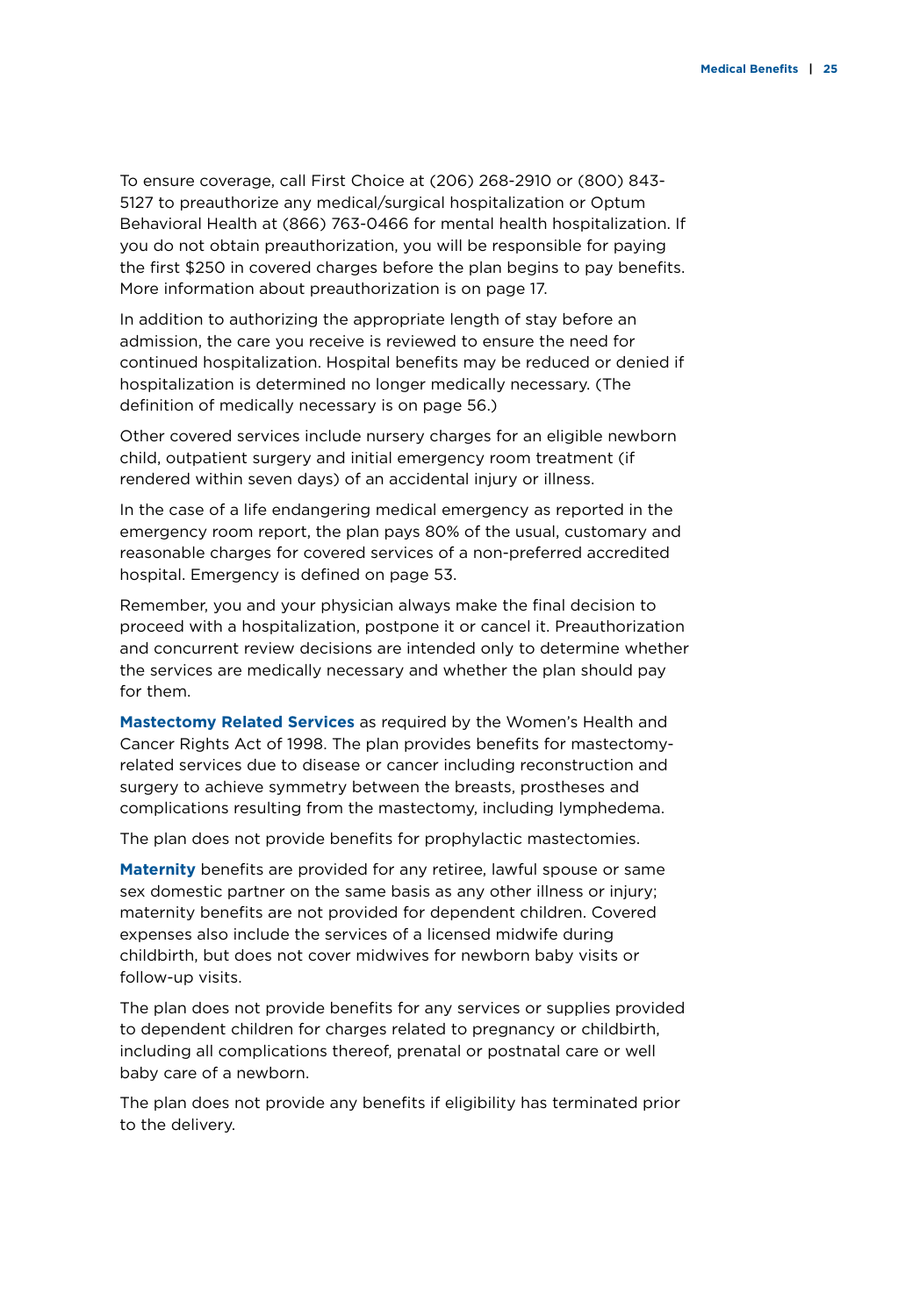The plan does not restrict hospital benefits for covered mothers and newborns to less than 48 hours following normal delivery, or 96 hours after a cesarean. Authorization is not needed for these lengths of stay, and First Choice will extend hospitalization if a longer stay is medically necessary.

**Medical Equipment and Prostheses**, artificial limbs or eyes, casts, splints, trusses, braces, crutches and other similar appliances are covered, as well as the rental of a wheelchair, hospital-type bed and other equipment for medically necessary treatment. Covered expenses will be limited to the standard model of medically appropriate level of performance and quality required for the diagnosed condition; deluxe or luxury equipment or items for convenience or comfort are not covered by the plan. Rental of equipment is covered up to the purchase price of the equipment only. Repair or replacement of a damaged covered item that cannot be repaired will be covered up to the cost of a new item.

Expenses for supplies prescribed while covered under the plan will be covered if delivered within 30 days of the loss of coverage.

Prior authorization is required for medical equipment and prostheses if the purchase price exceeds \$2,000 or the monthly rental fee exceeds \$500 (see pages 17–19).

The plan does not cover the following:

Ĕ

- *Equipment for lifestyle changes or recreational purposes*
- *Equipment set-up or training on the use of the equipment*
- *Equipment to control or enhance the environmental setting*
- *Items that are not for therapeutic use in direct treatment of a covered illness or injury*
- *Items that are not prescribed by a physician*
- *Replacement of lost or stolen supplies or equipment; replacement of equipment due to neglect*
- *Sports equipment or supplies, home exercise equipment or supplies; and fitness center memberships*

**Mental and Nervous Disorder** expenses incurred as an inpatient in a hospital will be paid on the same basis as for any other illness.

Outpatient services performed by a covered provider for individual therapy are paid on the same basis as any other illness or injury.

Services of a mental health counselor, clinical social worker or marriage and family therapist certified or licensed by the state where services are received are covered if referred by Optum Behavioral Health or a physician or psychologist.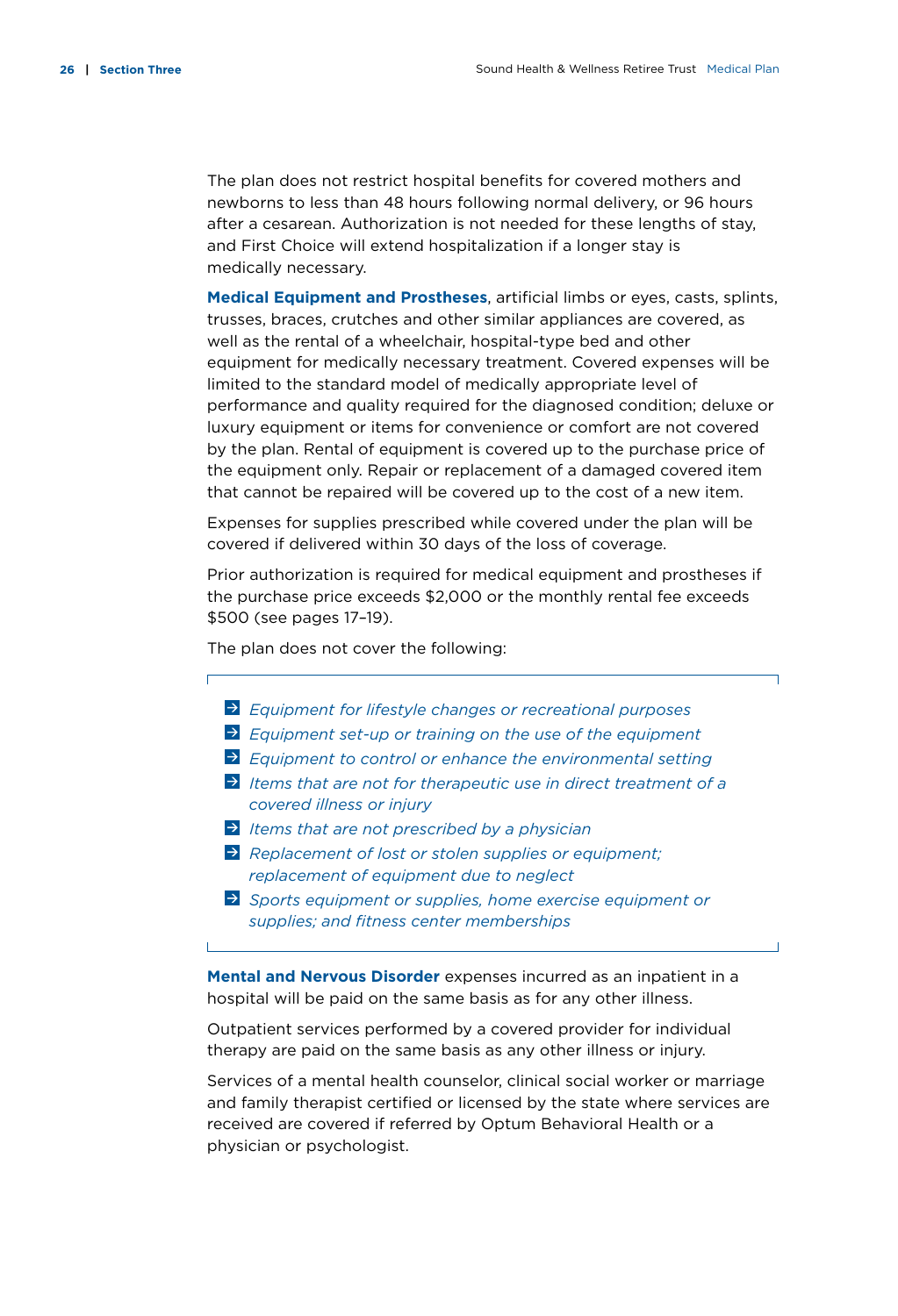To ensure coverage, call Optum Behavioral Health at (866) 763-0466 to preauthorize any hospitalization. If you do not obtain preauthorization, you will be responsible for paying the first \$250 in covered charges before the plan begins to pay benefits. More information about preauthorization is on page 17.

In addition to authorizing the appropriate length of stay before an admission, the care you receive is reviewed to ensure the need for continued hospitalization. Hospital benefits may be reduced or denied if hospitalization is determined no longer medically necessary. (The definition of medically necessary is on page 56.)

**Naturopathic** services by a naturopath are covered, up to a maximum of two visits per calendar year.

**Neurodevelopmental Therapy** treatment— including speech, physical and occupational therapy—when a physician has recommended neurodevelopmental therapy for a dependent child under age seven. See the rehabilitation benefit on page 31 for a complete description of the benefits provided by the plan.

**Nursing Services** by an RN, other than one who lives in your home or is related by blood or marriage.

**Nutritional Support** for medically necessary total parenteral nutrition (TPN) feeding is covered; elemental (chemically defined) feeding when the plan considers it medically necessary. Medically necessary formula for inherited errors of metabolism, such as phenylketonuria, is also covered.

**Ocular Prosthesis** coverage is provided for medically necessary ocular prostheses and related orbital examinations and cleanings. If there are no ocularists or other qualified providers of these services in the First Choice Health Network, services provided by non-PPO providers will be covered at the PPO benefit level.

This PPO exception only applies to ocular prostheses and not to any other type of benefit covered by the plan.

**Physician Visits** at the office, hospital or home for illness or injury, including expenses for a second or third surgical opinion for nonemergency surgical procedures.

The plan does not cover the following:

- *Follow-up treatment within four weeks after the date surgical benefits are payable*
- *Hospital visits after the period covered under the hospital benefit*
- *More than one outpatient visit per day to the same physician*
- *Phone or other consultation fees when a patient is not physically seen by a physician*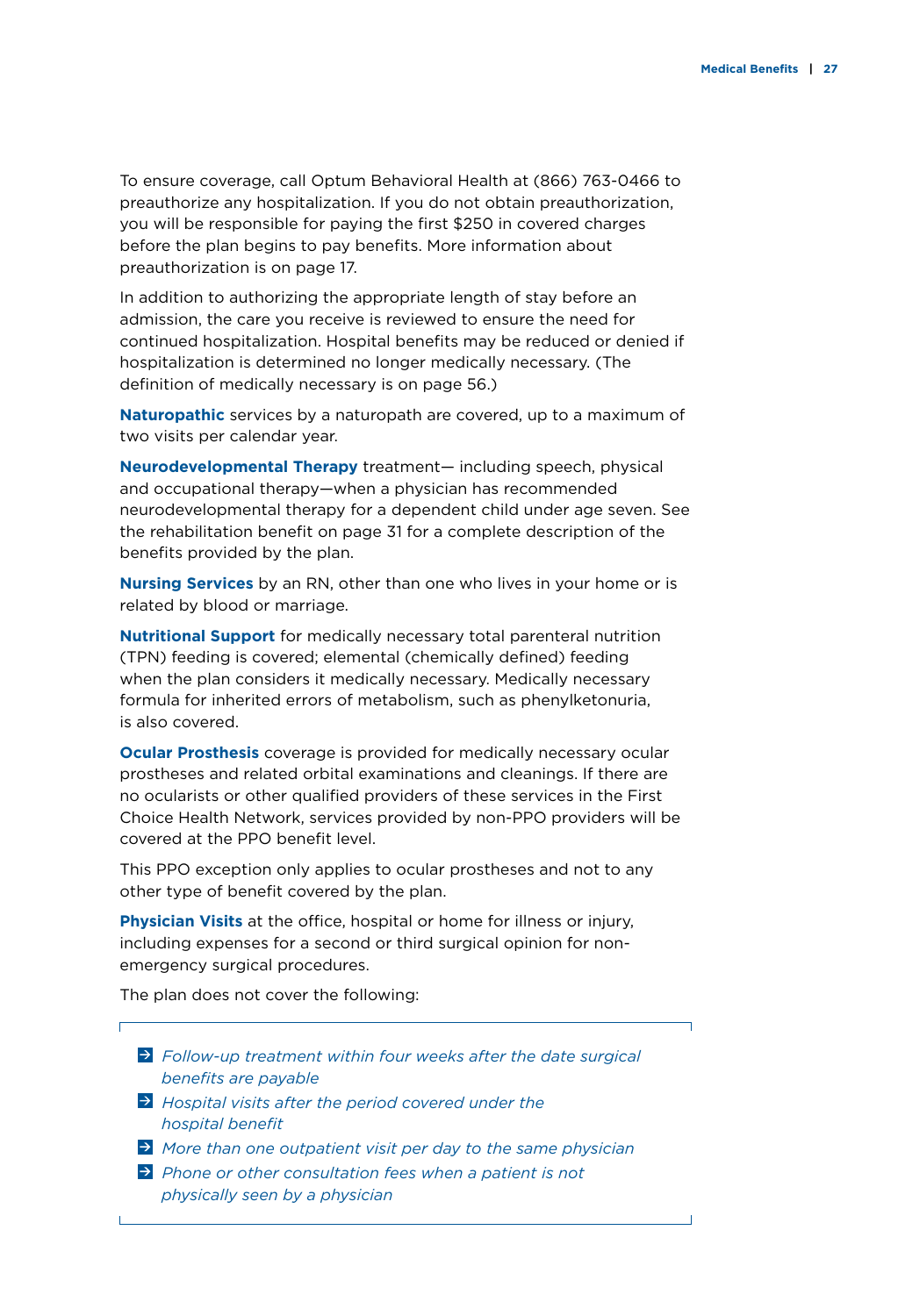Ē

**Prescription Drugs** for medicines administered or prescribed for you or your dependent by a physician will be covered at 80%, to a maximum of \$2,500 per calendar year.

The program features a custom network of pharmacies consisting of employers who participate in the Trust. In addition, there is the informedRx pharmacy network. You can use any pharmacy—the choice is yours each time you fill a prescription. However, pharmacies in the custom network and the informedRx network provide discounted prescriptions to the plan. The following describes the benefit options available:

- *Trust custom network: Take your prescription and your Sound Health & Wellness Retiree Trust ID card to the pharmacy. If you have already met your annual deductible and have not used your \$2,500 per person annual maximum benefit, you will only have to pay your 20% coinsurance. If you have not yet met your annual deductible or have used up your \$2,500 per person annual maximum benefit, you will have to pay the full discounted amount of your prescription at the pharmacy. The pharmacy will let the Trust Office know what prescriptions they have processed so your deductible is properly updated.*
- *informedRx network: You can also fill your prescription at an informedRx pharmacy that is not in the Trust custom network. If you have already met your annual deductible and have not used your \$2,500 per person annual maximum benefit, you will only have to pay your 20% coinsurance. If you have not yet met your annual deductible or have used up your \$2,500 per person annual maximum benefit, you will have to pay the full discounted amount of your prescription at the pharmacy. The pharmacy will let the Trust Office know what prescriptions they have processed so your deductible is properly updated.*
- *Out-of-network: For all pharmacies not in the Trust custom or informedRx networks, you pay the full cost at the time of purchase, file a claim with the Trust Office and wait for reimbursement.*

If you need help locating a custom network pharmacy, call the Trust Office at (800) 225-7620 or look on the Sound Health & Wellness Trust website at *www.soundhealthwellness.com*. For an informedRx network pharmacy call informedRx at (800) 456-4803 or visit the informedRx website at *www.myinformedrx.com*.

If your dependents have other insurance and the other coverage is primary, you will need to follow that plan's procedures when purchasing prescriptions. Then, to get reimbursed by the Trust, submit a copy of the prescription receipt and any explanation of benefits form to the Trust Office.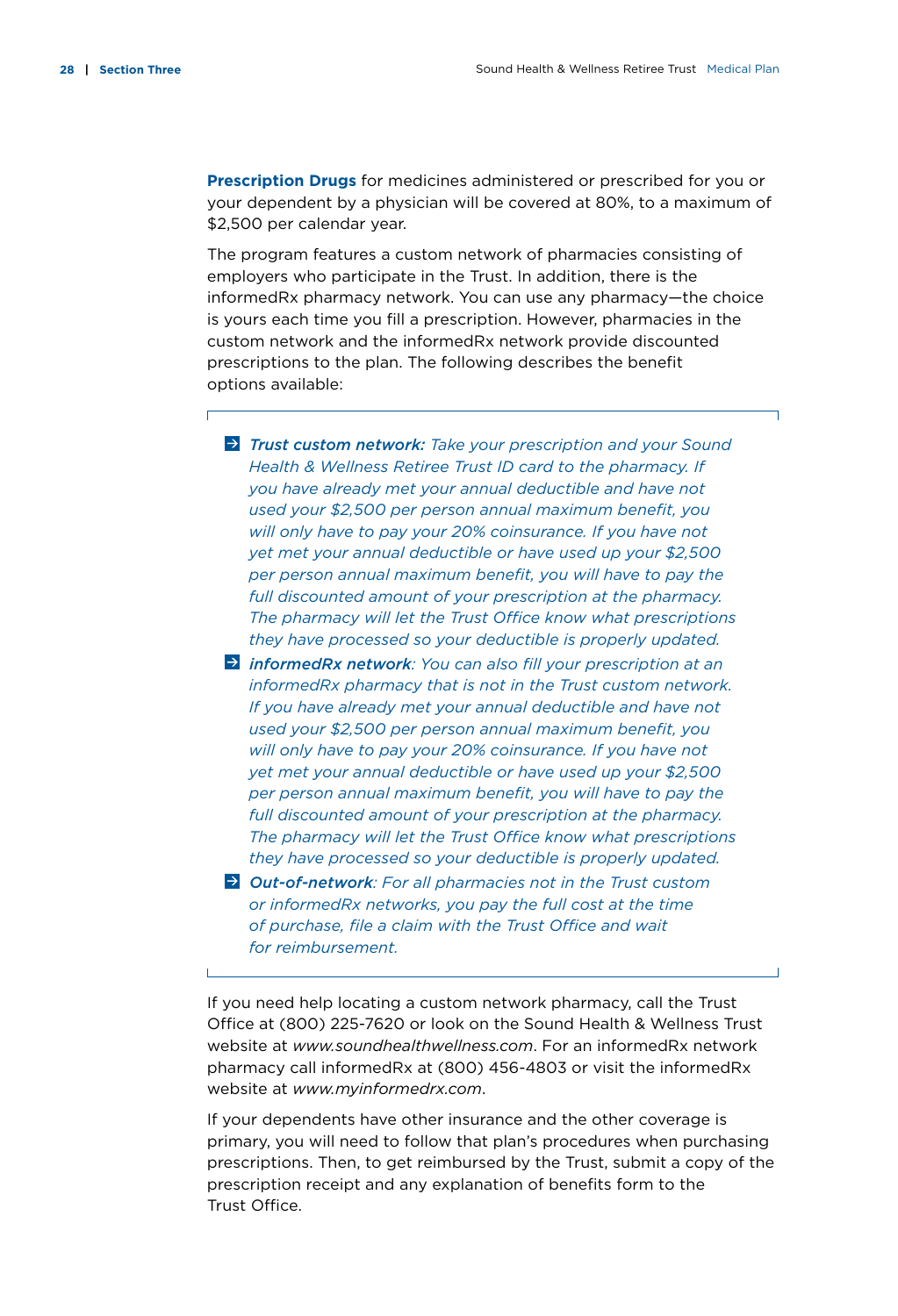The plan covers charges for:

|               | $\Rightarrow$ FDA approved legend prescription drugs when used for an<br>FDA approved condition                                                                                                                                      |
|---------------|--------------------------------------------------------------------------------------------------------------------------------------------------------------------------------------------------------------------------------------|
| $\rightarrow$ | Cysteamine, phosphocysteamine, and dietary supplements<br>recommended by a physician for treating cystinosis                                                                                                                         |
| $\rightarrow$ | Dermatological preparations prescribed by a physician and<br>received from a licensed pharmacist                                                                                                                                     |
|               | $\Rightarrow$ Prescription drugs, birth control pills and diabetic supplies<br>(including insulin, insulin syringe, needles, test strips and<br>equivalent) from licensed pharmacists, as prescribed by<br>a physician               |
|               | > Prescription drugs, birth control pills and diabetic supplies<br>(including insulin, insulin syringe, needles, test strips and<br>equivalent) supplied out of the physician's office and charged<br>separately from any other item |
|               | $\Rightarrow$ Self-injectable drugs prescribed by a physician                                                                                                                                                                        |
| $\rightarrow$ | Therapeutic vitamins, prenatal vitamins while pregnant,<br>cough mixtures, antacids, eye and ear medications prescribed<br>by a physician for a specific illness and received from a<br>licensed pharmacist                          |
|               | $\rightarrow$ Weight control drugs if prescribed by a physician specifically<br>to treat morbid or severe obesity (the physician may be<br>required to give the Trust Office a certification before these<br>can be covered)         |

Some covered prescription drugs may have limited quantities and/or need to be preauthorized; call the Trust Office for details.

In addition to the general exclusions listed on pages 36 to 38 the following expenses are excluded from coverage:

- *1. Any drug not reasonably necessary for the care or treatment of bodily injury or sickness.*
- *2. Appliances, devices, bandages, heat lamps, braces or splints.*
- *3. Blood and blood plasma.*

 $\Gamma$ 

- *4. Contraceptives (except birth control pills).*
- *5. Cosmetics or health and beauty aids.*
- *6. Drugs lost, stolen or damaged by neglect.*
- *7. Drugs reimbursable by any government program national, state, county or municipal.*
- *8. Medicines not requiring a prescription (except insulin).*
- *9. Multiple or nontherapeutic vitamins or dietary supplements.*
- *10. Drugs in excess of a 100-day supply.*

 $\mathbf{I}$ 

 $\overline{\phantom{0}}$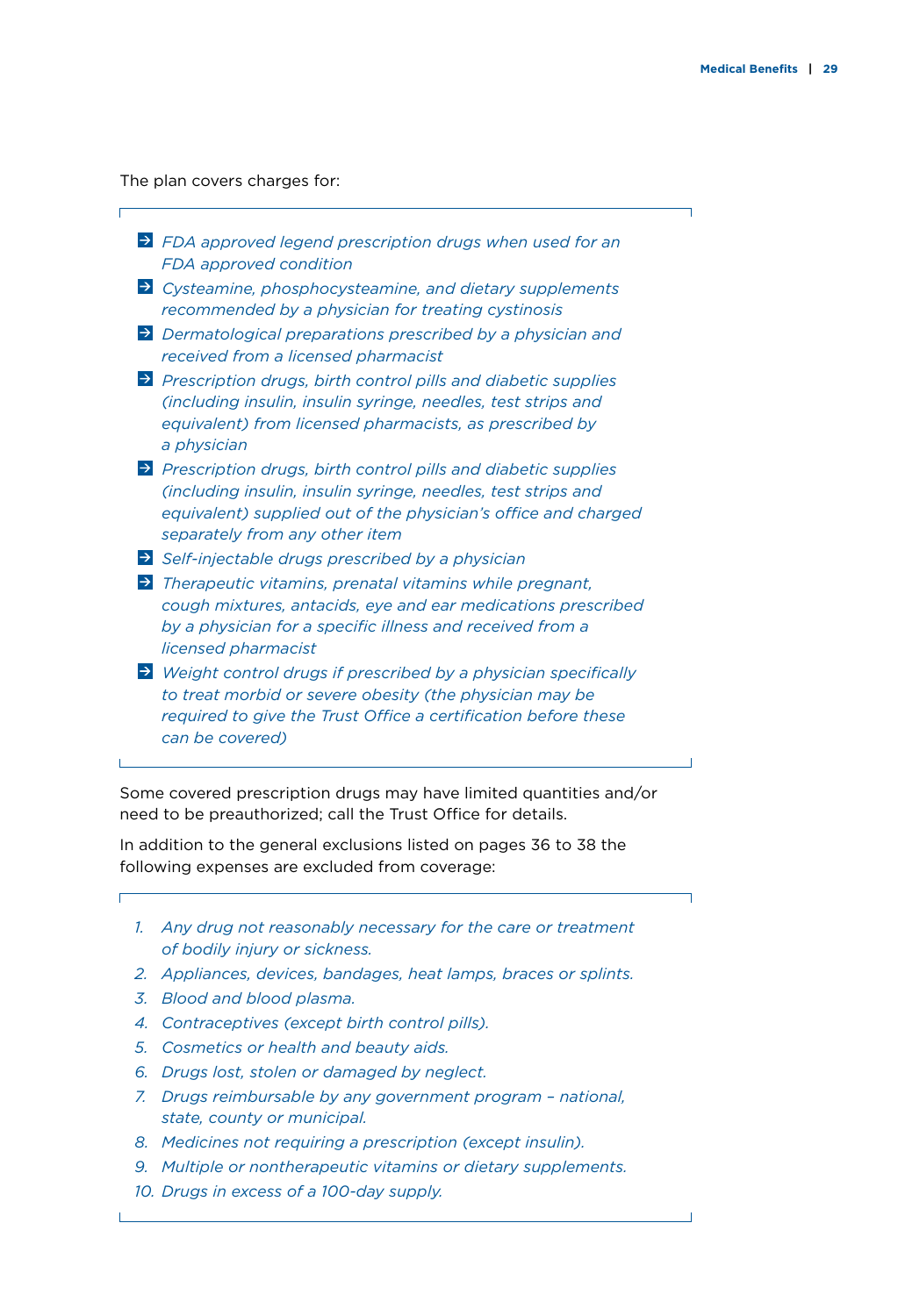Ē

**Preventive Care** benefits as follows:

#### **For Retirees and Dependents**

- *One routine pap smear per calendar year*
- *One mammogram for an eligible female, as follows:*
	- *• Every two calendar years, under age 40*
	- *• Every calendar year, age 40 and over*
- *Routine fecal occult blood tests in conjunction with a routine colon/rectal exam, as follows:*
	- *• One test, every two calendar years, under age 50*
	- *• One test per calendar year, age 50 and over*

#### Benefits for an office visit in conjunction with the above preventive care benefits are provided for the retiree only as described below.

#### **For Retirees Only**

The plan pays up to \$150 per calendar year for routine physical examinations. Covered services include:

- *Laboratory and x-ray services when ordered by a physician (other than those described above)*
- *Physician services for office calls*

This benefit is available for retirees only, dependents are excluded.

#### **For Dependent Children Under Age 2**

Benefits are provided for physician or other covered provider visits (either outpatient or inpatient) received during the first 24 months of life.

A maximum of \$500 per child is payable under this benefit.

#### **Dependent Children Immunizations**

The plan covers charges for routine immunizations and associated office visits of dependent children.

#### **Flu and Pneumonia Shots**

Flu and pneumonia shots are covered in full and are not subject to the annual deductible. Participants must submit an itemized receipt indicating the name of the person receiving the flu or pneumonia shot to the Trust Office. Only flu and pneumonia shots provided in the U.S.A. will be reimbursed. You can go to any local grocery store, pharmacy or public facility (e.g., fire stations). If you go to a doctor's office you will be reimbursed for the flu or pneumonia shot. If the doctor also charges for an office visit, the office visit will not be covered.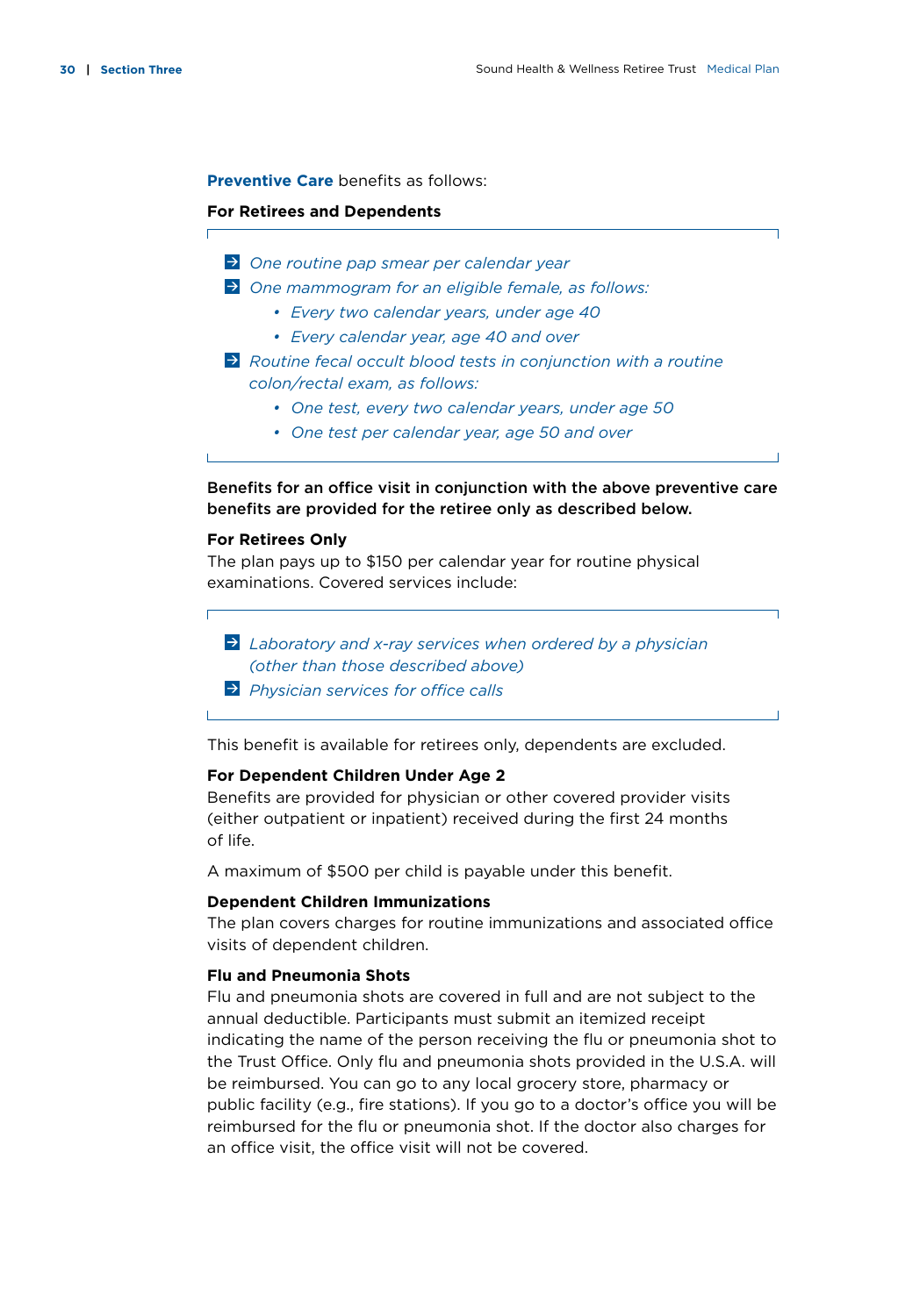#### **Rehabilitation**

Rehabilitation services are limited to a maximum of 45 outpatient visits per condition per calendar year. Inpatient stays are limited to a maximum of 30 days per condition per calendar year. Therapy must be prescribed and provided by a covered provider, as defined by the plan.

The plan covers the following medically necessary rehabilitation services for disabling conditions to restore or significantly improve function that was lost due to acute injury or illness:

 *Biofeedback is covered for the treatment of pain*

- *Cardiac therapy is covered for patients with documented diagnosis of acute myocardial infarction within the preceding 12 months, for patients who have had coronary bypass surgery, and for patients with coronary occlusions or stable angina pectoris. Treatment is covered when medically necessary services are provided and when care is:*
	- *• Prescribed, provided and monitored by a covered provider, as defined by the plan*
	- *• Provided at an approved rehabilitation facility or hospital under the supervision of a physician*
	- *• Targeted to cardiac deficiencies documented by medical tests and expected levels of recovery*
	- *• Initiated within 12 weeks after acute care treatment for the medical condition ends*
- *Inpatient rehabilitation coverage requires preauthorization (see page 17). Coverage will be provided at the appropriate level of care (hospital, skilled nursing facility, outpatient) based on medical necessity. Guidelines include, but are not limited to, the following:*
	- *• The patient's condition must require 24-hour availability of a physician with training and/or experience in rehabilitation*
	- *• The physician's involvement must be greater than is normally provided in a skilled nursing facility*
	- *• If the medical condition does not allow the patient to obtain outpatient services, the patient must require and receive at least three hours of physical or occupational therapy each day for at least five days per week*
	- *• Services must be provided in an approved rehabilitation facility, as defined by the plan; the facility must not be one that primarily provides general care for the elderly, custodial care or because the patient lives alone*
	- *• When rehabilitation follows acute care in a continuous inpatient stay, inpatient rehabilitation benefits start on the day care becomes primarily rehabilitative*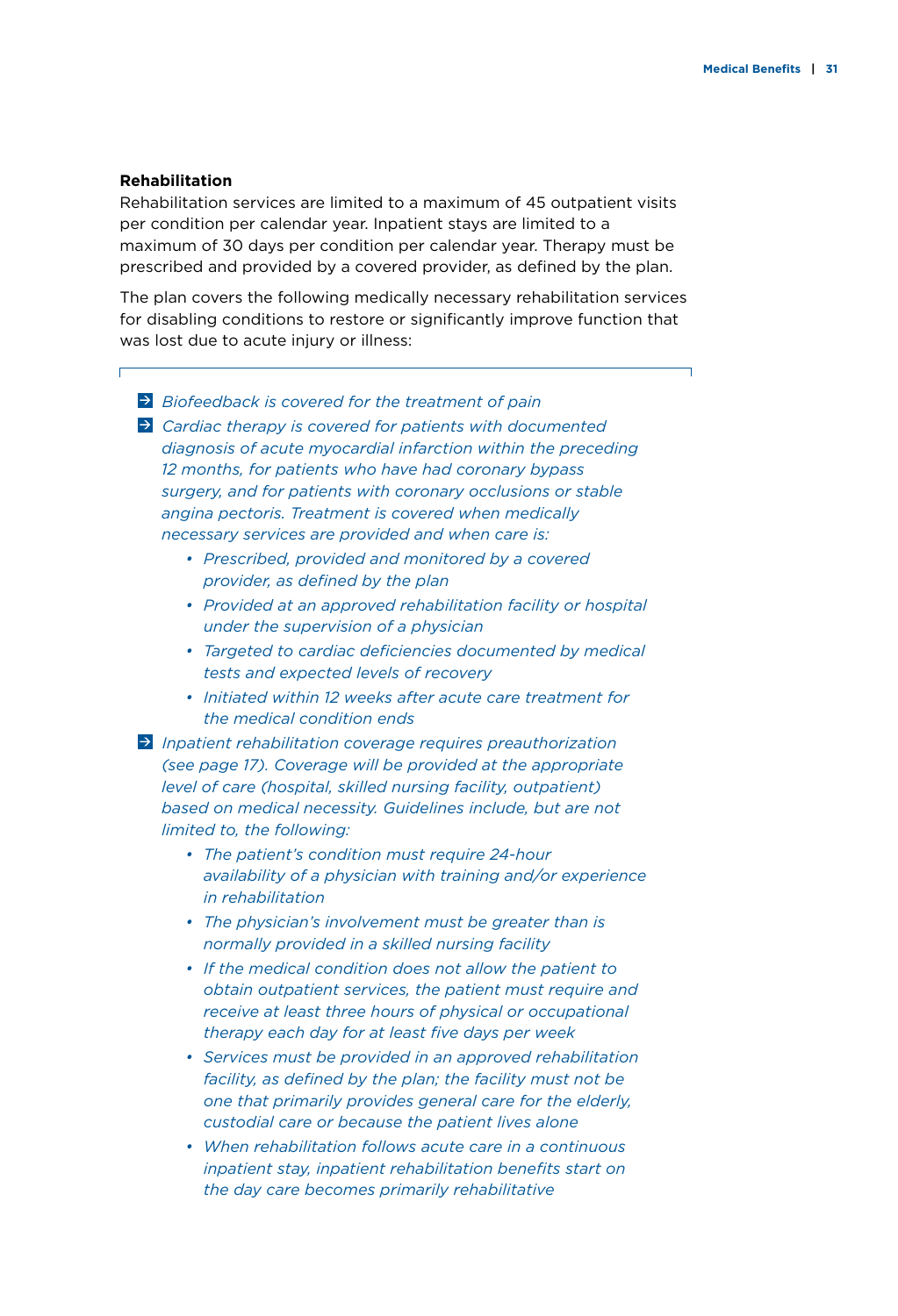- *Massage therapy (must be ordered by a MD or DO as part of physical therapy)*
- *Neurodevelopmental therapy*
- *Occupational therapy*
- *Outpatient rehabilitation coverage is limited to a maximum of 45 outpatient visits per condition per calendar year for all types of therapy combined. All outpatient rehabilitation must have a treatment plan submitted to the Trust Office in advance to determine medical necessity. Benefits are subject to the following:*
	- *• The patient must not be confined in a hospital or other medical facility*
	- *• The therapy must be part of a formal written treatment plan prescribed by the patient's MD or DO*
	- *• Services must be provided by an approved hospital, physician or physical, occupational or speech therapist, as defined by the plan*
	- *• Services must be reasonably expected to significantly improve self-sustaining function within 90 days of the date outpatient therapy begins*
	- *• The plan does not cover services considered maintenance or custodial, or when no further improvements are expected*
	- *• Speech therapy is only covered when required because of brain or nerve damage caused by an accident, disease or stroke, for services necessary for the diagnosis and treatment of swallowing disorders (dysphagia) and for those individuals who have had speech disorders or deficits, but not beyond the maximum restoration of speech. Once the ability for speech has been restored, further benefits for the improvement of the speaking patterns or tonal sounds are not covered*

 *Stroke therapy*

Ē

The plan does not cover the following:

 *Services for palliative, recreational, relaxation or maintenance therapy Services for on-the-job injuries or work-related injuries or sicknesses Services provided by a registered or licensed therapist who resides in your home or is related by blood or marriage*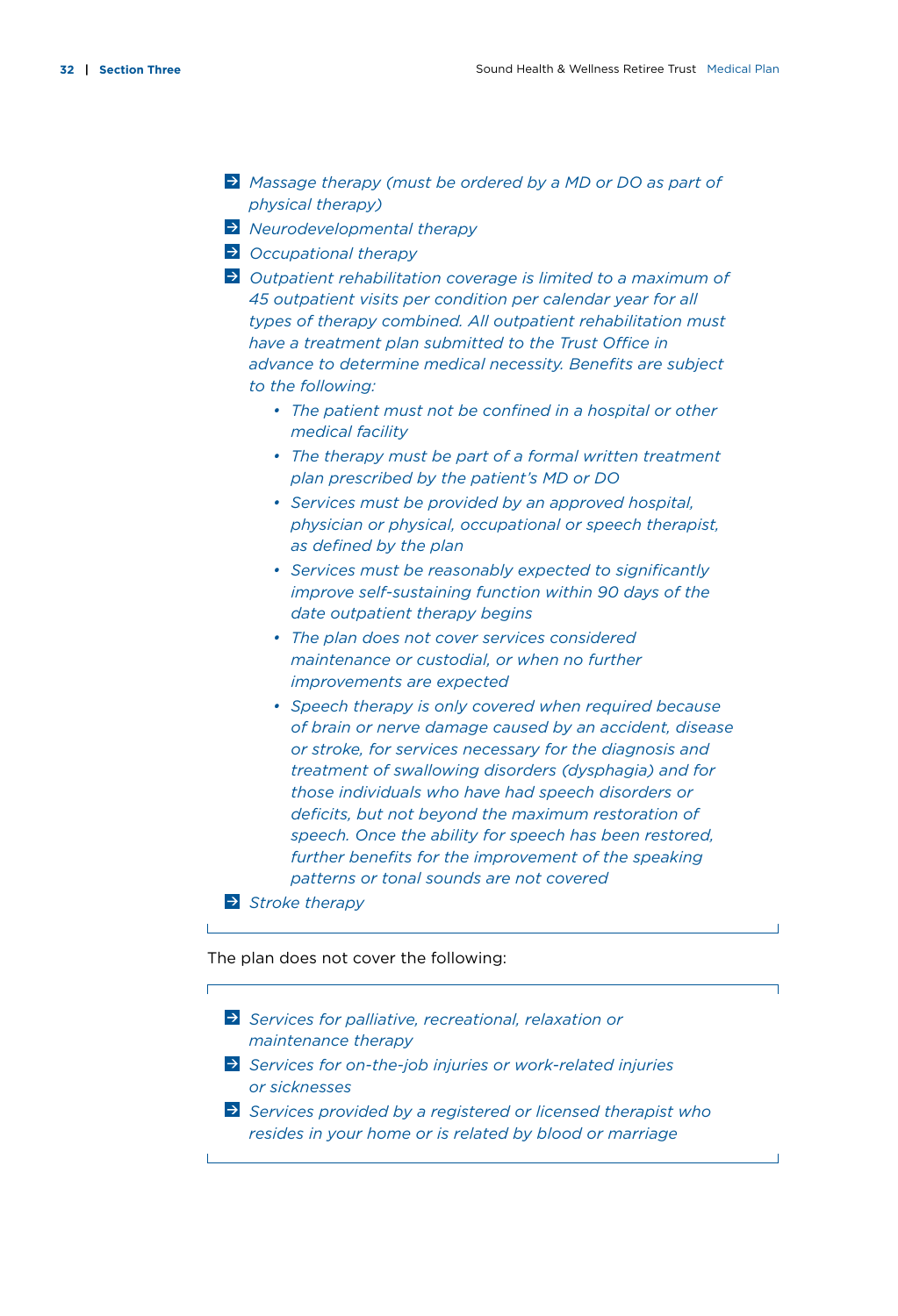**Skilled Nursing Facility** confinement, provided it is for medically necessary treatment of an injury, illness or pregnancy related condition covered by the plan and is ordered by a physician.

To ensure coverage, call First Choice at (206) 268-2910 or (800) 843- 5127 for preauthorization (see page 17).

Benefits include:

- *Necessary services and supplies furnished by the facility Physicians visits every other day up to 15 visits per period of confinement*
- *Room and board charges up to the average semiprivate room rate*

The plan will not cover any confinement primarily for rehabilitation or care that can be provided on an outpatient basis. Custodial care, residential treatment, or any personal comfort items are not covered.

**Surgical** benefits are provided for medically necessary surgeries resulting from illness or injury.

Benefits include covered surgical procedures performed in the doctor's office, hospital or approved ambulatory surgical center. If you are hospitalized, surgical benefits are in addition to the plan's hospital benefits.

The plan also covers physician services for insertion, medical management or removal of a contraceptive device such as a diaphragm, intrauterine device (IUD) or implant. (This benefit is limited to devices which can only be obtained by prescription.) Sterilization is also covered.

Operating and cutting procedures are covered if performed by licensed covered providers practicing within the scope of their license.

Assistant surgeon fees, when medically necessary, are also covered, up to 25% of the usual, customary and reasonable fee for the surgical procedure, when performed by an assistant surgeon or physician (other than a hospital intern or resident).

Second surgical opinions for nonemergency procedures are also covered.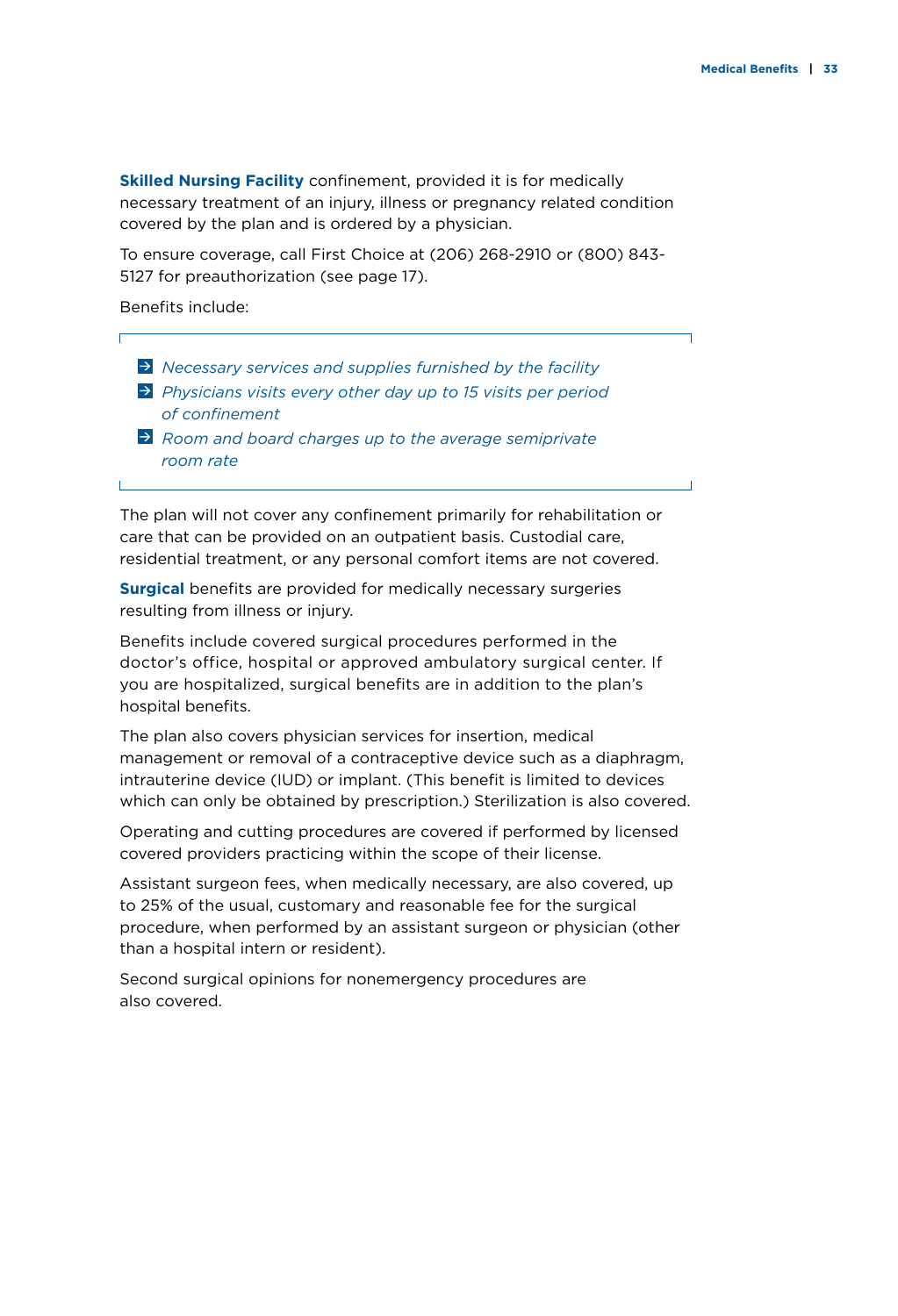**Transplants** for the following transplants, subject to the conditions and limitations specified below, and to those in other sections of the plan.

- *Bone marrow*
- *Cornea*
- *Heart*
- *Heart/lung (combined)*
- *Kidney*
- *Kidney/pancreas (combined)*
- *Liver*

Ē

- *Lung, single or bilateral*
- *Pancreas*
- *Peripheral blood stem cell*

Benefits for all transplants must be authorized in writing by First Choice in advance. Approval will be based on medical necessity, the patient's medical condition, the qualifications of the providers, appropriate medical indication for the transplant, and appropriate, proven medical procedures for the condition. If a transplant is not successful, only one retransplant will be covered, subject to the same conditions and limitations applicable to the original transplant.

If you or your eligible dependent is the recipient of a donated human organ, the donor's medical expenses (including compatibility testing of donors and potential donors) are covered under the plan up to the recipient's benefit limit.

Repair of an organ (e.g. joint or valve replacement) is not considered a transplant. Transplant benefits are subject to all plan conditions and limitations, and no benefits will be provided for the following:

- *Nonhuman, artificial or mechanical transplants*
- *Services or supplies in conjunction with experimental or investigational treatment*
- *Services and supplies for the donor when the donor benefits are available through other group coverage*
- *Expenses for that portion of treatment funded by government or private entities as part of an approved clinical trial*
- *Expenses when the recipient is not covered under this plan*
- *Lodging, food or transportation costs, unless otherwise specifically provided under this plan*
- *Donor and procurement services and costs incurred outside the United States, unless specifically approved in advance*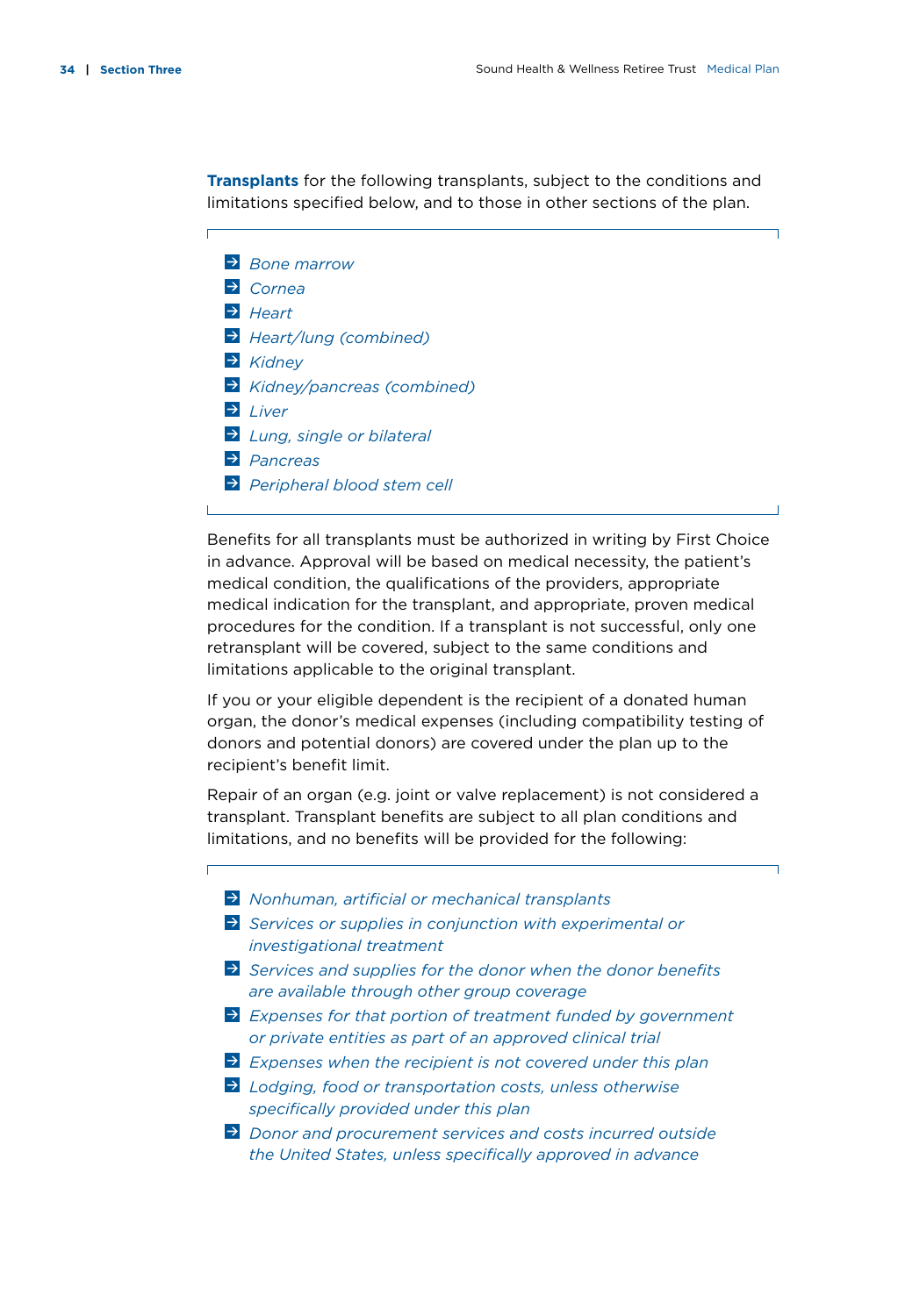$\overline{\phantom{0}}$ 

 *Expenses for organ harvesting and storage, unless specifically approved in advance by First Choice on a case-by-case basis Living (non-cadaver) donor transplants of the lung, liver, or other organ (except kidney), including selective islet cell transplants of the pancreas, unless the organ donor is a family member of the person seeking the transplant; family member for this purpose means grandparent, parent, child, brother, sister, aunt, uncle, nephew, niece or cousin*

- *Any expense incurred by you or your eligible dependent on account of donating your human organ or tissue*
- *Expenses for donor searches*

**Weight Loss Surgery** is covered when medically necessary (as determined by the plan) and preauthorized. Approval is based on specific plan criteria; please contact the Trust Office for those criteria and contact First Choice for preauthorization (see page 17).

**X-Ray, Chemo and Radiation Therapy** for medically necessary treatment is covered.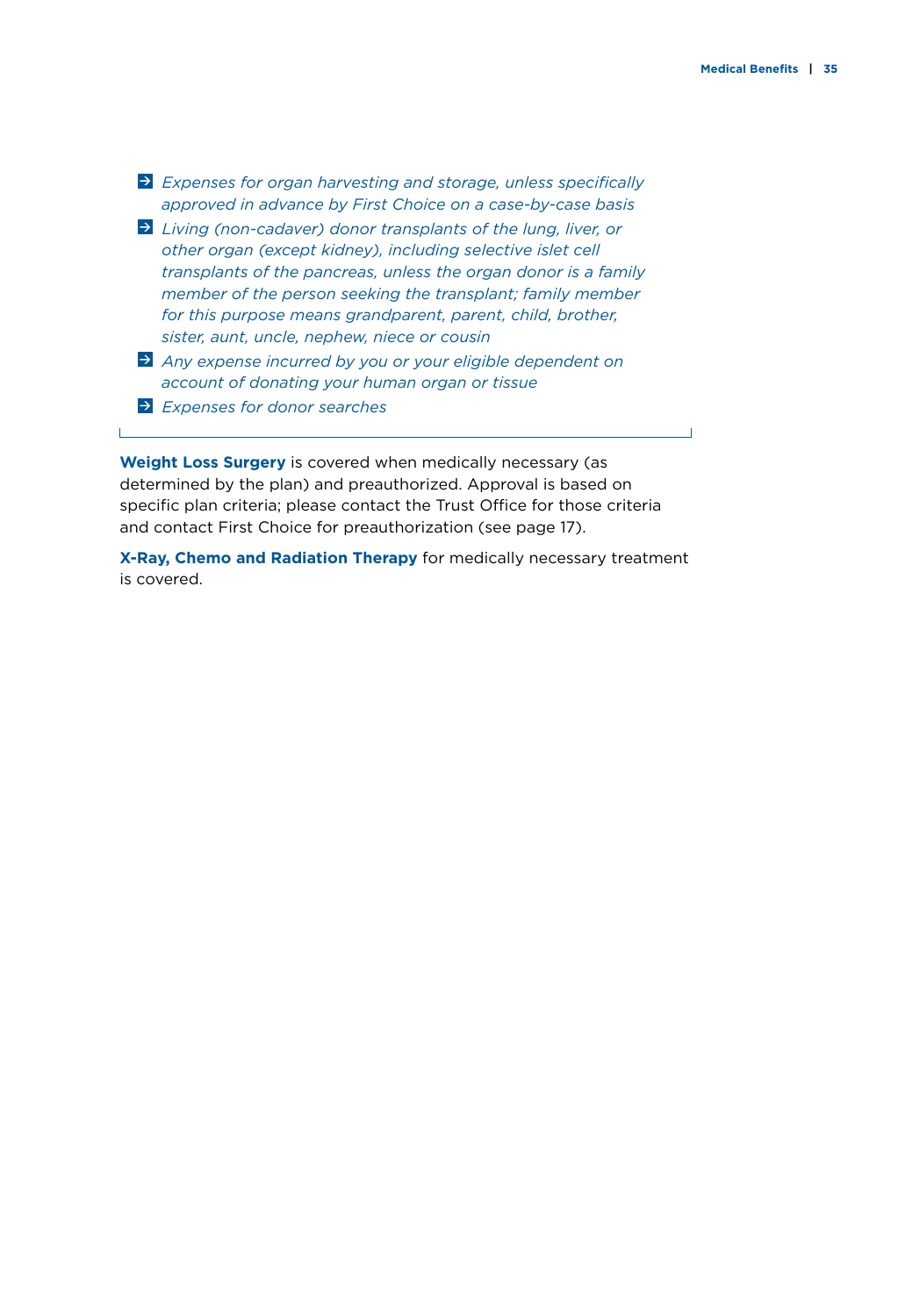# General Exclusions Applying to All Benefits

| 1. Any expense incurred before your date of coverage. An   |
|------------------------------------------------------------|
| expense is considered incurred on the date you receive the |
| service or supply for which the charge is made.            |

*2. Any expense incurred after the termination of your coverage under this plan.*

*3. Any illness, disease or injury for which an employer is required to furnish hospital care or other benefits in whole or in part by state or federal Workers' Compensation laws or other legislation, including Employee's Compensation or Liability Laws of the United States, or a program which provides equivalent coverage, even though the employee or dependent waives his or her rights to such benefits.*

- *4. Any service or supply for which no charge is made or no payment is required.*
- *5. Any service or supply that is not medically necessary for the care and treatment of illness or injury (except as specified for preventive care benefits).*
- *6. Any services or supplies not specifically covered under the Trust's medical plan.*
- *7. Aquatic therapy, unless part of a formal outpatient rehabilitation program.*
- *8. Charges for counseling, education, self-help instruction or training. These include, but are not limited to, services for behavior modification, learning disabilities, vocational assistance, marital counseling, social counseling, conduct disorders, impulse control, cognitive disorders, sexual lifestyle counseling, family therapy, nutritional or fitness guidance, anger management, diabetic or dietetic instruction.*
- *9. Charges for missed appointments, telephone consultations when a patient is not physically seen by a physician or completion of claim forms.*
- *10. Charges for treatment of temporomandibular dysfunction or temporomandibular joint dysfunction (TMJ).*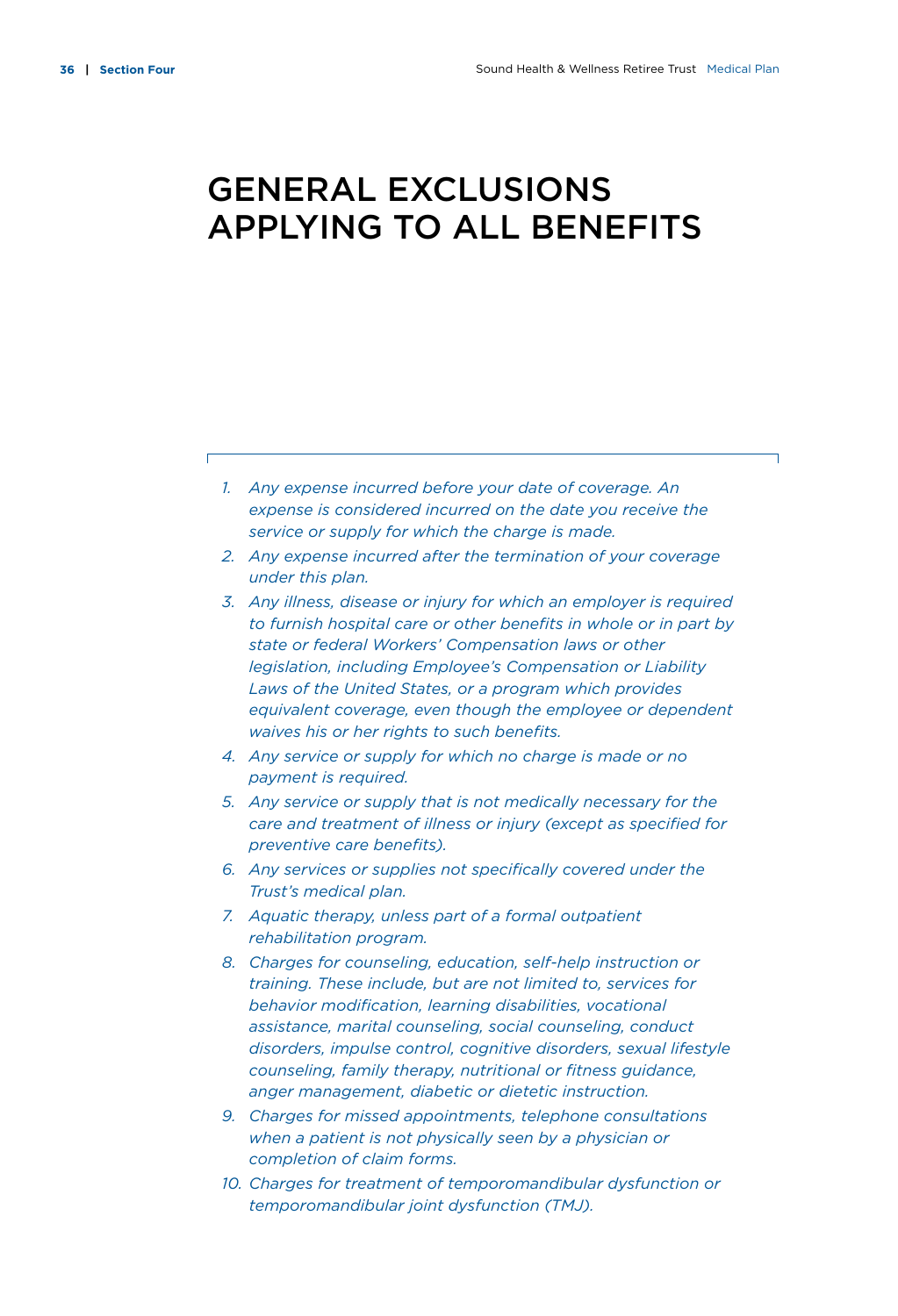- *11. Charges for treatment, services or supplies that exceed usual, customary and reasonable fees (see UCR definition on page 57).*
- *12. Claims received after the 12-month filing limit.*
- *13. Conditions caused by or arising from an act of war, armed invasion or aggression.*
- *14. Cosmetic procedures (except as part of treatment of a functional disorder covered by this plan or as a result of an accidental injury occurring while the individual is covered); complications from any cosmetic surgery and cosmetic procedures for psychological or self esteem reasons.*
- *15. Court-appointed treatment not covered by the Trust medical plan.*
- *16. Custodial care or care when no significant clinical improvement is expected as a result (except hospice care).*
- *17. Dental treatment (except natural teeth restorations due to accidental injuries).*
- *18. Experimental or investigational services, procedures, medicines, equipment, devices, supplies, facilities or treatment: collectively referred to here as treatment (see definition on page 53). As with other plan interpretations, the Trustees have full and exclusive authority to decide what constitutes experimental or investigational treatment.*
- *19. Eye exercises; visual or orthoptic training/therapy.*
- *20.Eyeglasses, eye refractions or eye exams to correct vision or fitting of glasses.*
- *21. Food supplements, including formula for enteral feeding.*
- *22. Genetic testing except when there are medically documented symptoms or signs presented indicating a possible disease presence and genetic testing is needed to identify the disease in order for the attending physician to prescribe appropriate treatment.*
- *23. Late fees, finance charges or collection charges imposed by your healthcare provider.*
- *24. Massage therapy unless ordered by a doctor as part of covered physical therapy.*
- *25. Medical exams or tests not connected with an illness or injury, except as provided under preventive care benefits.*
- *26. Postage, handling and taxes related to medical services or supplies.*
- *27. Preventive medicine (except as specified under preventive care benefits).*
- *28. Private room charges exceeding the hospital's most common charge for semiprivate (two-bed) accommodations.*
- *29. Refractive eye surgery to correct vision deficiencies.*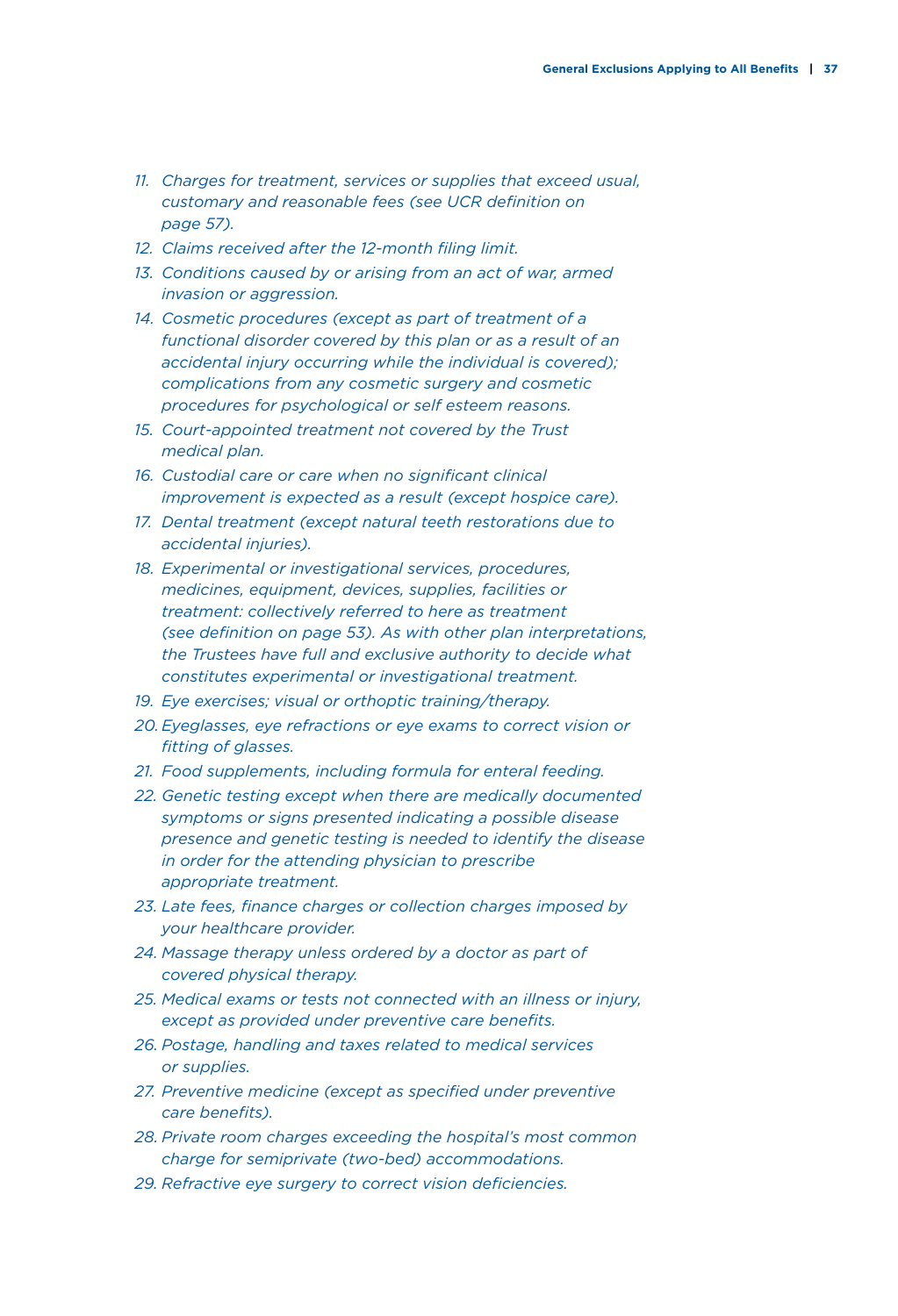- *30. Reversal of tubal ligation or vasectomy, fertility drugs, artificial insemination, in vitro fertilization, embryo transplant or any other confinement, treatment or service related to restoring fertility or promoting conception.*
- *31. Services by an institution that is primarily a place of rest, place for the aged, nursing home, convalescent home, residential eating disorder facility, or similar institution.*
- *32. Services or supplies covered by other group insurance or medical service program or for which no charge is made or no payment is required from you or your dependents.*
- *33. Services or supplies furnished to dependent children of a retiree arising from pregnancy or resulting in childbirth, including all complications, prenatal or postnatal care, or for care of their newborn infant.*
- *34. Services or supplies received from a physician or other healthcare provider who usually lives in your home or is related by blood or marriage.*
- *35. Services or supplies that are solely for the convenience of the patient, provider, or caregiver.*
- *36. Services performed on teeth, gums or alveolar processes (except to treat tumors or accidental injury).*
- *37. Shoes or foot supports available without prescription.*
- *38. Smoking cessation program, whether or not you have other medical conditions related to or caused by smoking.*
- *39. Treatment for injuries sustained while committing or attempting to commit a felony.*
- *40.Treatment for self-inflicted injuries or injuries sustained in connection with attempted suicide while sane or insane, unless the injuries are the result of a physical or mental health condition.*
- *41. Weight loss treatment or services, unless preauthorized by First Choice and eligibility is approved by the Trust Office, whether or not you have other medical conditions related to or caused by excess weight, except as specifically provided under the prescription drug benefit.*
- *42. Charges for the treatment and x-rays of a musculoskeletal disorder (bone, muscle, tendon and joint) when provided or ordered by a licensed chiropractor.*
- *43. Routine foot care such as trimming of nails, corns and calluses, treatment of fallen arches or other symptomatic complaints of the feet, impressions casting for orthotics or prosthetics including the prescription thereof, routine hygienic care, metatarsalgia or treatment of bunions except when an open cutting operation is involved.*
- *44.Any charges incurred for alcoholism and/or drug abuse treatment.*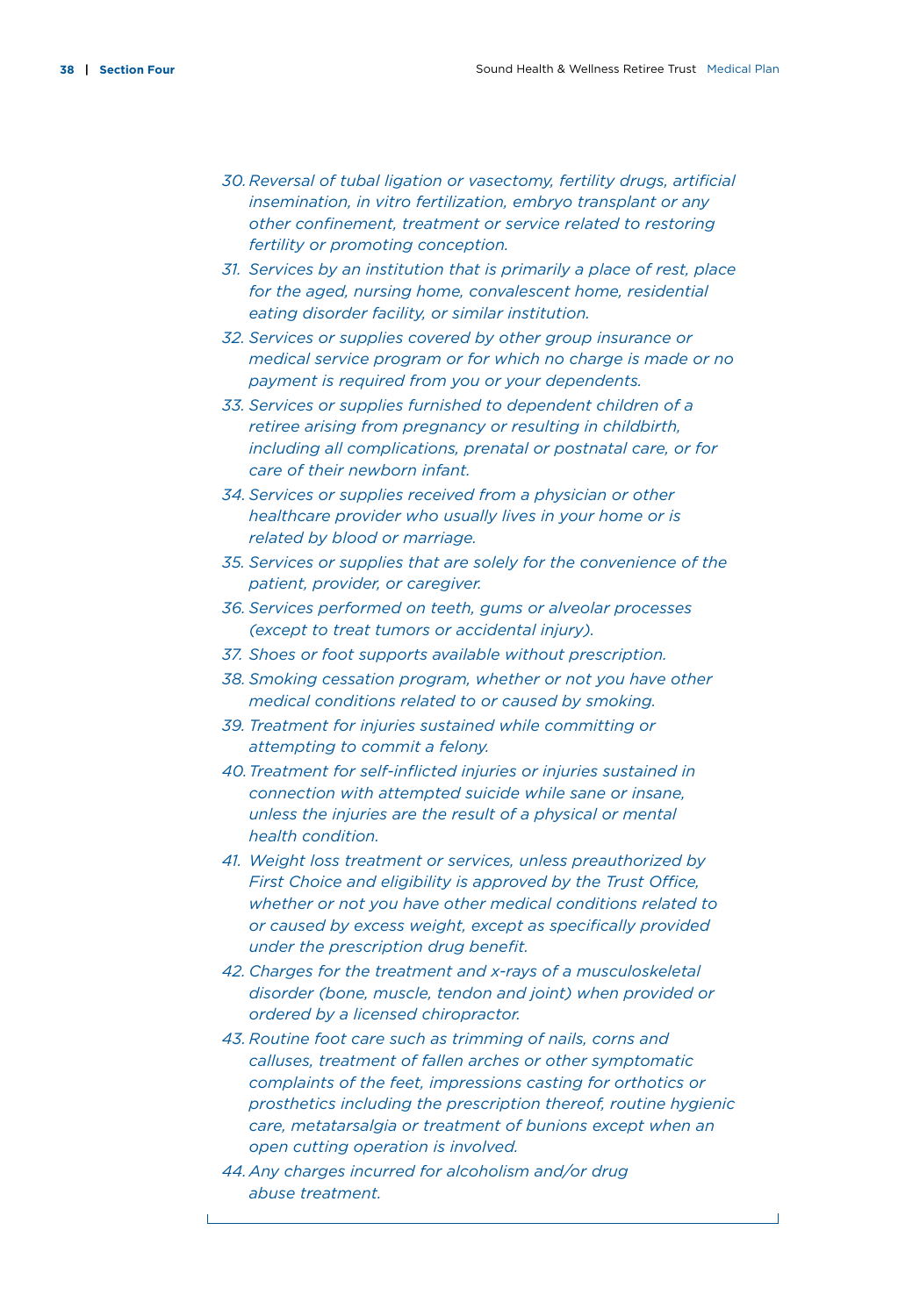# Coordination of Benefits

You may have medical coverage, such as that provided through your spouse's employer, in addition to coverage under this plan. If you do, the benefits from the other plan are taken into account when your benefits under this plan are determined. This provision, known as coordination of benefits, may reduce the benefits paid under this plan.

The plan that pays benefits first is considered the primary plan and pays benefits without regard to those payable under other plans. When another plan is primary this plan pays an amount that, when added to other plan benefits, does not exceed 100% of allowable expenses.

Allowable expenses are any usual, customary and reasonable charges, part or all of which are covered under any of the other plans. Allowable expenses under a health maintenance organization include only the copayments you are required to pay.

The following rules are used to determine which plan will be considered the primary plan when both plans are retiree welfare plans:

 *A plan that has no coordination of benefits provisions pays before a plan that includes such provisions*

Ē

- *A plan that covers a person other than as a dependent pays before a plan that covers the person as a dependent*
- *If a dependent child is covered under both parents' plans, the child's primary coverage is through the parent whose birthday comes first in the calendar year, with secondary coverage through the parent whose birthday comes later. If the other plan relies on gender instead of this "birthday rule" to coordinate benefits, the "gender rule" is used*
- *If a dependent child's parents are divorced or separated, and a court decree and/or parenting plan establishes financial responsibility for the child's healthcare coverage, the plan of the parent with financial responsibility is primary. If the divorce decree is silent, the following guidelines apply:*
	- *• The plan of the parent with custody pays benefits first if that parent has not remarried. The plan of the parent without custody pays second*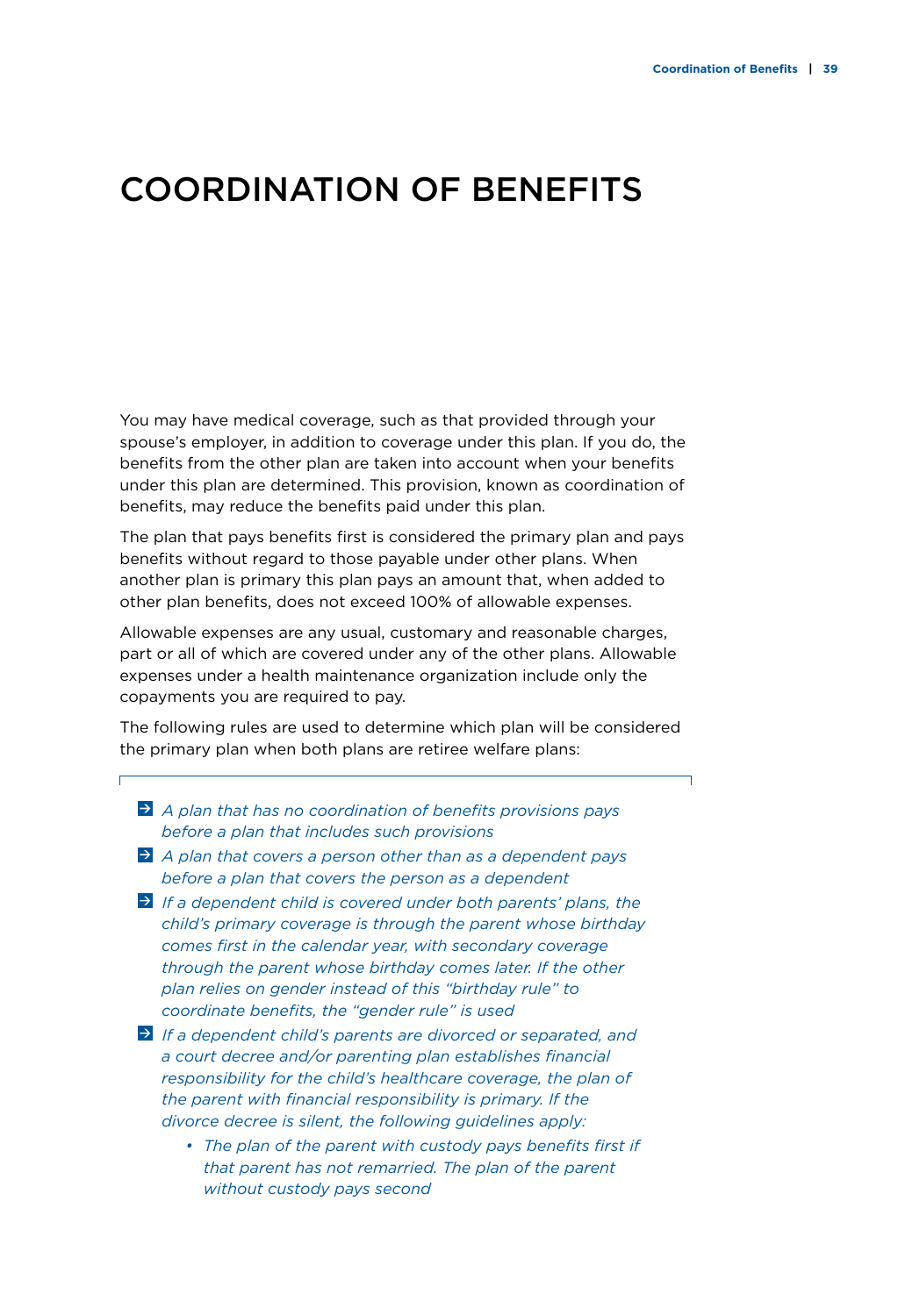- *• If the parent with custody has remarried, the plans pay in this order: plan of the parent with custody, plan of the spouse of the parent with custody, plan of the parent without custody and plan of the spouse of the parent without custody*
- *For children whose parents were never married, the same rules apply as for divorced parents*
- *Benefits of the plan covering the person as an active employee or dependent of an active employee are determined before the benefits of the plan covering the person as a retired, COBRA or laid-off employee or dependent of a retired, COBRA or laid-off employee*
- *If none of the above rules establishes which plan would pay first, then the plan that has covered the person longer is considered primary*
- *The Trust excludes coverage for services or charges that would be provided or covered by a health maintenance organization (HMO) or other prepaid arrangement if such HMO or other prepaid arrangement were the only source of coverage. The principal reason for this exclusion is that the Trust receives no corresponding benefits from HMOs or their prepaid programs when services are provided outside the HMO or prepaid arrangement. (In other words, an HMO will not coordinate benefits with the Trust for services provided by the non-HMO provider even if the HMO would be the primary source of coverage under normal coordination of benefit rules). Since the Trust has chosen not to duplicate HMO-like plan benefits, any service received from an HMO-like service organization or its affiliated providers is ineligible for consideration of payment of any Trust benefits for services other than those which would not be covered by the HMO-like plan or for which the participant is liable for an out-of-pocket charge in addition to the prepaid capitation fee*

Other plans which provide medical benefits include the following:

*• Any type of group coverage, whether insured or not*

*• Motor vehicle no-fault coverage*

Coordination of benefits does not apply to any individual policy you have.

*Note: If you or your eligible dependents have other health coverage and this plan is secondary, you receive faster claims service if you submit the claim to the primary plan first. Then attach a copy of their explanation of benefits and your itemized bill to your claims submission to this plan.*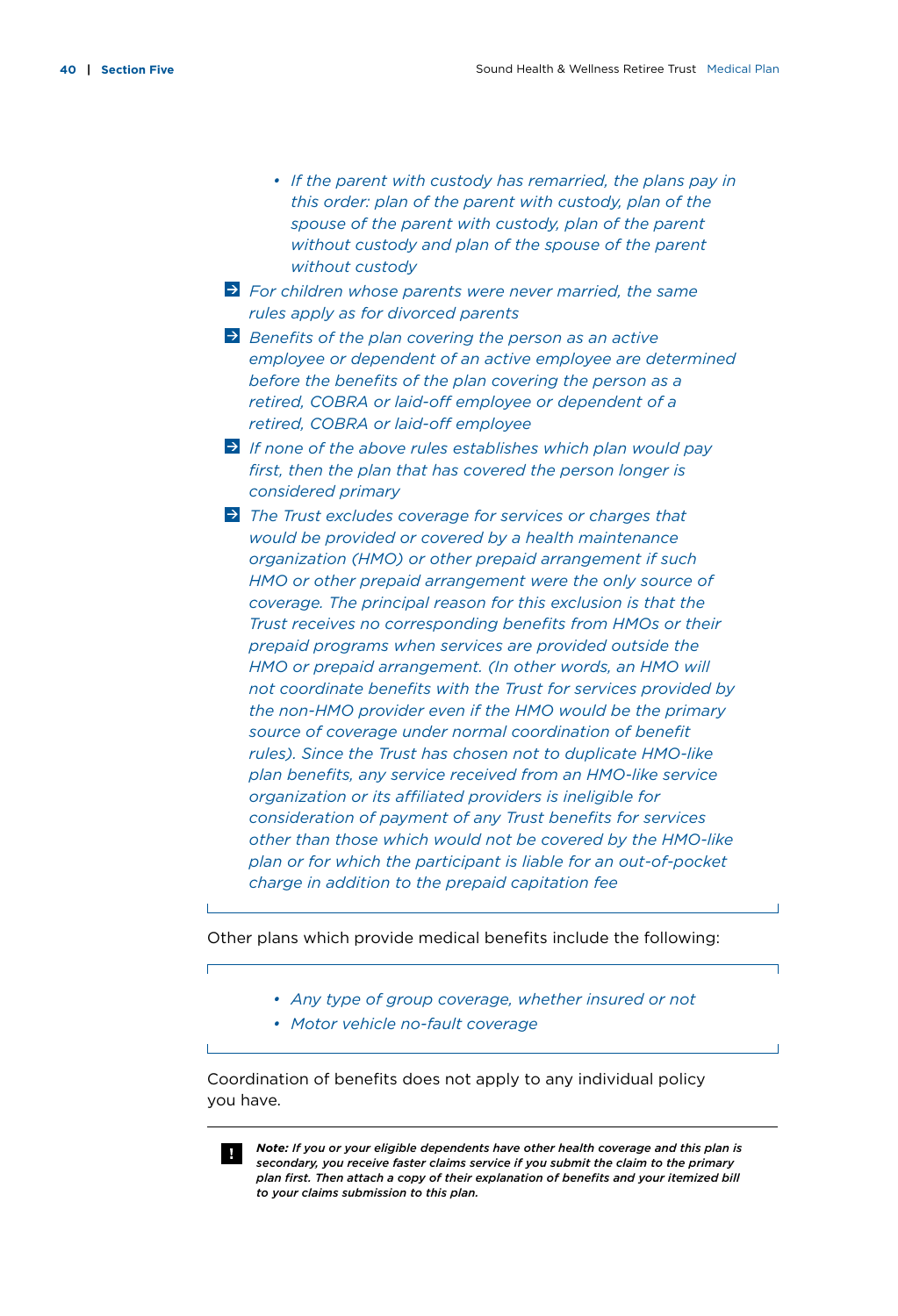# **SUBROGATION** (Right of Recovery)

If you or your dependents incur any medical expense resulting from illness or injury for which there is a right of recovery against a third party or under an automobile, home owners, commercial premises, renter's, medical malpractice or other insurance or liability policy, any plan benefits for the expense are paid on these conditions:

- *By accepting or claiming benefits, you (or your dependent) agree that the plan is entitled to reimbursement from any judgment, disputed claim settlement or other recovery, up to the full amount of all benefits provided by the plan, but not to exceed the amount of the recovery. The plan is entitled to reimbursement regardless of whether you (or your dependent) are made whole by the recovery, and regardless of the characterization of the recovery, except that the plan will deduct reasonable attorney fees and a pro rata share of the costs from the reimbursement amount, if you (or your dependent) comply with the terms of the plan and the agreement to reimburse.*
- *The plan may require you (or your dependent) to sign an agreement to reimburse the plan from the proceeds of any recovery before the plan will provide benefits. The plan may require you (or your dependent) to execute and deliver instruments and papers and do whatever else is necessary to secure the plan's right of reimbursement (including an assignment of rights).*
- *You (or your dependent) must do nothing to prejudice the plan's right of reimbursement.*
- *When any recovery is obtained from a third party or insurer, whether by direct payment, settlement, judgment, or any other method, an amount sufficient to satisfy the plan's reimbursement amount must be paid into an escrow or trust account and held there until the plan's claim is resolved by mutual agreement, arbitration or court order. If the funds necessary to satisfy the plan's reimbursement claim are not*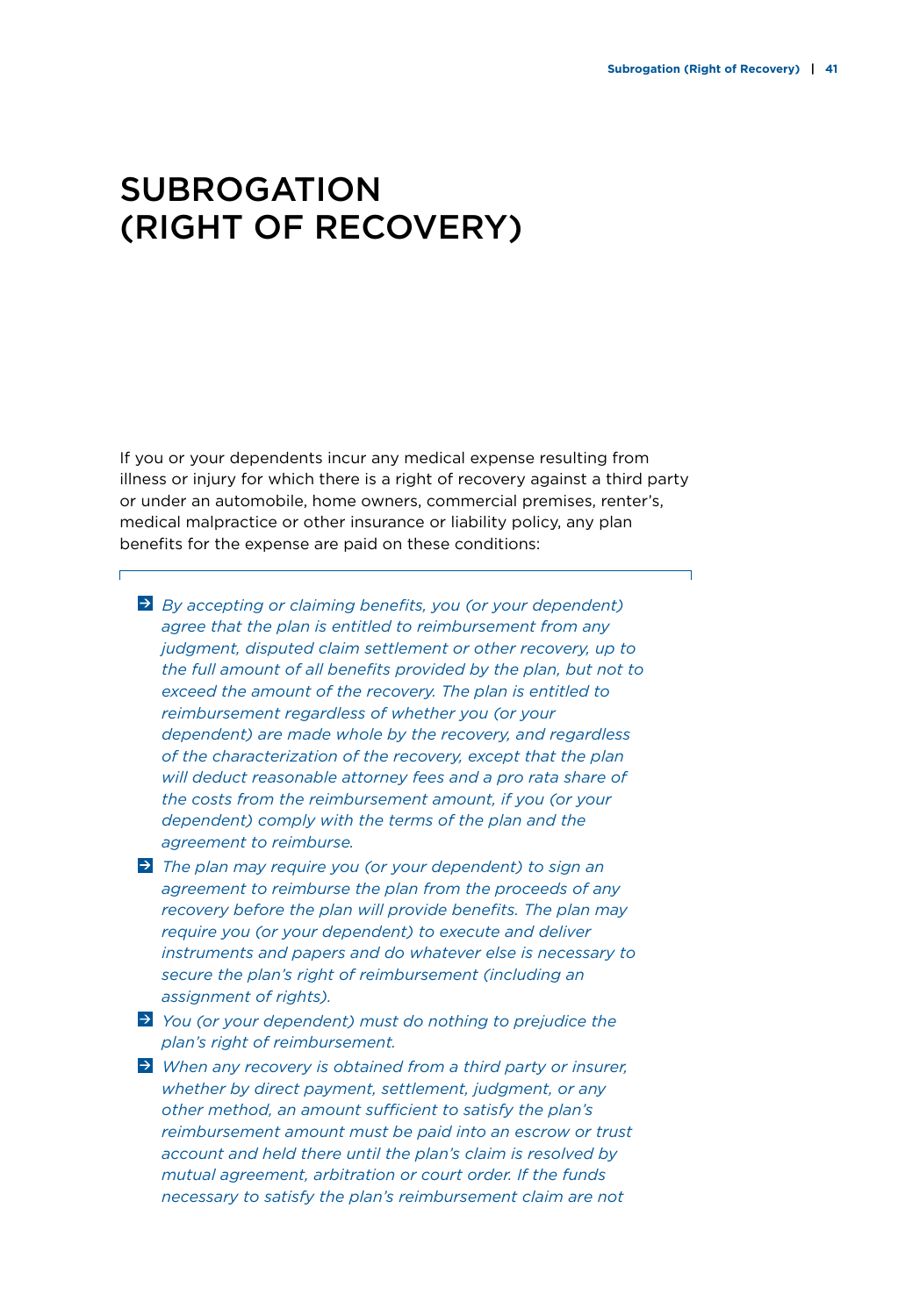*placed in an escrow or trust account, you (or your dependent) will be personally liable for any loss the plan may suffer as a result.*

- *The plan may cease providing benefits if there is a reasonable basis for concluding that you (or your dependent) will not honor the terms of the plan or the agreement to reimburse, or the Trustees of the plan modify the plan provisions relating to subrogation and reimbursement rights.*
- *If the plan is not reimbursed in accordance with the agreement to reimburse, the plan may bring an action against you (or your dependent) to enforce its right to reimbursement, or in the alternative may elect to recoup the reimbursement amount by offsetting future benefits otherwise payable to you or your family members, or by recovery from a source to which benefits were paid. If the plan is forced to bring legal action to enforce the terms of the agreement to reimburse, it shall be entitled to its reasonable attorneys' fees, costs of collection and court costs. Any legal action to enforce an agreement to reimburse may be brought in the King County Superior Court, at the option of the plan.*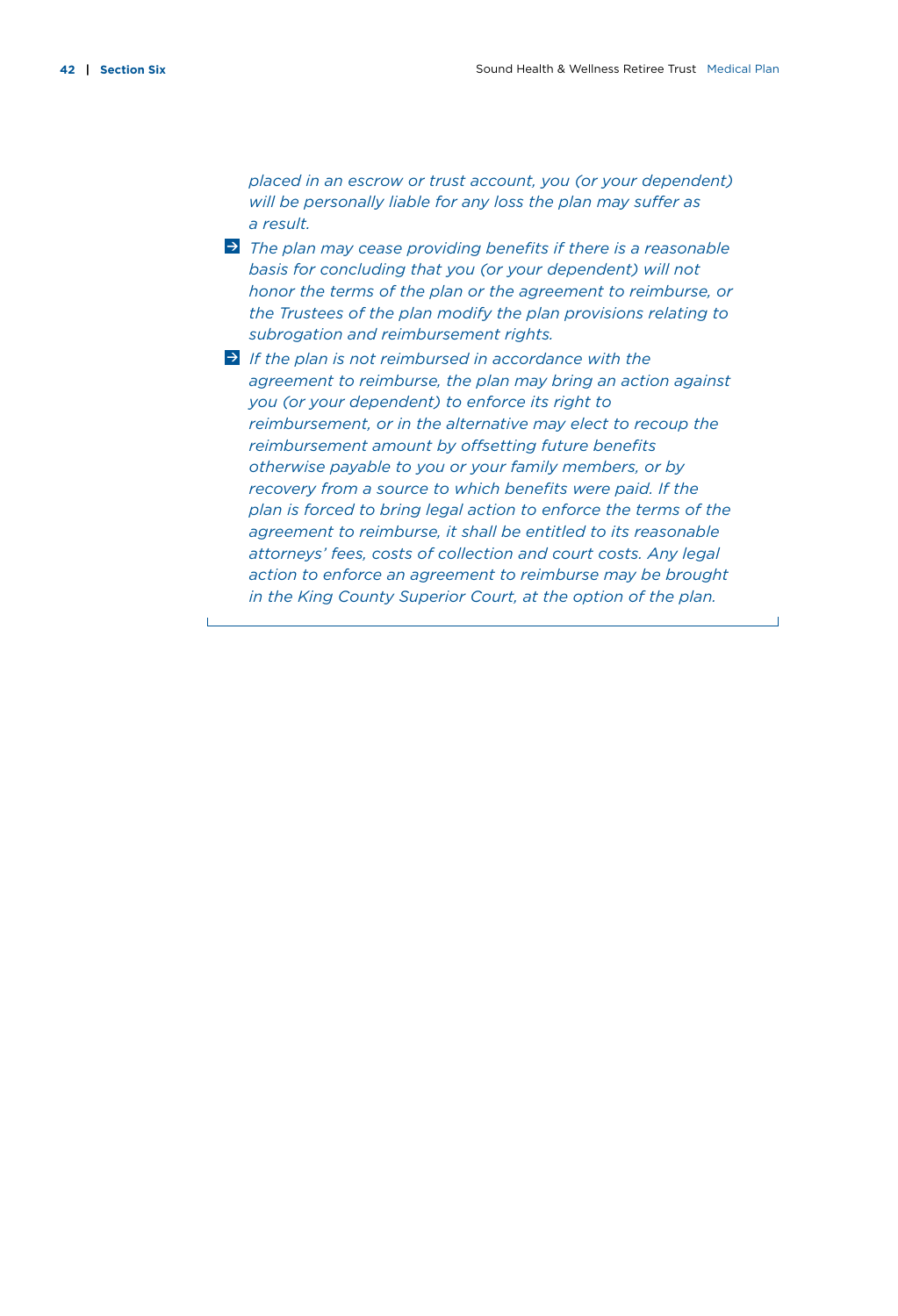# Submitting a Claim

# **How to File a Claim**

In a claim, you or your dependents request that the plan pay a benefit for a specific service or supply. Claims must be submitted within the following time periods:

| <b>CLAIM</b>             | TIME PERIOD                                               |  |
|--------------------------|-----------------------------------------------------------|--|
| <b>Medical</b>           | 12 months from date the service or supply was<br>received |  |
| <b>Prescription Drug</b> | 12 months after filling the prescription                  |  |
|                          |                                                           |  |

Unless you or your dependent can establish to the Trustees' satisfaction that it was not possible to file within this time, your benefit will be denied. Subject to special provisions for urgent care claims (see page 45), claims must be submitted in writing and to the proper address.

The plan may require more details to process claims. These may involve eligibility, the nature of services or supplies received, coordination of benefits, other insurance, third-party reimbursement or other plan provisions. Not providing required information to the plan may result in the denial of your claim.

Submitting incomplete forms or bills that are not itemized may delay claim processing.

## **Trust PPO Medical Benefits**

Ē

Many providers will file claims for you if they have all of the needed information. If your provider does not submit a claim on your behalf, you will need to do the following:

- *1. Obtain a claim form from your local union or the Trust Office.*
- *2. Complete all sections on the front of the form.*
- *3. Attach a fully itemized bill from your provider.*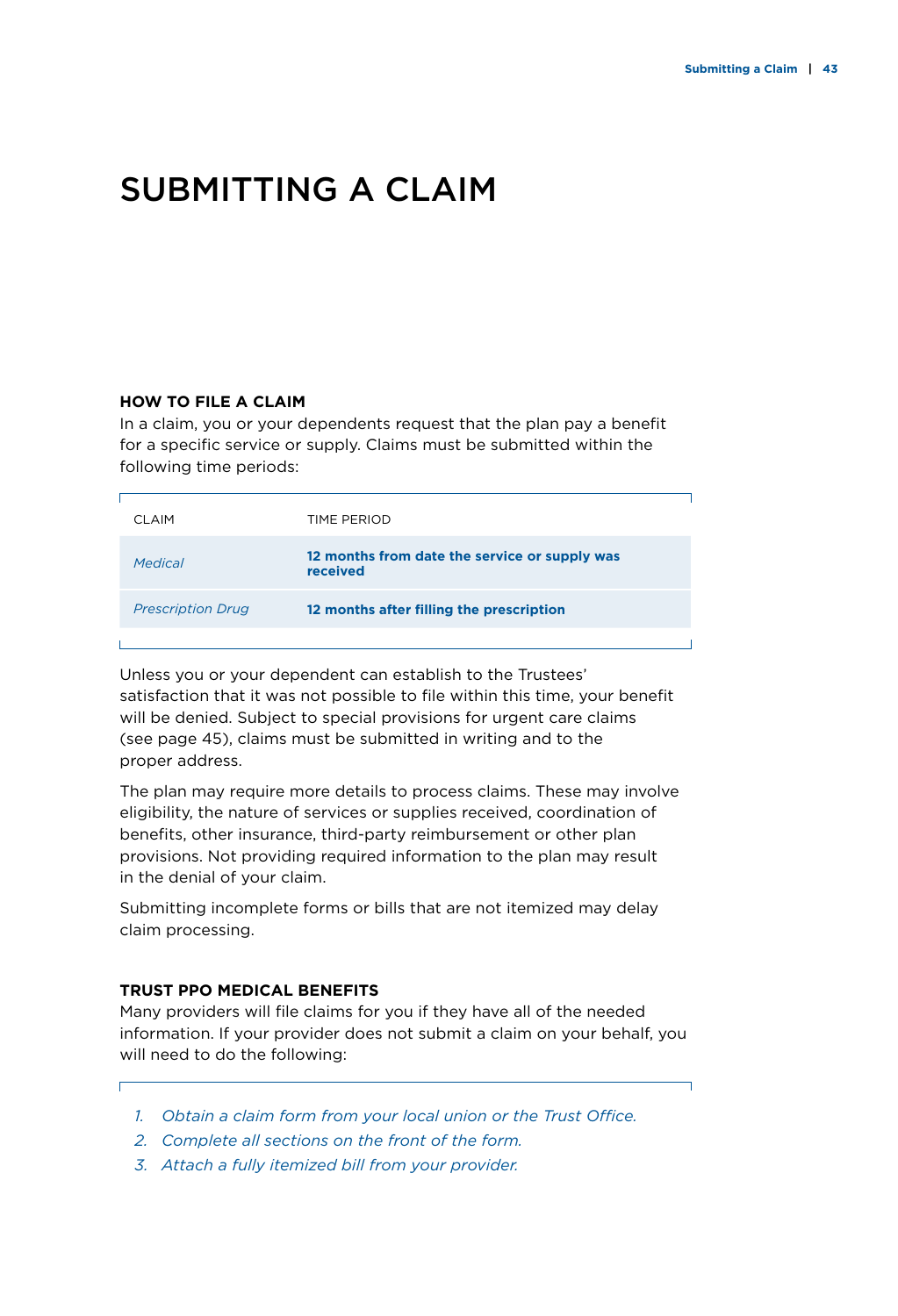- *4. If you have other medical and this plan is secondary, submit the claim to the primary plan first. Once that plan pays, send a copy of its explanation of benefits and a fully itemized bill when you submit your claim to this plan. (See page 39 for coordination of benefit rules.)*
- *5. Mail the fully completed form and any attachments to the address at the top of the form.*
- *6. Submit claims to worker's compensation plan for on-the-job claims.*
- *7. For claim assistance, contact the Trust Office.*

Incomplete forms and bills that are not itemized will be returned to you for completion and will delay payment of your claims. No claim will be accepted unless filed within 12 months from the date the service or supply was received.

#### **Procedures for Processing Claims**

Properly filed claims are processed according to these guidelines:

### **Post-Service Claims**

Any properly filed claim for health benefits that is not a pre-service, urgent care or concurrent care claim (as defined on the following pages) is processed as a post-service claim. If more information is needed, you (or your dependent) are notified and given 45 days from receiving the notice to provide the information. The time for making a determination is counted from the date the information is requested until the earlier of the date the requested information is received, or 45 days after the requested information is mailed.

A post-service claim ordinarily is processed within 30 days of receipt. This may be extended for an additional 15 days if the Trust Office determines that the extension is necessary due to matters beyond the control of the plan and provides the reason for the extension—including a statement of unresolved issues and information required to resolve them—within the initial 30 days.

## **Pre-Service Claims**

These procedures apply only to processing treatment plans submitted for preauthorization. As explained in more detail on page 17, a hospital preadmission authorization must be requested for all nonemergency inpatient hospital admissions.

The claimant is notified within five days if more information is required to complete a pre-service claim or to allow processing, with specifics on the information needed. The claimant has 45 days from receiving the notice to submit the information. The time for making a determination does not include the period from the date the information is requested until the earlier of the date the requested information is received, or 45 days after the requested information is mailed.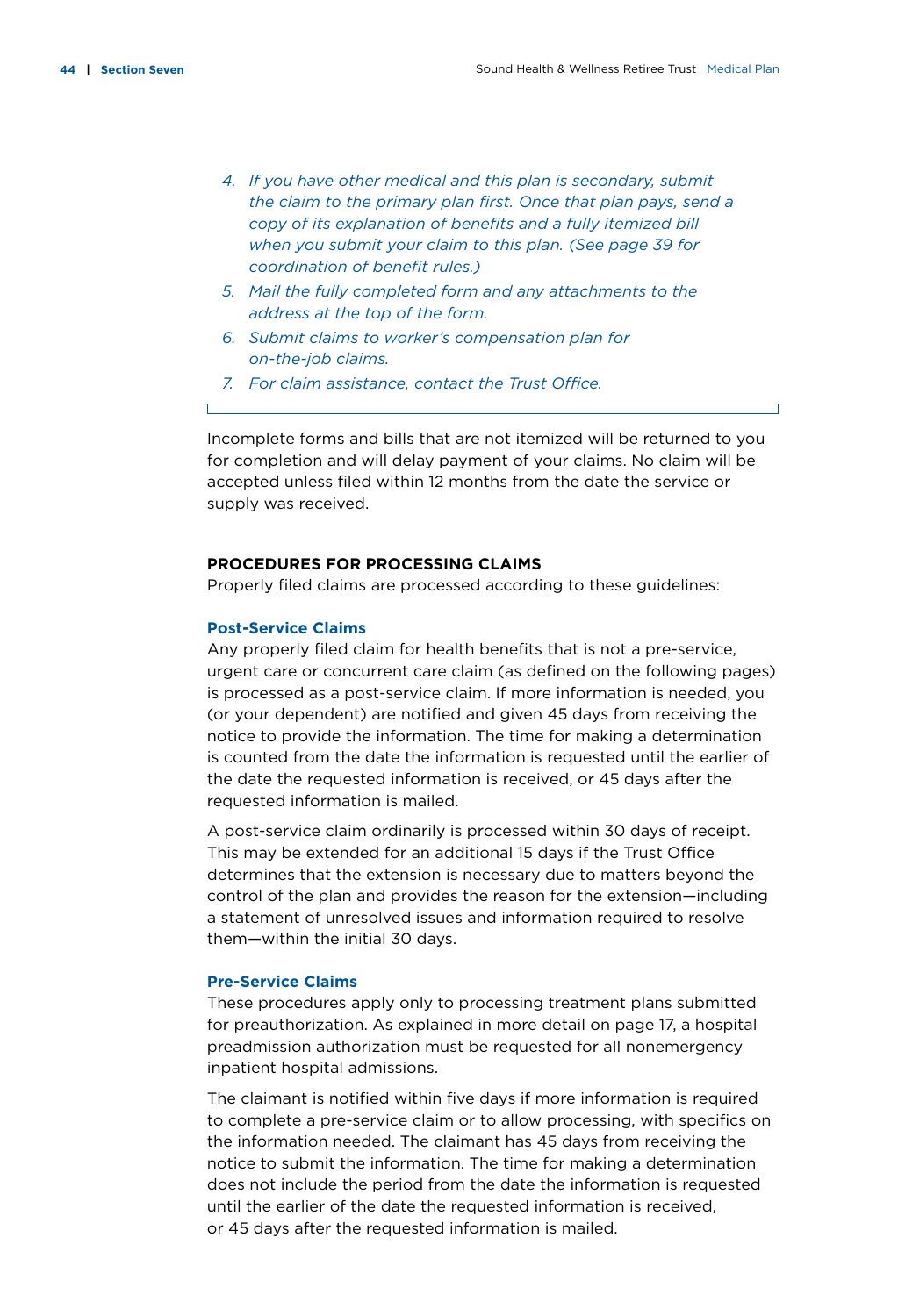A decision on a pre-service claim ordinarily is made within 15 days. This time may be extended for an additional 15 days if the Trust Office determines that the extension is necessary due to matters beyond the control of the plan and provides the reason for the extension—including a statement of unresolved issues and information required to resolve them—within the initial 15 days.

If services requiring preauthorization have been provided, and the issue is payment, the claim is processed as a post-service claim.

#### **Urgent Care Claims**

Urgent care claims are for services where following the normal claims processing timing rules could seriously jeopardize the claimant's health or ability to regain maximum function, or in the opinion of a physician familiar with the claimant's medical condition, would subject the claimant to severe pain that cannot be adequately managed without the care or treatment that is the subject of the claim. Urgent care claims may be filed, orally, or in writing, by the claimant, or physician or covered provider with knowledge of the condition. The claimant is informed as soon as possible, but not more than 24 hours after the claim is received if more information is required to process the claim, with specifics on the information needed.

The claim is resolved as soon as possible, but no more than 48 hours after the plan receives the additional information or the end of the 48 hours the claimant has to provide the information, whichever is earlier. Determinations about whether a claim is urgent are made using the judgment of a prudent layperson with average knowledge of health and dentistry.

If urgent care services have been provided, and the issue is payment, the claim is processed as a post-service claim.

#### **Concurrent Care Claims**

Concurrent care claims are claims involving an ongoing course of treatment that has received medical necessity approval from First Choice or Optum. While the approved treatment is continuing, the provider or claimant may request additional or extended treatment that results in denial or reduction of the treatment plan. In addition, First Choice or Optum may issue notice that approval will be withdrawn before the full course of treatment is completed. The claimant is notified of any denial or reduction at least 30 days in advance to allow time to appeal and obtain a determination on the appeal before the decision takes effect.

Any request to extend treatment that involves urgent care is decided as soon as reasonably practical. The claimant is notified of the determination within 24 hours of when the plan receives the claim, if it is received at least 24 hours before the previously approved treatment ends.

Any appeal of a concurrent care claim is treated as a post-service, pre-service or urgent care claim appeal, as appropriate.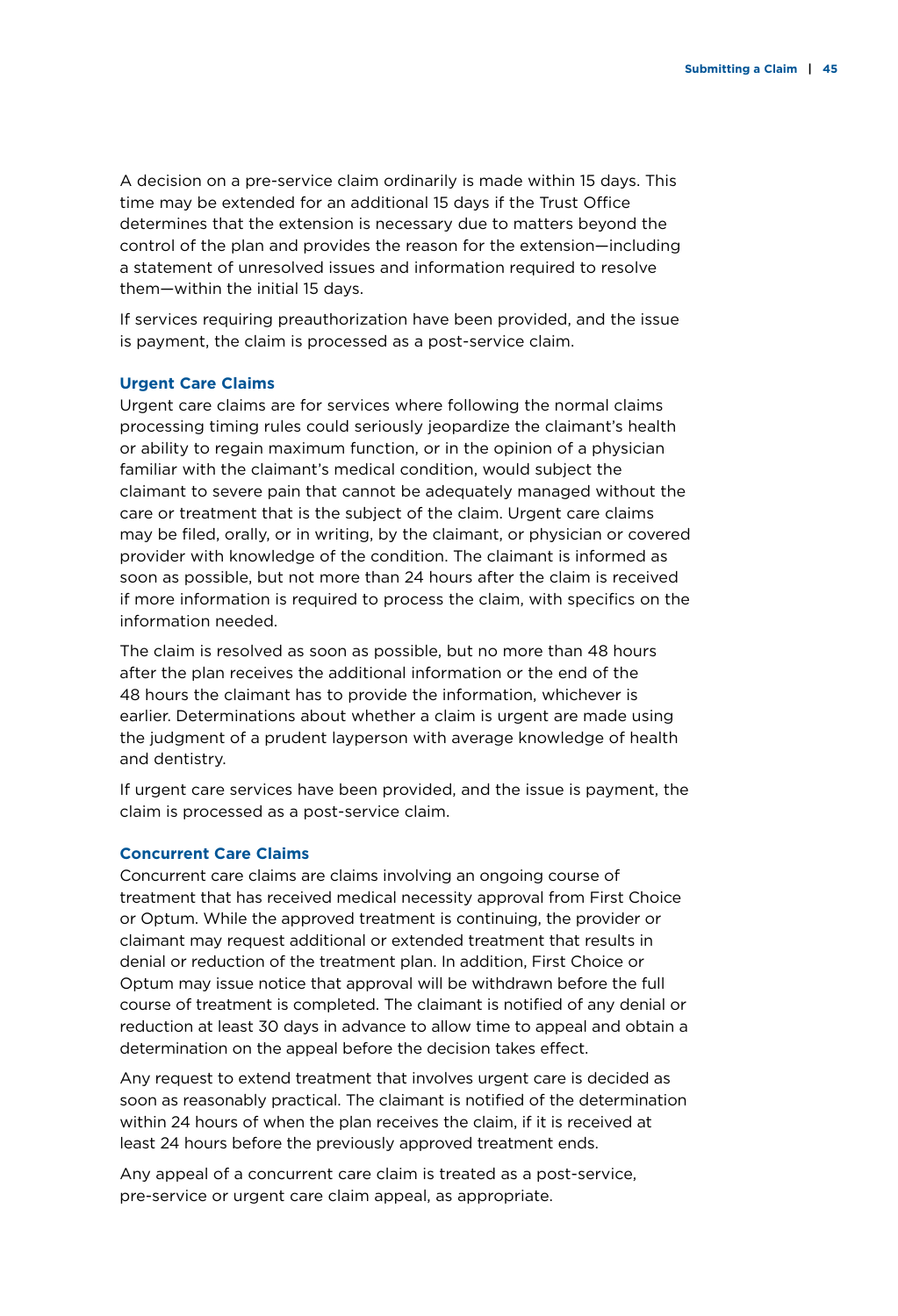### **Notice of Denial**

A benefit denial contains this information:

- *1. The reason for the denial.*
- *2. Reference to the plan provision(s) relied on.*
- *3. Description of any additional material needed for the claim, with an explanation of why it is necessary.*
- *4. Reference to any internal rule, guideline or protocol used in denying the claim, with a statement that a copy is available without charge upon request.*
- *5. An explanation of the medical judgment—applying plan terms to the claimant's circumstances—if the denial is based on the service or supply being medically necessary or experimental or investigational, or an equivalent exclusion.*
- *6. An explanation of the plan's appeal procedures, including applicable time limits.*

The denial will be mailed to the claimant at the last known address.

### **Overpayments**

If you, your dependents or providers receive more benefits than you are entitled to under the plan, you must restore the full amount of the overpayment to the Trust. Otherwise, any benefits payable to you, your dependents or any providers can be reduced by the overpayment.

If the plan pays benefits another plan should have paid (e.g., on account of coordination of benefits), the plan may recover these benefits from you, your dependent, any provider or the other plan.

## **Disposition of Uncashed Claim Checks**

In the event the Trust issues a check or draft to reimburse an employee or dependent for a claim for benefits which is reimbursable under the plan, and the check or draft is not negotiated, the Trust will honor such a check or draft if presented for payment within three years of the date it was issued.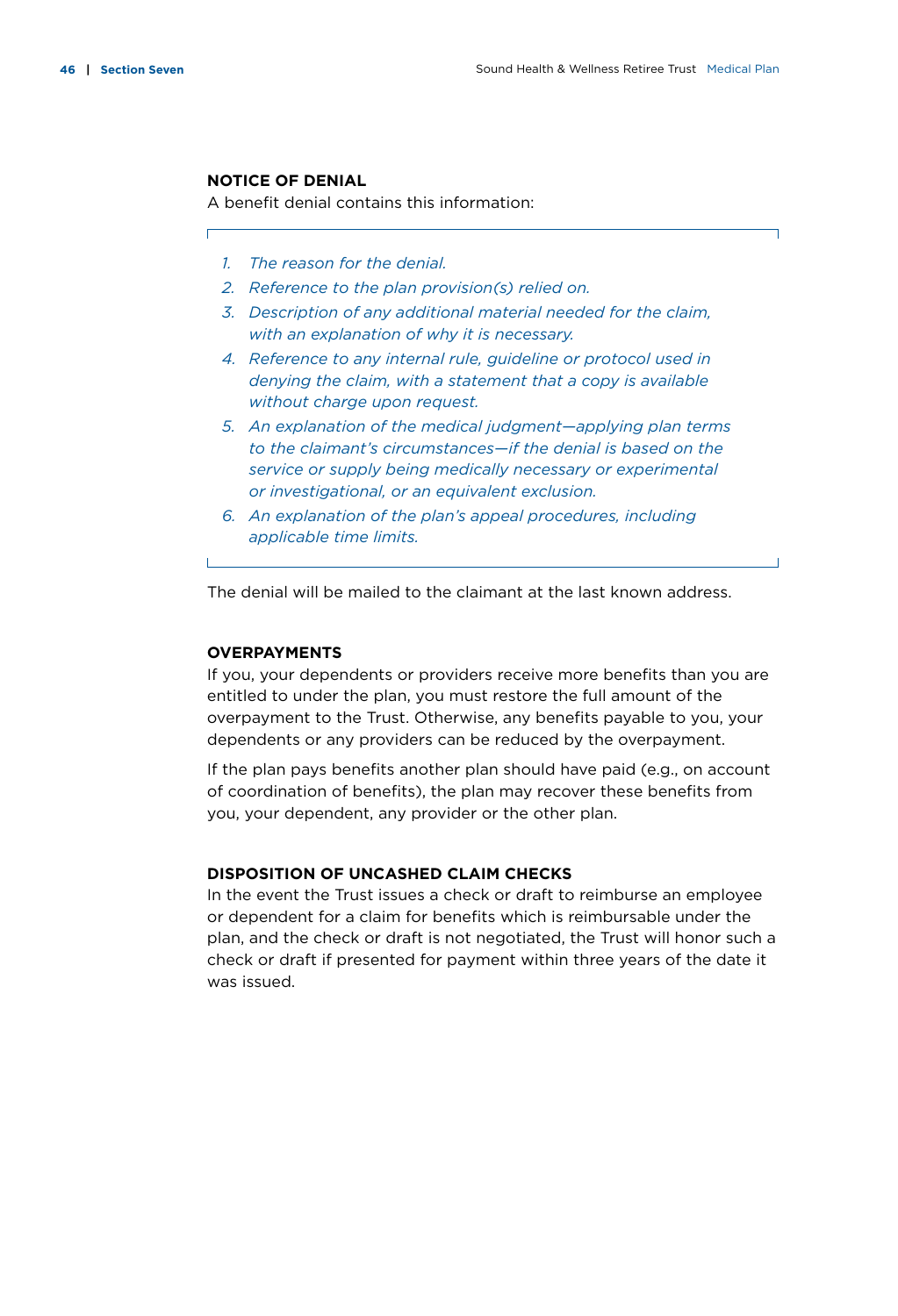# Filing an Appeal

The Board of Trustees has adopted the following procedures to review benefit claim denials.

# **Appeal of Benefit Denial**

The claimant has 180 days from the date of denial to appeal the denial. An appeal must be submitted in writing by the claimant or an authorized representative to the plan's Trust Office address. An appeal must identify the claim involved as well as reasons for the appeal, and provide any pertinent information. Except for urgent care claims, appeals are accepted from an authorized representative only if accompanied by a signed statement from the claimant (or from a parent or legal guardian where appropriate) identifying the representative and authorizing that person to seek benefits. An assignment of benefits is not sufficient to make a provider an authorized representative.

Failure to file a claim appeal within 180 days of the denial will serve as a bar to any claim for benefits or for any form of relief from the plan.

## **Appeal Procedures**

The procedures below shall be the exclusive procedures available to a claimant who is dissatisfied with an eligibility determination, benefit denial or partial benefit award by the plan or its authorized claim payers. These procedures must be exhausted before a claimant may file suit under Section 502(a) of ERISA.

## **Information To Be Provided Upon Request**

The claimant and/or his or her authorized representative may, upon request and free of charge, have reasonable access to all documents relevant to the claim for benefits. Relevant documents shall include information relied upon, submitted, considered, or generated in making the benefit determination. They will also include internal guidelines, procedures or protocols concerning the denied treatment, without regard to whether such document or advice was relied on in making the benefit determination. Absent a specific determination by the Trustees that disclosure is appropriate, relevant documents do not include any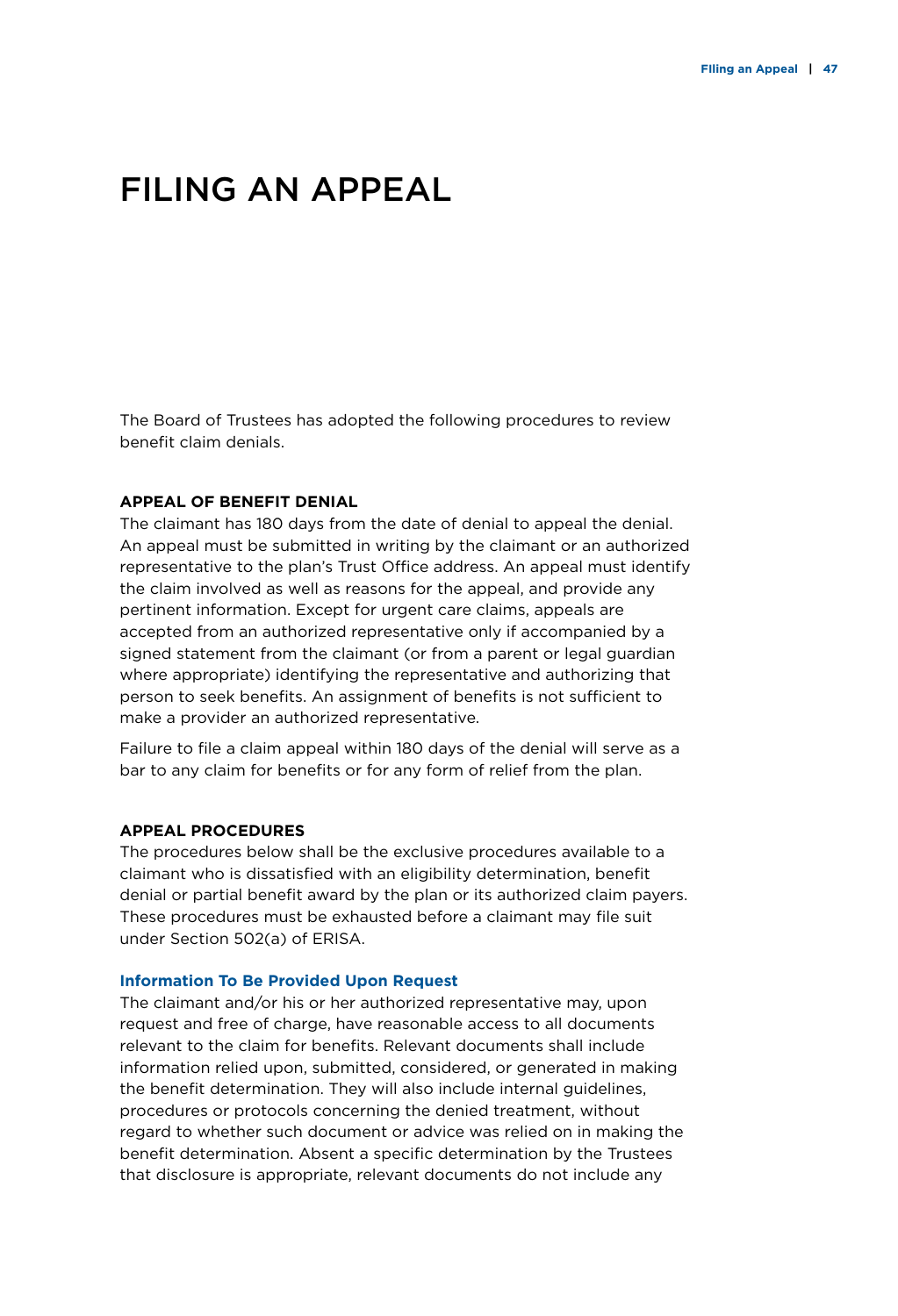other individual's claim records or information specific to the resolution of the individuals' claims.

If a denial is based on a determination as to medical necessity, an explanation of that determination and how it applies to the claimant's circumstances also are available upon request.

#### **Review by Appeals Committee**

Except for urgent care and pre-service claims, an appeal is presented to the Trust's Appeals Committee at its next scheduled monthly meeting after receiving the appeal. The Appeals Committee is appointed by the Trust's third party administrator and will not include any employee of the third party administrator who was involved in the initial processing of the claim. The Appeals Committee reviews the administrative file, containing all documents relevant to the claim, and all additional information the claimant submits. The review is new and independent of the initial denial.

If the denial is based on a medical or dental judgment, the Appeals Committee consults a medical professional with appropriate training and experience in the applicable field of medicine. The plan may have an individual with a different license review the matter if that individual is trained to deal with the condition involved. This professional will not be the individual who made the initial benefit determination or their subordinate. The Appeals Committee will identify by name any individuals consulted for medical or dental advice.

The Appeals Committee makes its decision within 30 days of the date the appeal was received. The claimant will be notified of the Committee's decision as soon as reasonably practical, but not later than five days after the decision is made.

## **Review by Hearings Committee**

If a claimant wishes to appeal a decision of the Appeals Committee, he or she may request a hearing before the Trustees' Hearings Committee, at which the claimant or his or her representative will be allowed to appear in person and present additional evidence or witnesses. These hearings are conducted according to the Trust's Hearing Procedures; copies of which may be obtained from the Trust Office. The Hearings Committee will consist of at least one Employer Trustee and one Labor Organization Trustee. The review by the Hearings Committee is new and independent from either the initial denial or the Appeals Committee decision. A request for a hearing must be made in writing and received by the Trust within 180 days of the date the claimant receives notice of the Appeals Committee's determination.

Hearings are held and decisions made within 30 days of the date the claimant's request is received unless the claimant agrees to a different schedule. The claimant is notified of the Committee's decision as soon as practical, but not later than five days after the decision is made.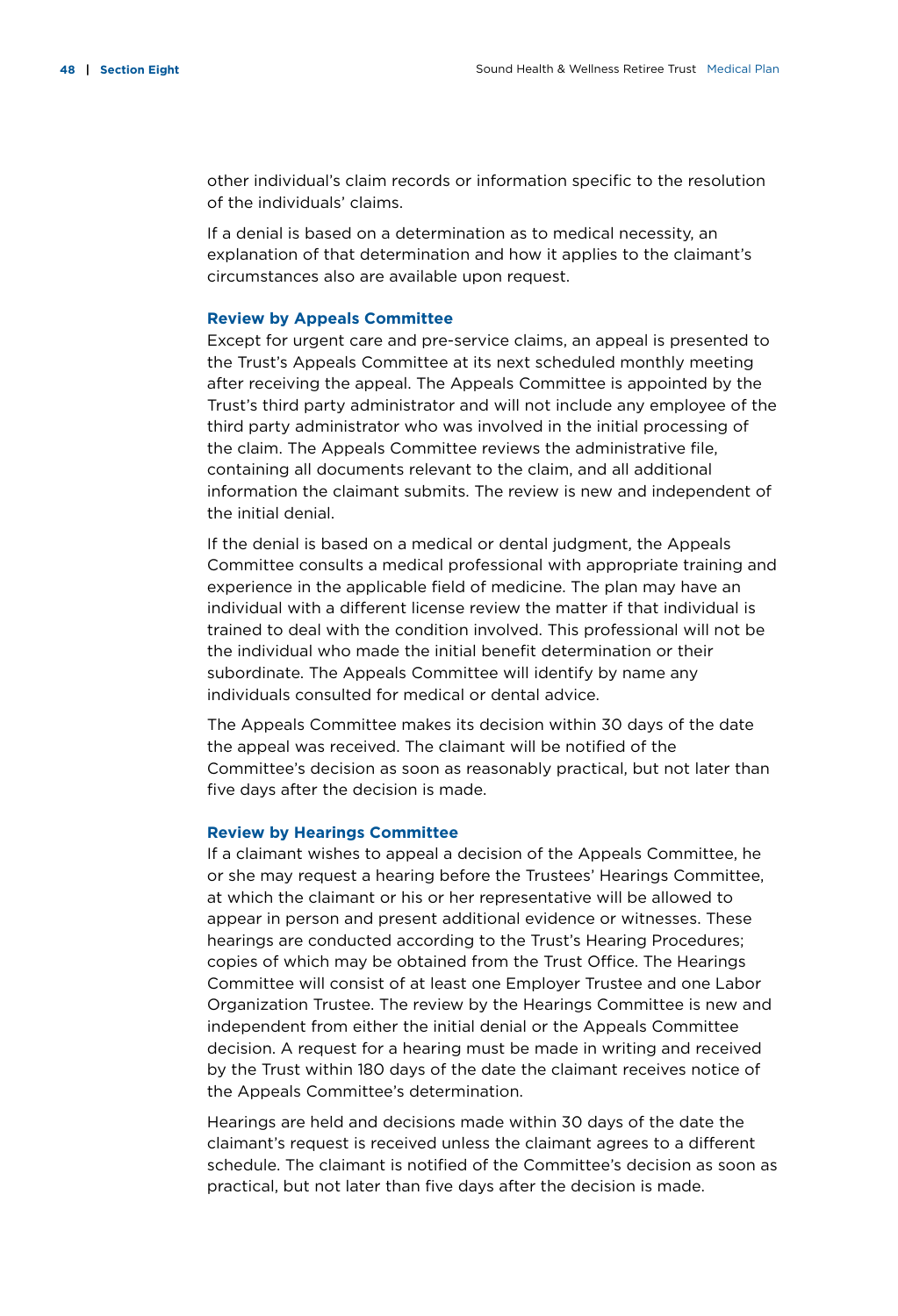## **Contents of Decision**

If the Appeals Committee or Hearings Committee denies an appeal, the claimant is notified of specific reasons for the denial as well as specific plan provision(s) involved, and advised that all information relevant to the claim is available without charge upon request. If the Committee relied on an internal rule, guideline or protocol, the decision identifies it and explains that a copy is available without charge upon request. If the Committee's decision was based on a medical or dental judgment, the decision explains that judgment, applying the terms of the plan to the claimant's circumstances. In the case of an appeal denied by the Hearings Committee, the claimant also is notified of his or her rights under Section 502(a) of ERISA.

## **Modifications to Appeal Procedures for Pre-Service and Urgent Care Claims**

Appeal procedures are modified as follows for appeals involving preservice or urgent care claims:

**Pre-Service Claims:** Pre-service claim appeals follow the above procedures, with these modifications:

- *There is only one level of review, by the Appeals Committee; the Committee's decision is made within 30 days of the date the appeal is received, unless the claimant agrees to a different schedule. The claimant is notified of the Committee's decision as soon as practical, but not later than five days after the decision is made.*
- *Appeals involving pre-service claims are reviewed by the Appeals Committee at its next scheduled meeting, time permitting, or by conference call if necessary. The claimant or his or her authorized representative may participate, as authorized by the Committee, to the extent the Committee deems necessary to develop an adequate record. If the claimant wishes to appear in person, the claimant may waive the 30-day limit and schedule a formal hearing for a later meeting of the Committee.*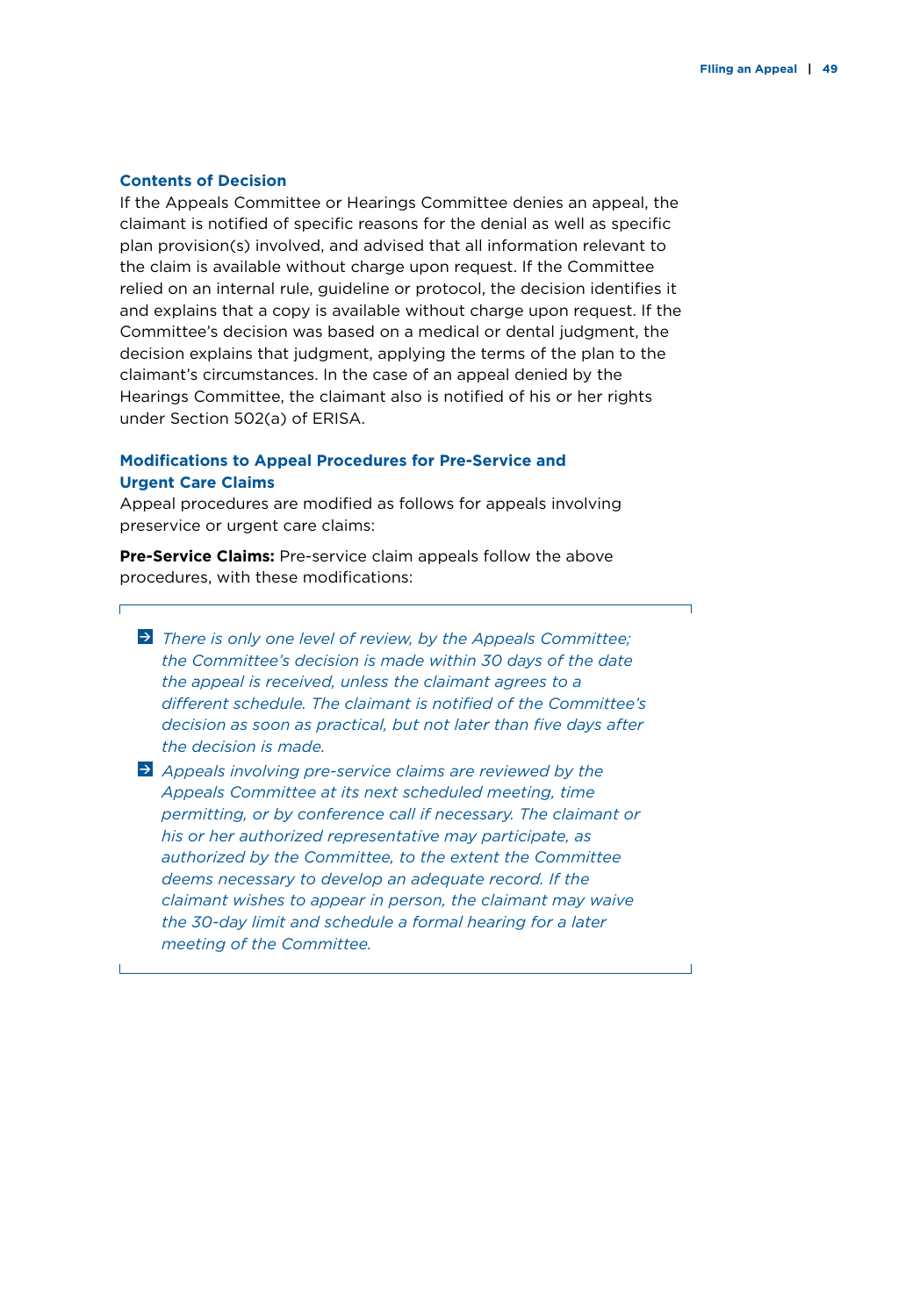Ē

**Urgent Care Claims:** Urgent care claim appeals follow the above procedures, with these modifications:

 *An initial decision is made within 72 hours if the initial claim is complete when submitted. If more information is necessary to process the claim, the claim will be resolved no later than 48 hours after the Trust receives the additional information or the end of the 48 hours the claimant has to provide the additional information, whichever is earlier. In addition:*

- *• An urgent care appeal may be made orally or in writing*
- *• A medical or dental professional with knowledge of the claimant's condition may act as an authorized representative without prior written authorization*
- *• Information can be provided to the claimant or authorized representative by phone, fax or other expedited method, as long as written or electronic verification is furnished not more than 72 hours later*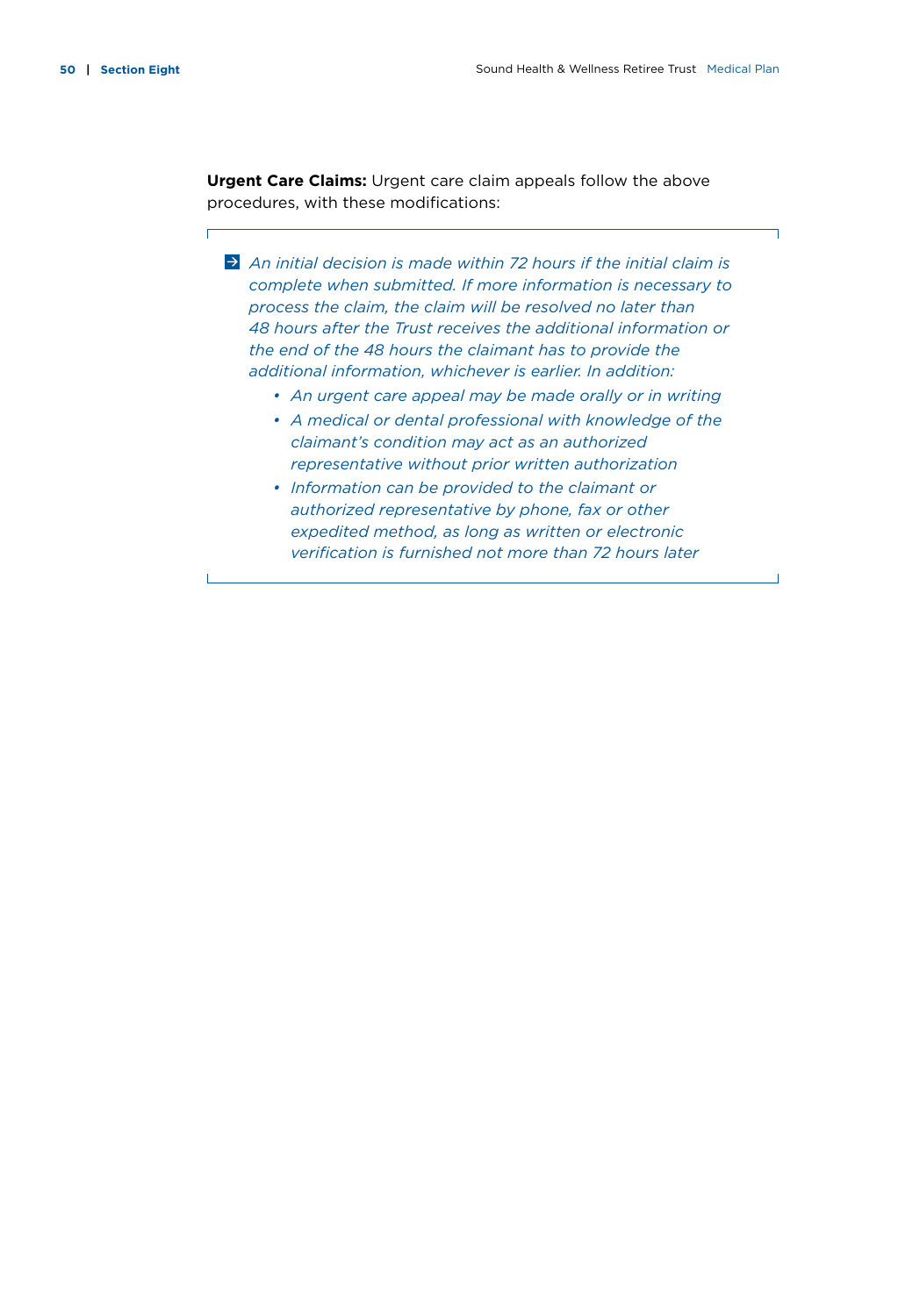# **DEFINITIONS**

**Accident** means an event that is unintentional, unexpected, unusual and unforeseen. Lifting, bending, simple exercise, etc. are not in themselves accidents.

**Acupuncturist** means an acupuncturist licensed in the state where services are performed and practicing within the scope of their license.

**Approved Ambulatory Surgical Center** means an institution engaged primarily in providing outpatient surgical services at the patient's expense and certified by the Washington State Department of Social and Health Services, or equivalent department of another state, to receive Medicare benefits as an ambulatory surgical center.

**Approved Home Healthcare Agency** means a public or private agency or organization that administers and provides home healthcare and is either a Medicare-certified home healthcare agency or is certified by the Washington State Department of Social and Health Services, or equivalent department of another state, as a home healthcare agency.

**Approved Hospice Agency** means a public or private agency or organization that administers and provides hospice care and is either a Medicare-certified hospice agency or certified by the Washington State Department of Social and Health Services, or equivalent department of another state, as a hospice care agency.

**Audiologist** means an individual licensed/certified in the state where services are performed and practicing within the scope of their license.

**Cosmetic Procedures** are services to improve, change or restore physical appearance and/or self-esteem due to deformity or abnormality without materially correcting a functional disorder, or to prevent or treat a psychological disorder through a change in bodily appearance.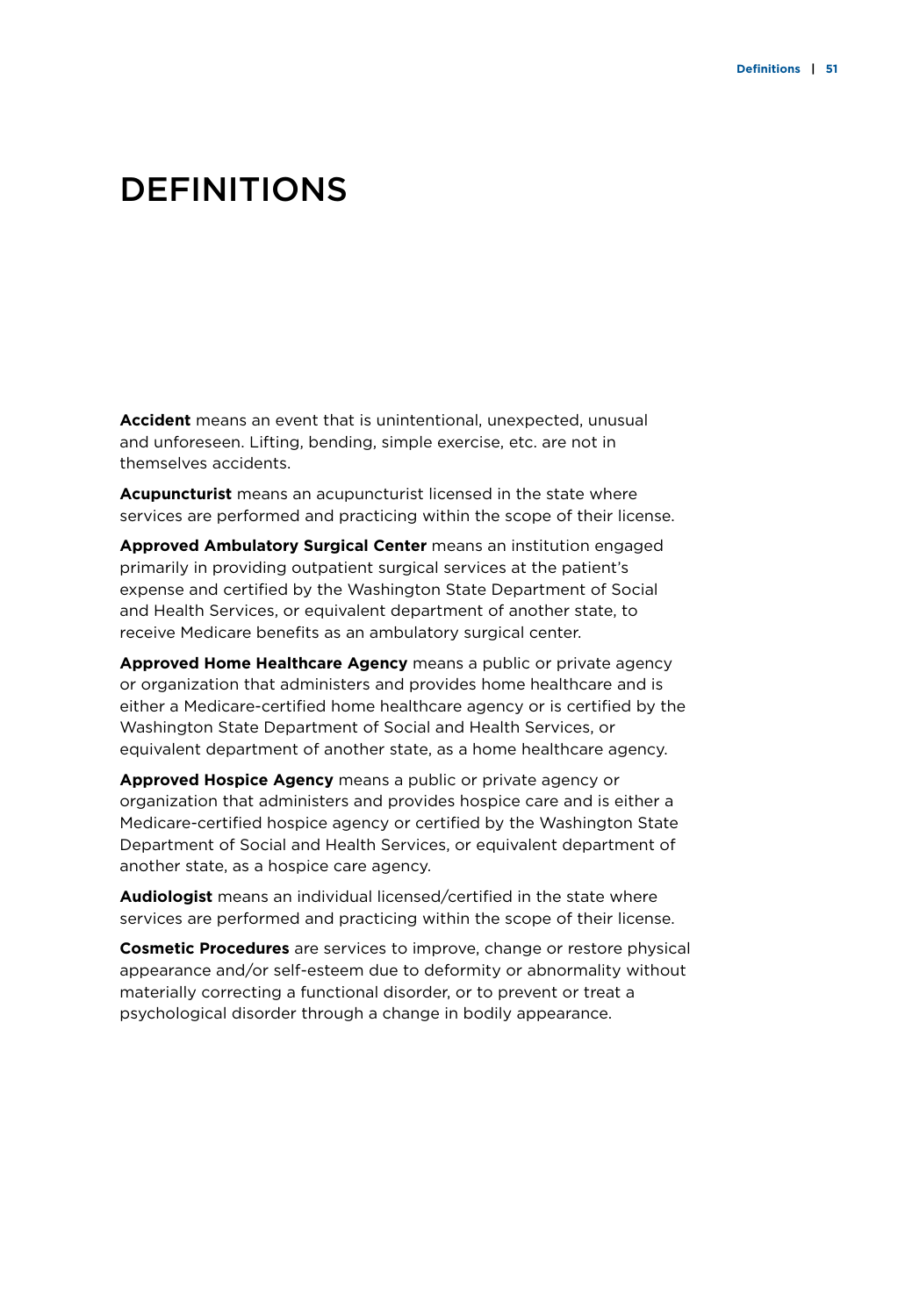## **Covered Provider** means:

- *A physician as defined on page 56*
- *P* For pregnancy benefits: midwife licensed in the state where *services are performed and practicing within the scope of their license*
- *For nursing benefits: Registered Nurse (RN), Licensed Practical Nurse (LPN) or Nurse Practitioner (ARNP) licensed in the state where services are performed and practicing within the scope of their license*
- *For mental and nervous benefits: psychologist, mental health counselor, clinical social worker or marriage and family therapist licensed or certified in the state where services are performed and practicing within the scope of their license or certification*
- *For various benefits:*
	- *• Physician's assistant licensed or registered in the state where services are performed and practicing within the scope of their license/registration. The physician's assistant must be employed by the MD, DO or clinic (under direction of the MD or DO), and any charges must be billed by the MD, DO or clinic. If both the MD, DO or clinic and the physician's assistant charge for a visit on the same day, the plan will recognize only the charges of the lower-cost provider*
	- *• Surgical assistant licensed or registered in the state where services are performed and practicing within the scope of their license/registration*
	- *• Optometrist licensed in the state where services are performed and practicing within the scope of their license*
	- *• Dentist licensed in the state where services are performed and practicing within the scope of their license*

**Custodial Care** means any care or service designed primarily to assist with the activities of daily living and basic personal needs. These activities may include bathing, dressing, feeding, preparing meals, assisting with walking or getting in and out of bed, and supervising medication that can normally be self-administered.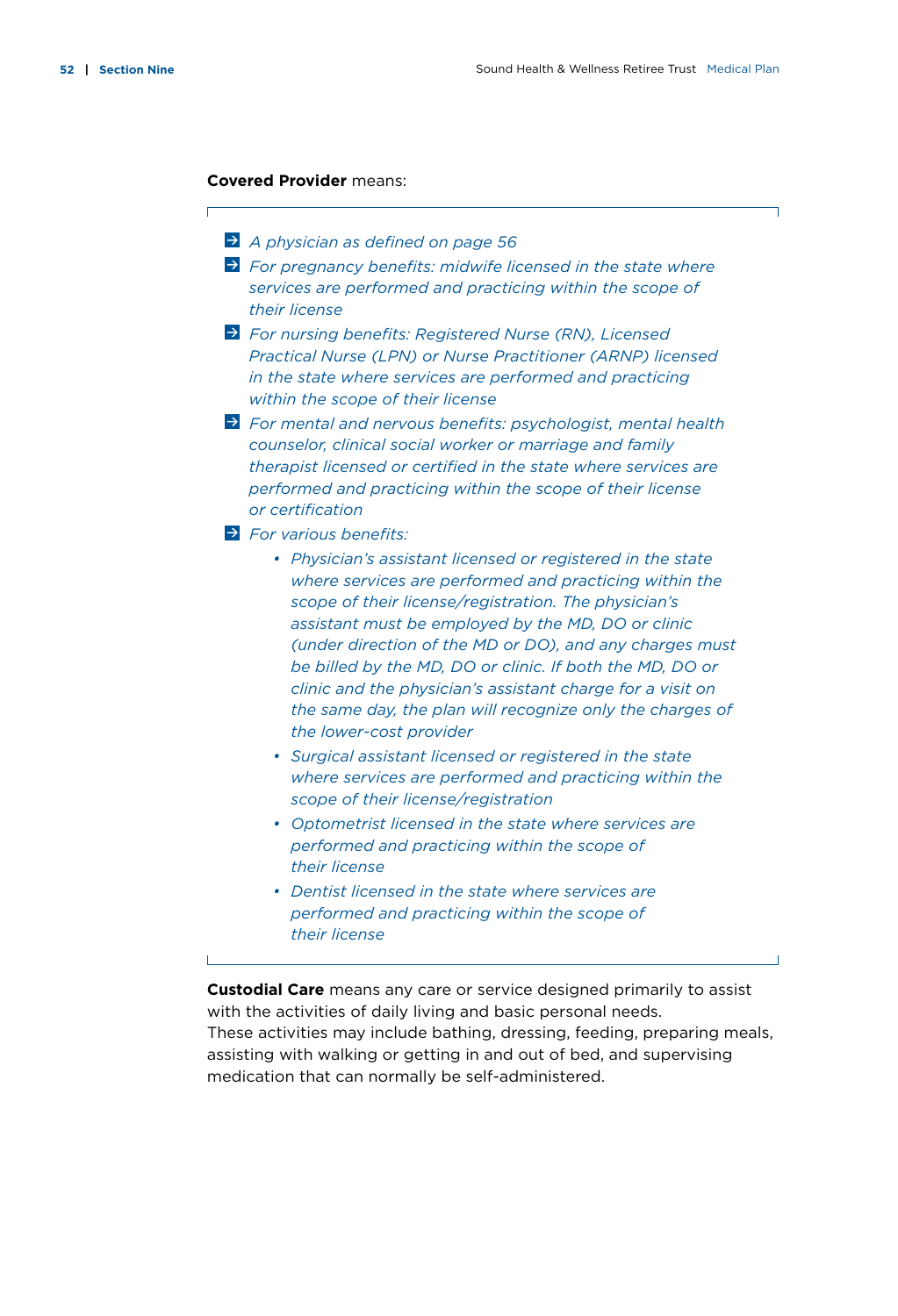**Domestic Partner** means a person of the same sex as an eligible retiree who, with the retiree, share the same regular and permanent residence, have a close personal relationship, are jointly responsible for basic living expenses, are not married to anyone, are each 18 years of age or older, are not related by blood closer than would bar marriage in the State of Washington, were mentally competent to consent to a contract when this domestic partnership began, are each other's sole domestic partner and are responsible for each other's common welfare.

**Drugs** mean any article that may be dispensed lawfully, as provided under the federal Food, Drug and Cosmetic Act (including any amendments), only with a written or oral prescription from a physician licensed by law to administer it.

**Emergency** means sudden and unexpected onset of acute illness or accidental injury requiring immediate medical or surgical care which, if not received, would jeopardize the patient's life.

**Experimental or Investigational Treatment** means a service or supply if any of these applies:

- *The drug or device cannot be lawfully marketed without approval of the FDA and approval for marketing has not been given for regular nonexperimental or noninvestigational purposes at the time the drug or device is furnished*
- *The drug, device, medical treatment, or procedure has been determined experimental or investigational by the treating facility's institutional review board or other body serving a similar function, and the patient has signed an informed consent document acknowledging such experimental status*
- *Federal law classifies the drug, device or medical treatment under an investigational program*
- *Reliable evidence shows the drug, device, medical treatment or procedure is the subject of ongoing Phase I or Phase II clinical trials or is otherwise under study to determine its maximum tolerated dose, toxicity, safety, efficacy, or efficacy compared with standard means of treatment or diagnosis (except as provided below)*
- *Reliable evidence shows the prevailing opinion among experts regarding the drug, device, medical treatment or procedure is that further studies or clinical trials are necessary to determine its maximum tolerated dose, toxicity, safety, efficacy, or efficacy compared with standard means of treatment or diagnosis (except as provided below)*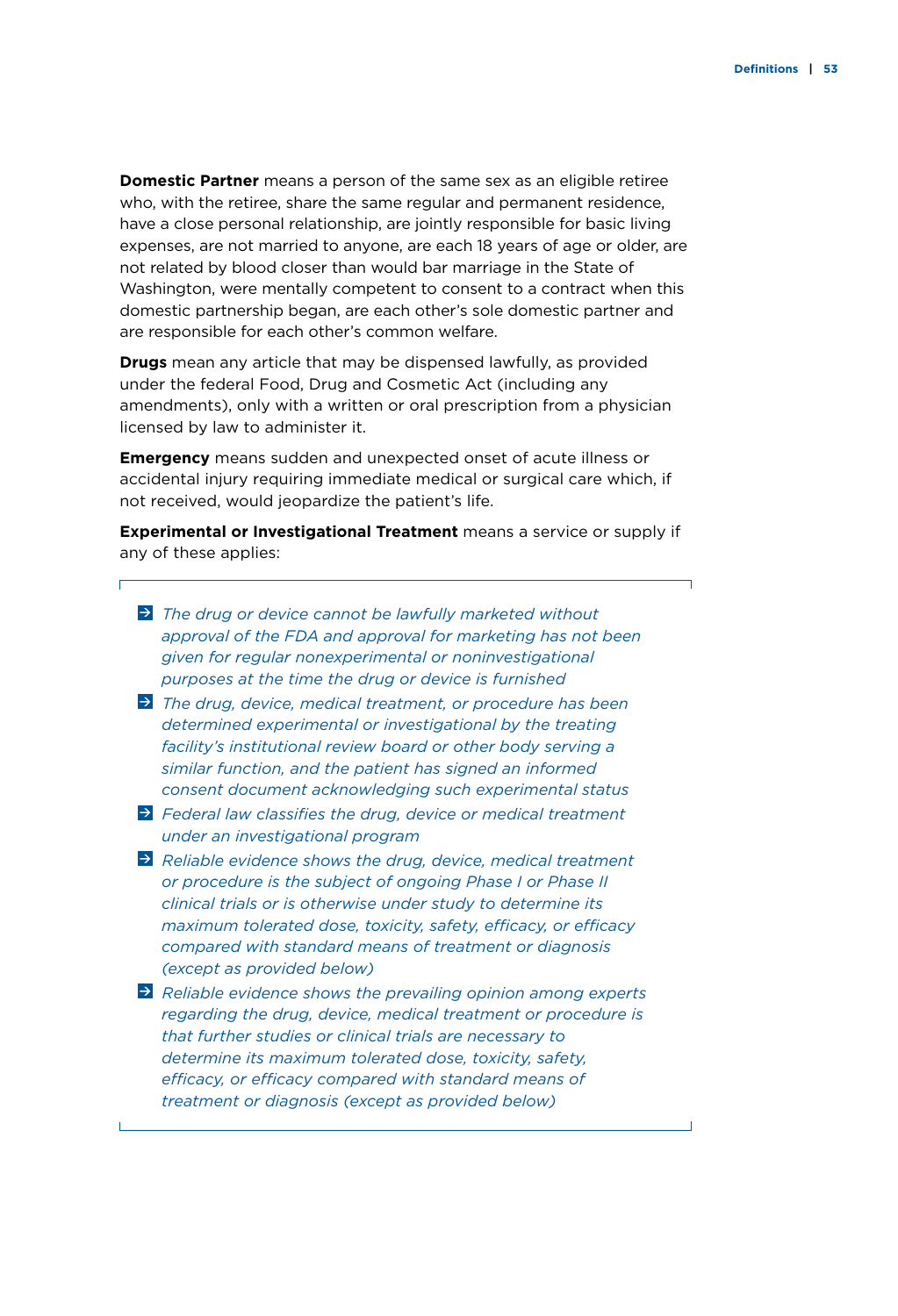For this section, "reliable evidence" means only published reports and articles in peer reviewed authoritative medical and scientific literature; the written protocol or protocols used by the treating facility or the protocol(s) of another facility studying substantially the same drug, device, medical treatment or procedure; or the written informed consent used by the treating facility or by another facility studying substantially the same drug, device, medical treatment or procedure.

Exceptions: A service or supply will not be considered experimental or investigational if it is part of an approved clinical trial. An approved clinical trial is one that meets the criteria in either Category 1 or 2 below:

## *Category 1*

Ē

- *• The trial is a Phase III or Phase IV trial approved by the National Institutes of Health, the FDA, the Department of Veteran Affairs or an approved research center*
- *• The trial has been reviewed and approved by a qualified institutional review board*
- *• The facility and personnel have sufficient experience or training to provide the treatment or use the supplies*
- *Category 2*
	- *• The trial is to treat a condition too rare to qualify for approval under Category 1*
	- *• The trial has been reviewed and approved by a qualified institutional review board*
	- *• The facility and personnel have sufficient experience or training to provide the treatment or use the supplies*
	- *• The available clinical or preclinical data provide a reasonable expectation that the trial treatment will be at least as effective as noninvestigational therapy*
	- *• There is no therapy that is clearly superior to the trial treatment*

The plan's administrative agent investigates each claim for benefits that might include experimental or investigational treatment.

The administrator consults with medical professionals, including its own staff, to determine whether the treatment is excluded as experimental or investigational, or whether it is covered as one of the exceptions stated above.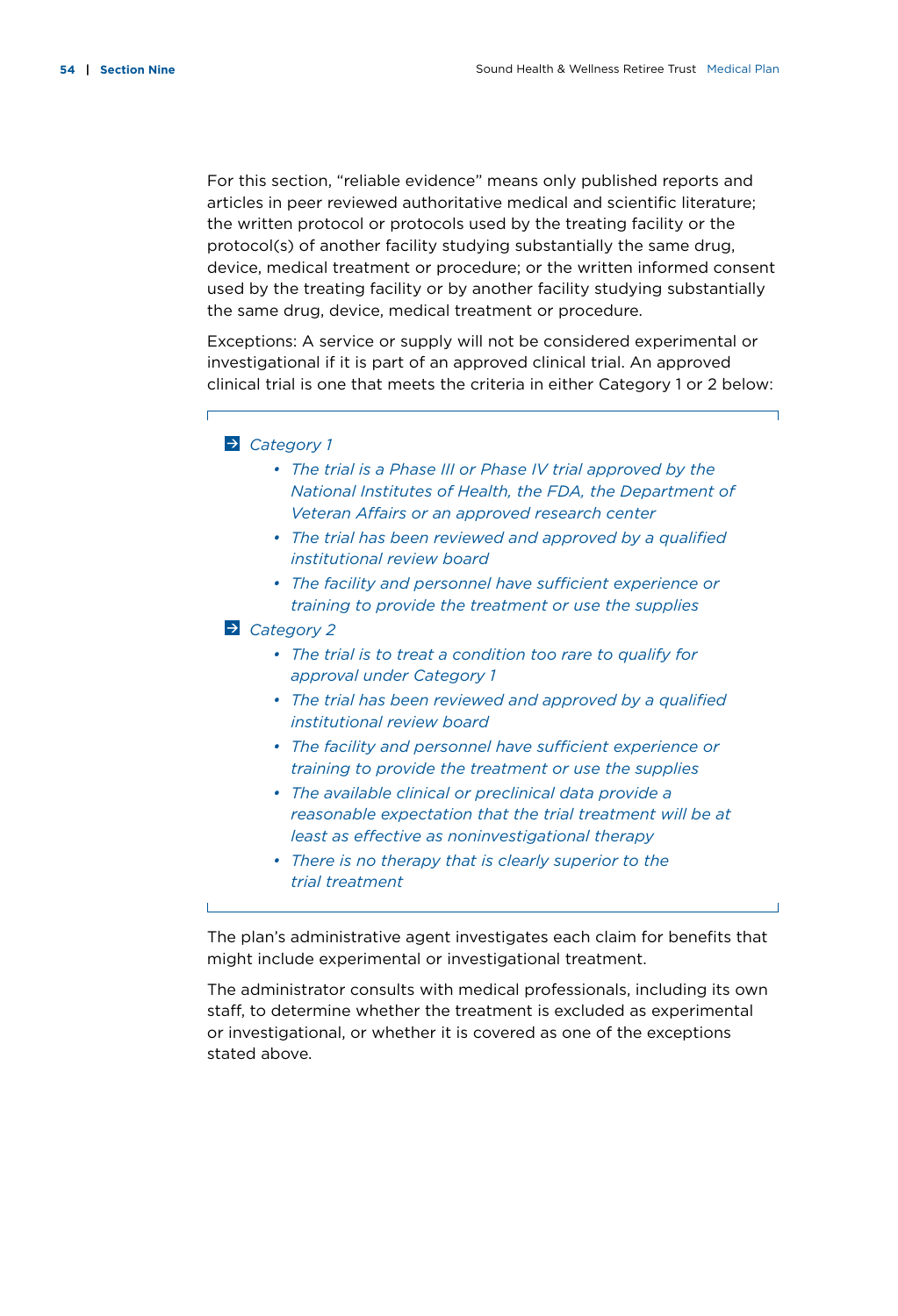**Home Health Aide** means an individual employed by an approved home healthcare agency or an approved hospice agency who:

- *Provides part-time or intermittent personal care, ambulation and exercise*
- *Performs household services essential to healthcare at home*
- *Assists with medications ordinarily self-administered*
- *Reports changes in patients' condition and needs*
- *Completes appropriate records*
- *Is under the supervision of an RN or a physical or speech therapist*

**Hospital** means an institution that:

- *Operates according to laws governing hospitals in the jurisdiction where it is located*
- *Is engaged primarily (for compensation from or on behalf of patients) in providing diagnostic and therapeutic facilities for surgical and medical diagnosis, treatment, and care of injured and sick persons by or under supervision of a staff of licensed physicians and surgeons*
- *Provides 24-hour nursing service by RNs*

This definition specifically excludes:

- *Any institution that is primarily a place of rest, place for the aged, nursing home, residential treatment facility, or convalescent home*
- *Any facility operated by a federal or state government or its agencies, unless the patient has a legal responsibility for the expenses incurred in that facility*

**Illness/Sickness** means any condition marked by a pronounced change from the normal healthy state.

**Licensed Pharmacist** means a person licensed to practice pharmacy by the government authority having jurisdiction over the licensing and practice of pharmacy.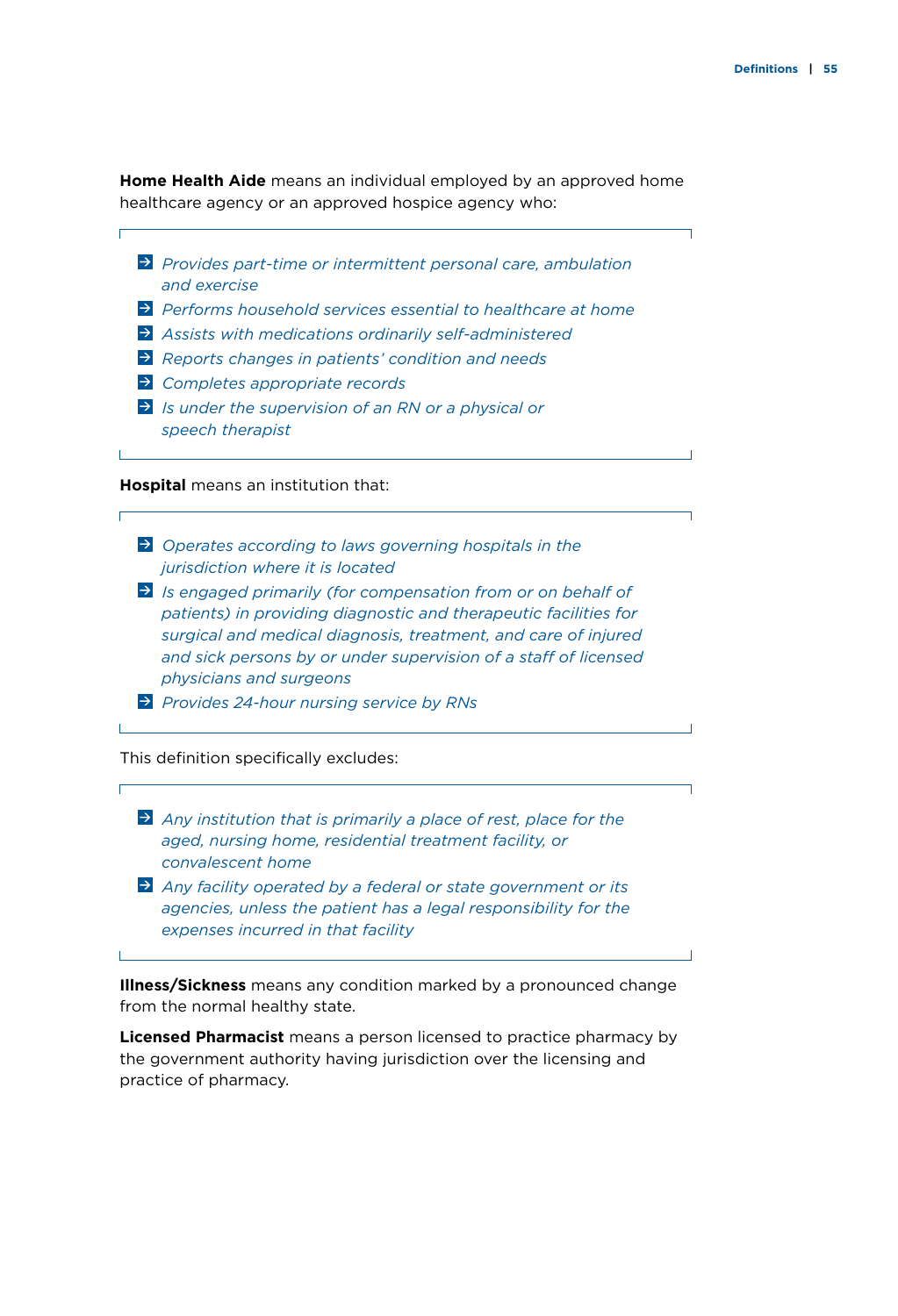$\blacksquare$ 

**Medically Necessary or Medical Necessity** means a procedure, service or supply that meets the following criteria and limitations:

- *It is appropriate to the diagnosis and/or treatment of the patient's illness or injury*
- *It is known to be effective in improving health outcomes for the patient's medical condition in accordance with sufficient scientific evidence and professionally recognized standards*
- *It represents the most economically efficient use of medical services and supplies that may be provided safely and effectively to the patient*
- *It is not primarily for the convenience of the patient or provider*
- *When applied to an inpatient, it cannot safely be provided to the patient as an outpatient*

A service or supply may be medically necessary in part only.

The fact a procedure, service or supply may be furnished, prescribed, recommended or approved by a physician or other covered provider does not, of itself, make it medically necessary under the terms of the plan.

**Naturopath** means a naturopath licensed in the state where services are performed and practicing within the scope of their license.

**Occupational Therapist** means a person licensed in the state where their services are performed and practicing within the scope of their license.

**Physical Therapist** means a person licensed in the state where their services are performed and practicing within the scope of their license.

**Physician** means a physician or surgeon (MD, DO) licensed in the state where services are performed and practicing within the scope of their license.

**Preadmission Authorization** means calling First Choice to preapprove any physician-recommended nonemergency inpatient medical/surgical stay, and calling Optum Behavioral Health to preapprove any physicianrecommended nonemergency inpatient mental health stay, before admittance to a hospital.

**Preferred Provider** means a hospital, physician or other provider who has agreed to participate in the First Choice Health Network as a preferred provider; for mental health services means a hospital, physician or other provider who has agreed to participate in the Optum Behavioral Health network as a preferred provider.

**Retiree** means any person who meets the eligibility rules of the plan.

**Self-Inflicted Injuries** mean injury to one's self that is foreseeable and expected due to a deliberate and willful act.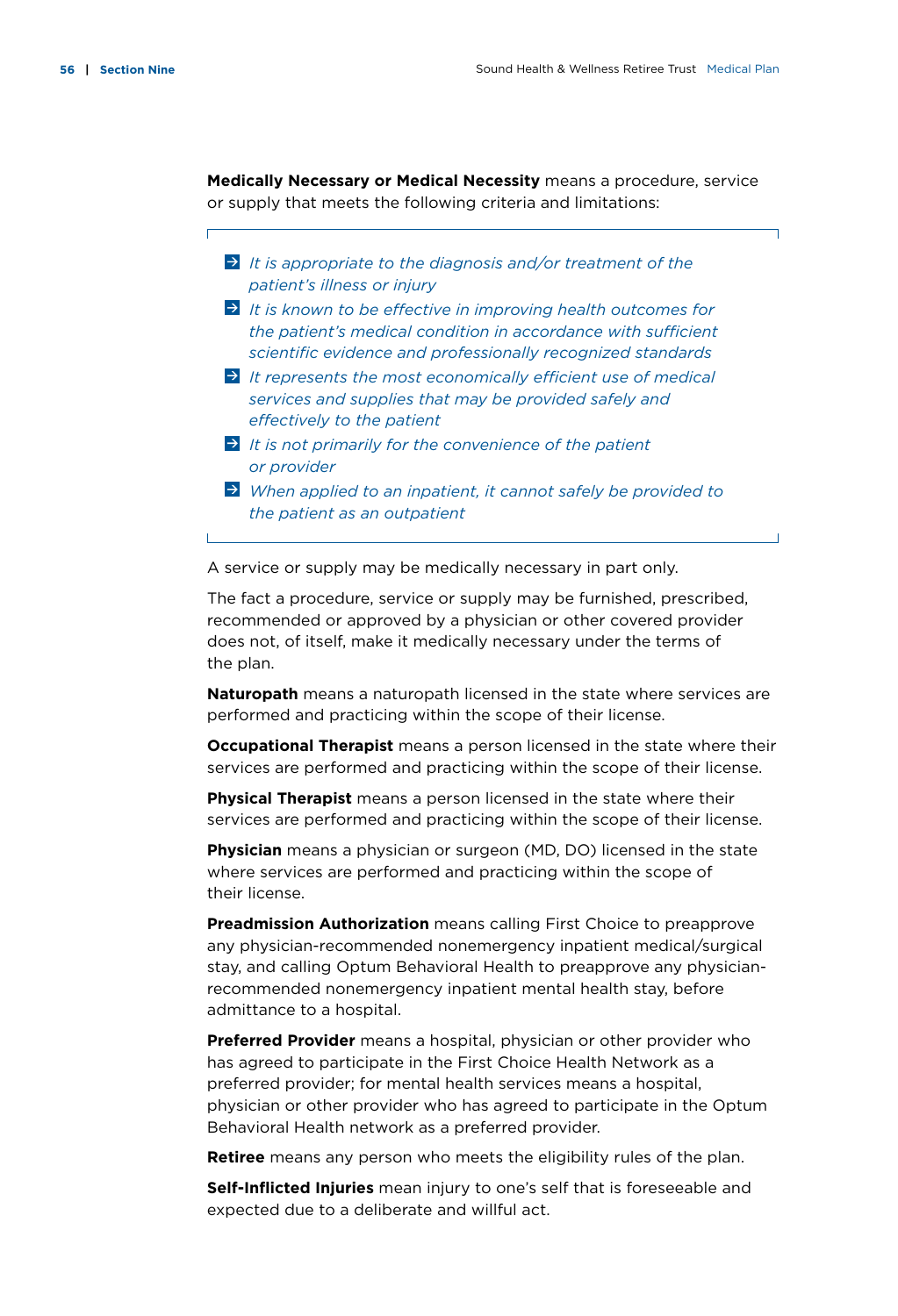**Skilled Nursing Facility** means a facility that provides primarily convalescent care for patients transferred from an accredited general hospital and is approved by the Joint Commission for Accreditation of Hospitals or by Medicare.

**Speech Therapist** means a person practicing within the scope of applicable regulatory laws.

**Spouse** is defined by the federal 1996 Defense of Marriage Act; coverage is provided for a spouse under a marriage legally recognized in the state of Washington which is between one man and one woman.

**Usual, Customary and Reasonable (UCR)** means one or all of the following will be considered to determine the actual amount payable for any given service or supply:

- *Usual fee the provider most frequently charges to most of their patients for a similar service or procedure*
- *Fees that fall within the customary range charged in a locality by most providers with similar training and experience for performing a similar service or procedure*
- *Fees resulting from unusual circumstances or complications requiring additional time, skill and experience in connection with a particular service or procedure*

This provision recognizes there will be differences in charges because of factors such as geographic location, provider skill and service complexity. The Trust will make the final determination on whether the fee is UCR.

For preferred providers, Usual, Customary and Reasonable charges are their contracted fee amount.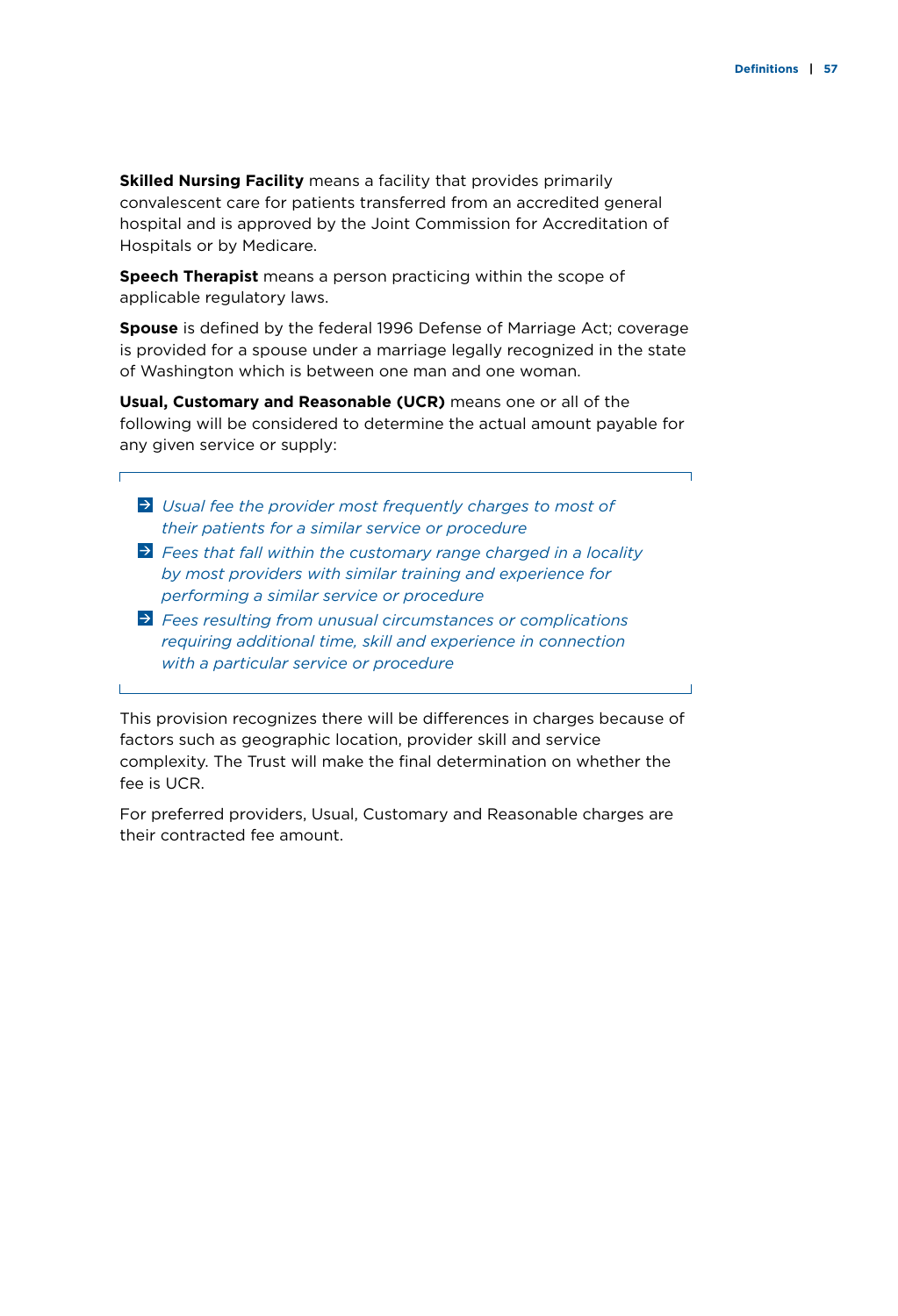# Summary Plan Description

## **Name of Plan**

This plan is the Health and Welfare Plan of the Sound Health & Wellness Retiree Trust.

The trust fund through which this plan is provided is known as the Retail Clerks Retiree Welfare Trust d.b.a. Sound Health & Wellness Retiree Trust.

## **Name, Address and Telephone Number of Board of Trustees**

This plan is sponsored and administered by a joint labor-management Board of Trustees, the name, address, and telephone number of which is:

*Board of Trustees of the Retail Clerks Retiree Welfare Trust c/o Zenith Administrators, Inc. 201 Queen Anne Avenue North Suite 100 Seattle, Washington 98109-4896 Telephone number: (206) 282-4500*

You can find out whether a particular employer or employee organization is a participating plan sponsor and, if so, the organization's address, by writing to the Trust. The Trust may make a reasonable charge to cover the cost of providing this information. You may want to ask the amount up front.

#### **Identification Numbers**

The employer identification number assigned by the Internal Revenue Service is EIN 91-1950259. The plan number is 502.

## **Type of Plan**

This plan can be described as a welfare plan providing medical and prescription drug benefits.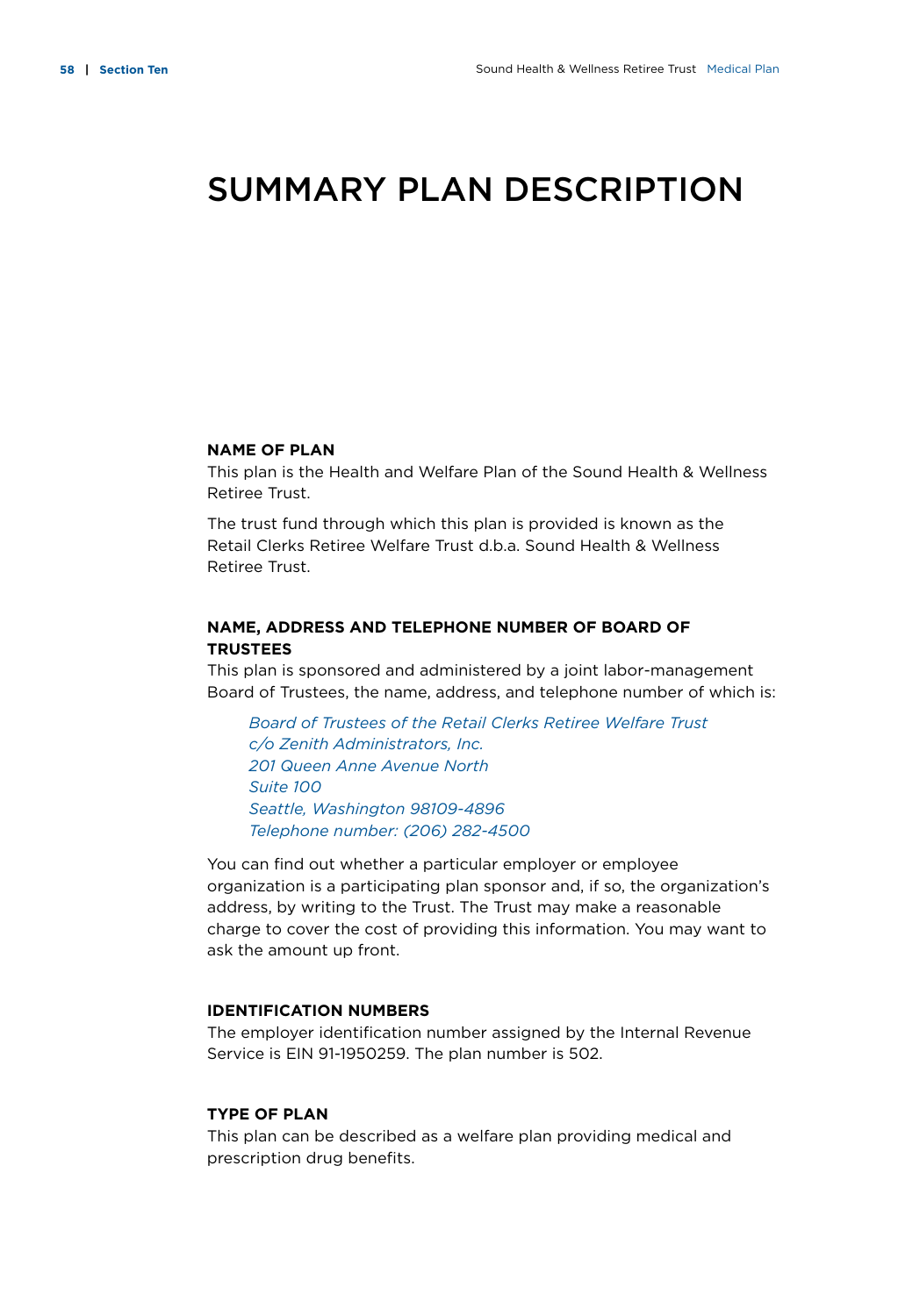## **Type of Administration**

This plan is administered by the Board of Trustees, with the assistance of Zenith Administrators, Inc., a contract administrative organization.

# **Name, Address and Telephone Number of Plan Administrator**

See information for Board of Trustees below.

### **Name and Address of Agent for Service of Process**

Each Trustee is an agent for accepting service of legal process on behalf of the Trust. Trustee names and addresses follow.

### **Names, Titles and Addresses of Trustees**

Employer Trustees Union Trustees

**Randy Zeiler** Allied Employers, Inc. 4030 Lake Washington Blvd. NE, Suite 201 Kirkland, WA 98033-7870

**Derrick Anderson** Haggen, Inc. 2211 Rimland Drive Bellingham, WA 98226

**Nathan Hyde** Albertsons, Inc. 250 Parkcenter Blvd. Boise, ID 83726

**Frank Jorgensen** Safeway, Inc. 1121 124th Ave. NE Bellevue, WA 98005

**Scott Klitzke Powers** Allied Employers, Inc. 4030 Lake Washington Blvd. NE, Suite 201 Kirkland, WA 98033-7870

**Carl Wojciechowski** Fred Meyer, Inc. 3800 SE 22nd Ave. Portland, OR 97202

**Diane Zahn** UFCW Local No. 21 5030 First Ave. S. Suite 200 Seattle, WA 98134

**David Blitzstein** UFCW International Union 1775 K Street NW Washington DC 20006

**Todd Crosby** UFCW Local No. 21 5030 First Ave. S. Suite 200 Seattle, WA 98134

**David Schmitz** UFCW Local No. 21 5030 First Ave. S. Suite 200 Seattle, WA 98134

**Michael J. Williams** UFCW Local No. 81 960 East Main Street Auburn, WA 98002

**Brenda Willis** UFCW Local No. 21 5030 First Ave. S. Suite 200 Seattle, WA 98134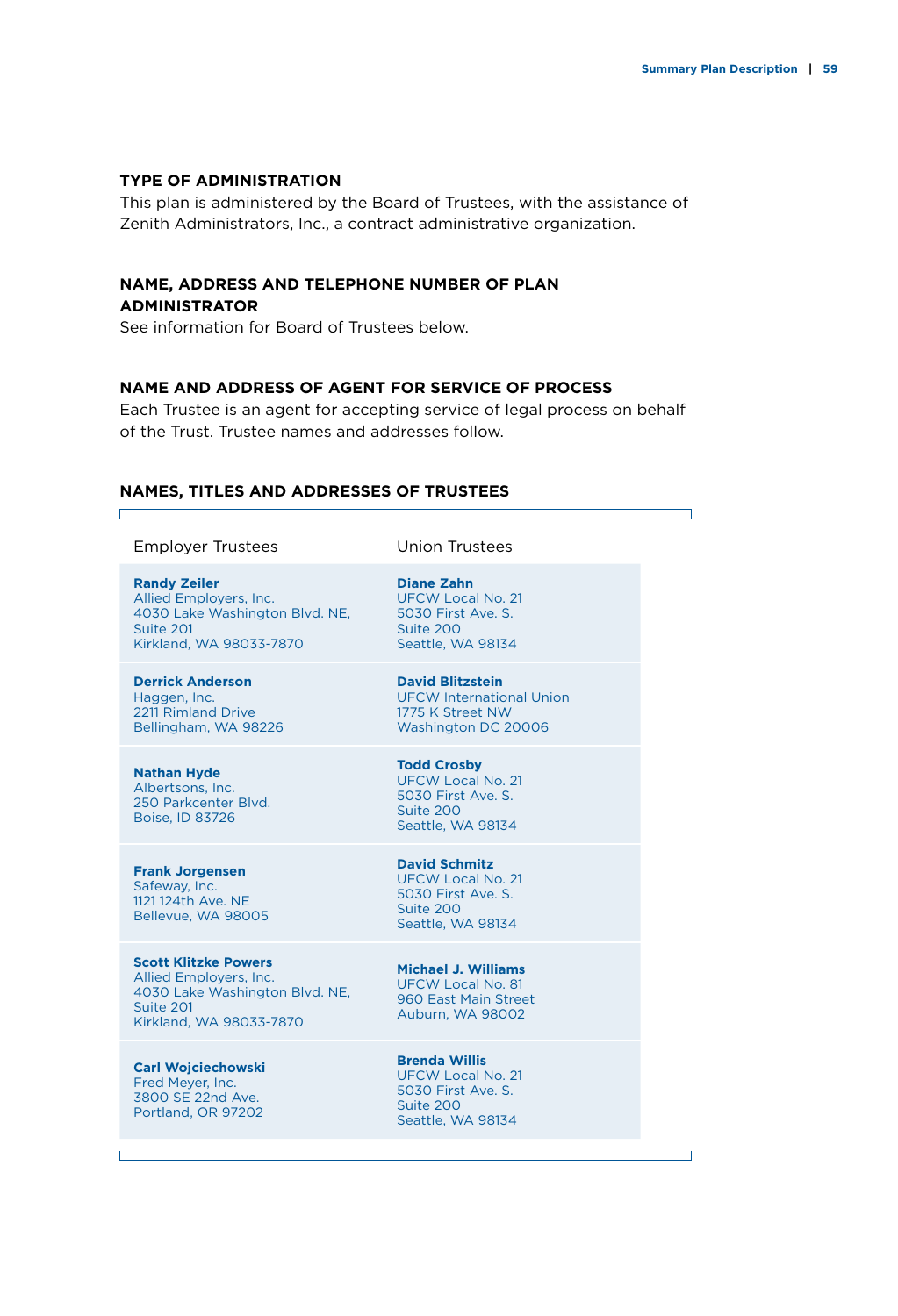## **Description of Collective Bargaining Agreements**

This plan is maintained under multiple collective bargaining agreements and the master health and welfare agreement. You may obtain copies by writing to the Trustees. The agreements also are available at the Trust Office, and at local union offices, with 10 days advance written request. The Trustees may make a reasonable charge to cover the cost of furnishing the agreements. You may want to ask the amount up front.

#### **Participation, Eligibility and Benefits**

The eligibility rules which determine which retirees and dependents are entitled to benefits are set forth on pages 6 to 12 of this booklet.

The benefits to which eligible retirees and dependents are entitled are set forth on pages 13 to 38 of this booklet.

# **Circumstances Which May Result in Ineligibility or Denial of Benefits**

The circumstances which may result in disqualification, ineligibility, denial, or loss of benefits appear throughout this booklet.

The Board of Trustees has the authority to terminate the Trust. The Trust will also terminate upon the expiration of all collective bargaining agreements and special agreements requiring contributions to the Trust. If the Trust terminates, any and all monies and assets remaining in the Trust, after payment of expenses, shall be used to continue benefits provided by the then existing benefit plans, until the monies and assets have been exhausted.

### **Source of Contributions**

This plan is funded in part through employer contributions, the amount of which is determined through collective bargaining between participating employers and labor organizations, as specified in the collective bargaining agreements and master health and welfare agreement. It is also funded in part by payments from participating retirees. Furthermore, COBRA self-payments are permitted as described on page 11 of this booklet. The amount of payments by participating retirees and the amount of COBRA self-payments are fixed from time to time by the Board of Trustees.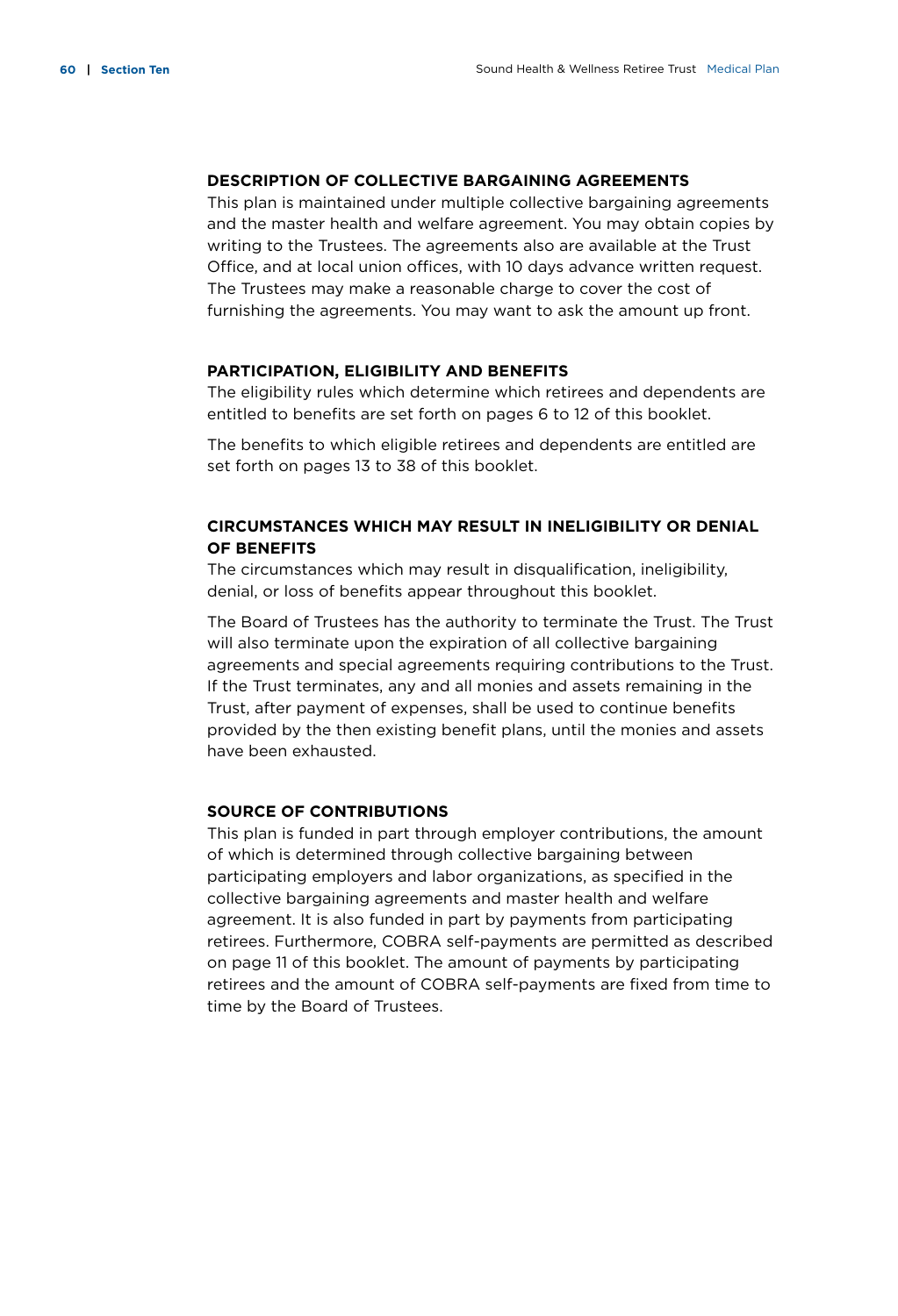٦

**Contract Contract** 

# **Entities Used for Accumulation of Assets and Payment of Benefits**

- *The employer contributions, the retiree payments and the COBRA self-payments are received and held by the Board of Trustees in the Sound Health & Wellness Retiree Trust, formerly known as the Retail Clerks Retiree Welfare Trust, to pay benefits and administrative expenses.*
- *The Trust PPO medical benefits are self-funded and paid according to the direct payment rules in this booklet.*
- *The Trust PPO prescription drug benefit is self-funded and administered by informedRx, Inc., 2441 Warrenville Road, Suite 610, Lisle, IL 60432-3642.*

## **End of Plan Year**

 $\Gamma$ 

This plan is on a fiscal year basis, ending March 31st.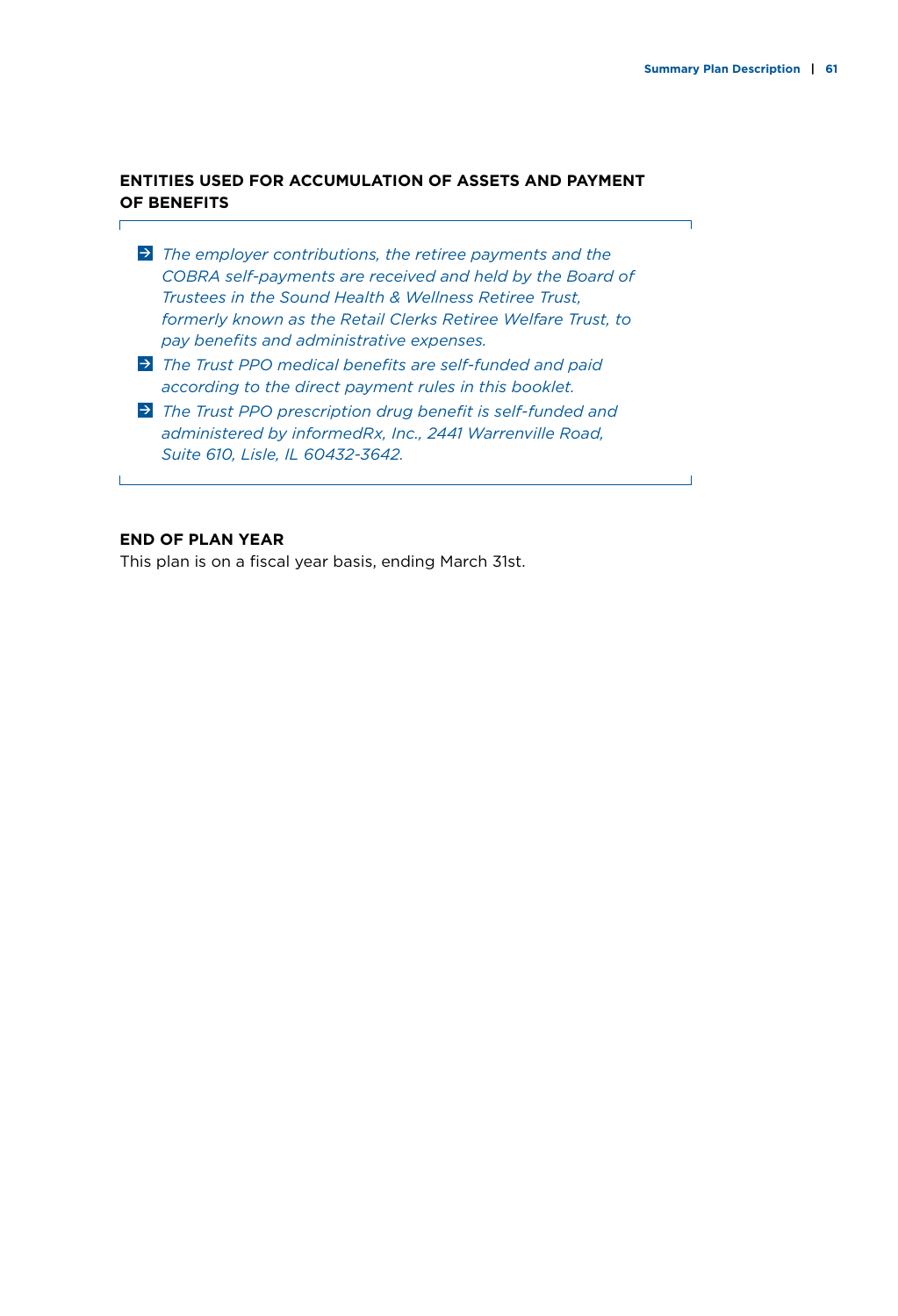# YOUR ERISA RIGHTS

As a Sound Health & Wellness Retiree Trust participant you are entitled to certain rights and protections under the Employee Retirement Income Security Act of 1974 (ERISA). ERISA provides that all plan participants be entitled to the following:

#### **Receive Information About Your Plan and Benefits**

- *Examine, without charge, at the plan's Trust Office and at other specified locations, such as worksites and union halls, all documents governing the plan, including insurance contracts and collective bargaining agreements, and a copy of the latest annual report (Form 5500 Series) filed by the plan with the U.S. Department of Labor and available at the Public Disclosure Room of the Employee Benefits Security Administration.*
- *Obtain, upon written request to the plan administrator, copies of documents governing plan operation, including insurance contracts and collective bargaining agreements, and copies of the latest annual report (Form 5500 Series) and updated summary plan description. The administrator may make a reasonable charge for the copies.*
- *Receive a summary of the plan's annual financial report. The plan administrator is required by law to furnish each participant with a copy of this summary annual report.*

## **Continue Health Plan Coverage**

г

 *Continue health coverage for yourself, spouse or other eligible dependents if there is a loss of plan coverage as a result of a qualifying event. You or your dependents may have to pay for this coverage. Review this summary plan description and documents governing the plan to learn your COBRA continuation coverage rights.*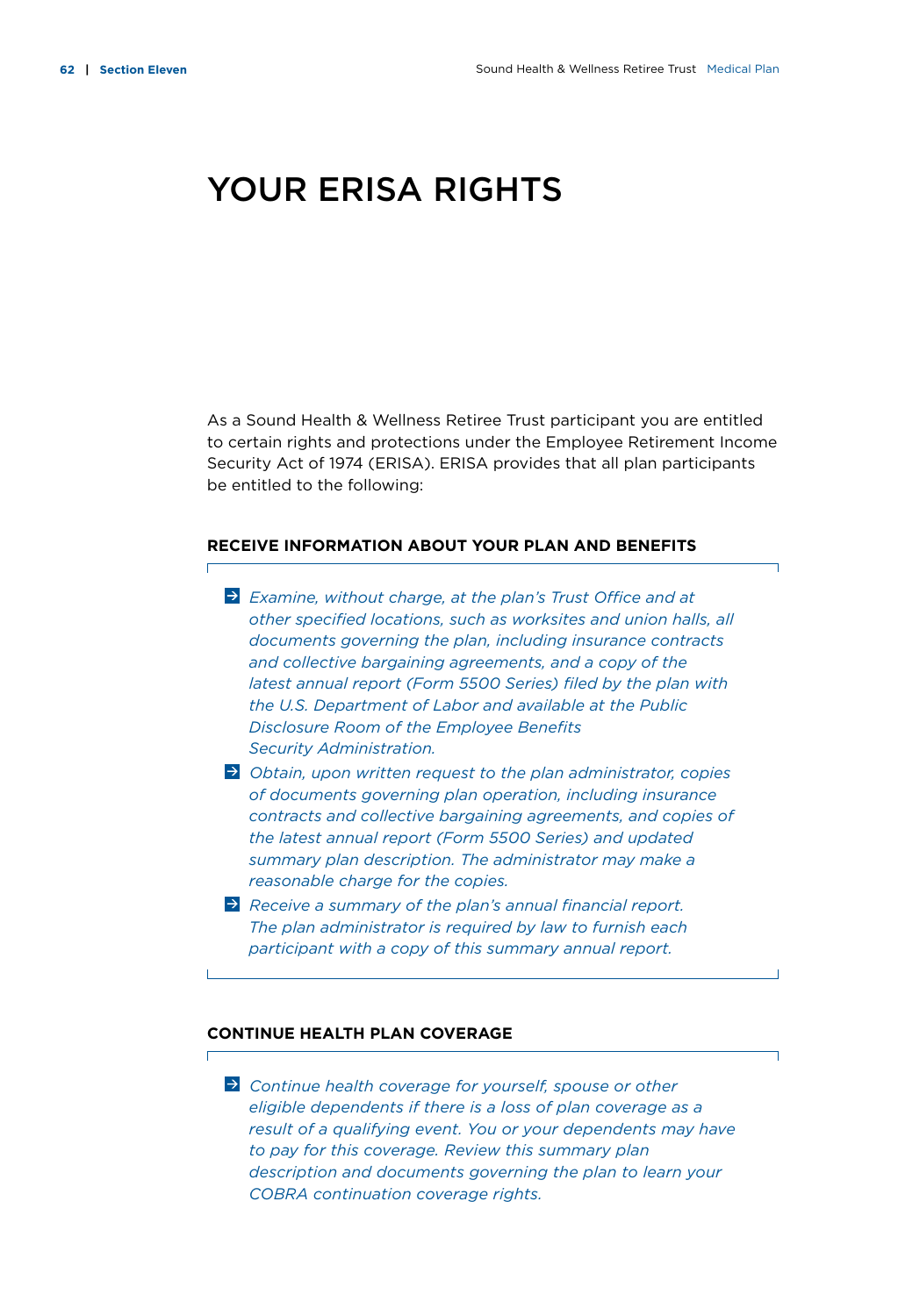*Reduce or eliminate exclusionary periods of coverage for preexisting conditions under your group health plan, if you have creditable coverage from another plan. You should receive a certificate of creditable coverage, free of charge, from your group health plan or health insurer when you lose coverage under the plan, become entitled to elect COBRA continuation coverage, when your COBRA continuation coverage ceases (if you request it before losing coverage), or if you request it up to 24 months after losing coverage. Without evidence of creditable coverage, you may be subject to a preexisting condition exclusion for 12 months (18 months for late enrollees) after your enrollment date in your new coverage.*

## **Prudent Actions by Plan Fiduciaries**

In addition to creating rights for plan participants ERISA imposes duties upon the people responsible for plan operation. The people who operate your plan, called "fiduciaries," have a duty to do so prudently and in the interest of you and other plan participants and beneficiaries. No one, including your employer, your union, or any other person, may fire you or otherwise discriminate against you in any way to prevent you from obtaining a health or welfare benefit or exercising your rights under ERISA.

# **Enforce Your Rights**

If your claim for a health or welfare benefit is denied or ignored, in whole or in part, you have a right to know why this was done, to obtain copies of documents relating to the decision without charge, and to appeal any denial, all within certain time schedules.

Under ERISA, there are steps you can take to enforce the above rights. For instance, if you request materials from the Plan and do not receive them within 30 days, you may file suit in a federal court. In such a case, the court may require the plan administrator to provide the materials and pay you up to \$110 a day until you receive them, unless the materials were not sent because of reasons beyond the administrator's control. If your claim for benefits is denied or ignored, in whole or in part, you may file suit in a state or federal court. In addition, if you disagree with the plan's decision or lack of decision concerning the qualified status of a domestic relations order or a medical child support order, you may file suit in federal court.

If it should happen that plan fiduciaries misuse the plan's money, or if you are discriminated against for asserting your rights, you may seek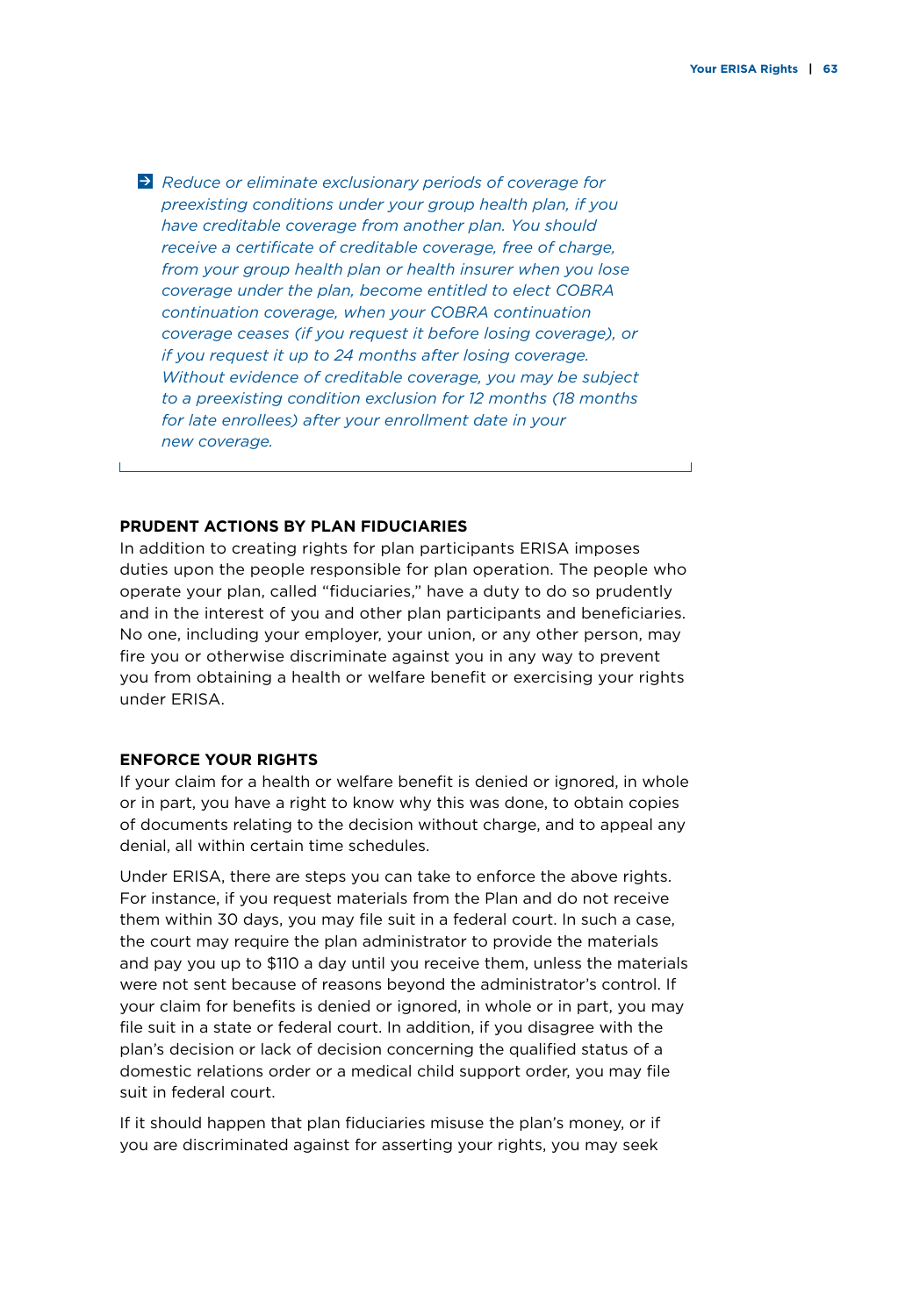assistance from the U.S. Department of Labor, or you may file suit in a federal court. The court will decide who should pay court costs and legal fees. If you are successful the court may order the person you have sued to pay these costs and fees. If you lose, the court may order you to pay these costs and fees, for example, if it finds your claim is frivolous.

## **Assistance With Your Questions**

If you have any questions about your plan, you should contact the Trust Office. If you have any questions about this statement or about your rights under ERISA, or if you need assistance in obtaining documents from the plan administrator, you should contact the nearest office of the Employee Benefits Security Administration, U.S. Department of Labor, listed in your telephone directory or the Division of Technical Assistance and Inquiries, Employee Benefits Security Administration, U.S. Department of Labor, 200 Constitution Avenue N.W., Washington, D.C. 20210. You may also obtain certain publications about your rights and responsibilities under ERISA by calling the publications hotline of the Employee Benefits Security Administration at (866) 444-3272.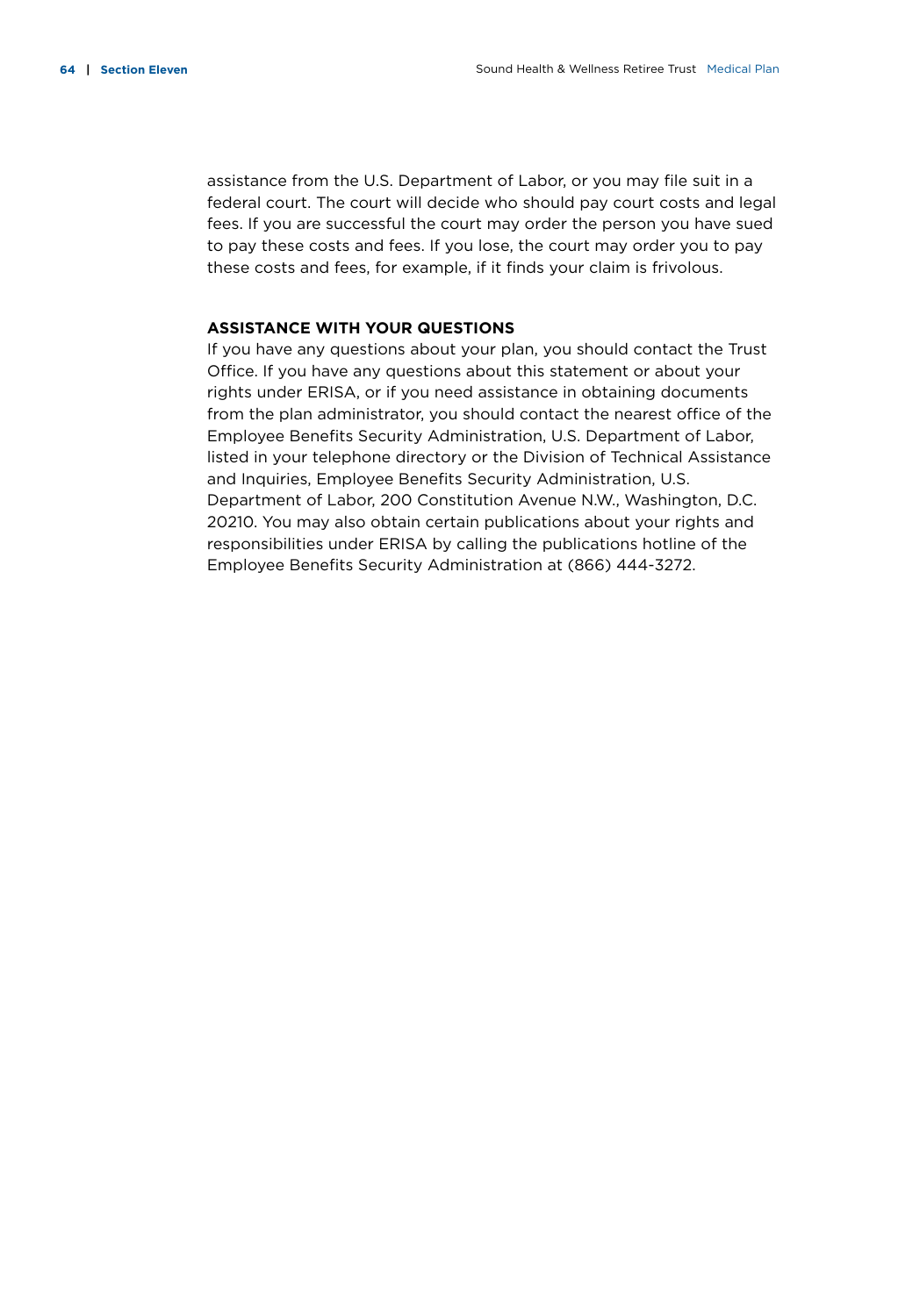# Notice of Privacy Practices (HIPAA)

This notice describes how medical information about you may be used and disclosed and how you can get access to this information. Please review it carefully.

### **Use and Disclosure of Health Information**

Pursuant to regulations issued by the federal government, the Trust is providing you this Notice about the possible uses and disclosures of health information about you. Your health information is information that constitutes protected health information as defined in the Privacy Rule of the Administrative Simplification provision of the Health Insurance Portability and Accountability Act of 1996 (HIPAA). The Trust has established a policy to guard against unnecessary disclosure of your health information. *The following summarizes the circumstances under which and purposes for which your health information may be used and disclosed:*

 *To make or obtain payment. The Trust may use or disclose your health information to make payment to or collect payment from third parties, such as other health plans or providers, for the care you receive.* 

*For example, the Trust may provide information regarding your coverage or healthcare treatment to other health plans to coordinate payment of benefits.*

 *To facilitate treatment. The Trust may disclose information to facilitate treatment which involves the provision, coordination or management of healthcare or related services.*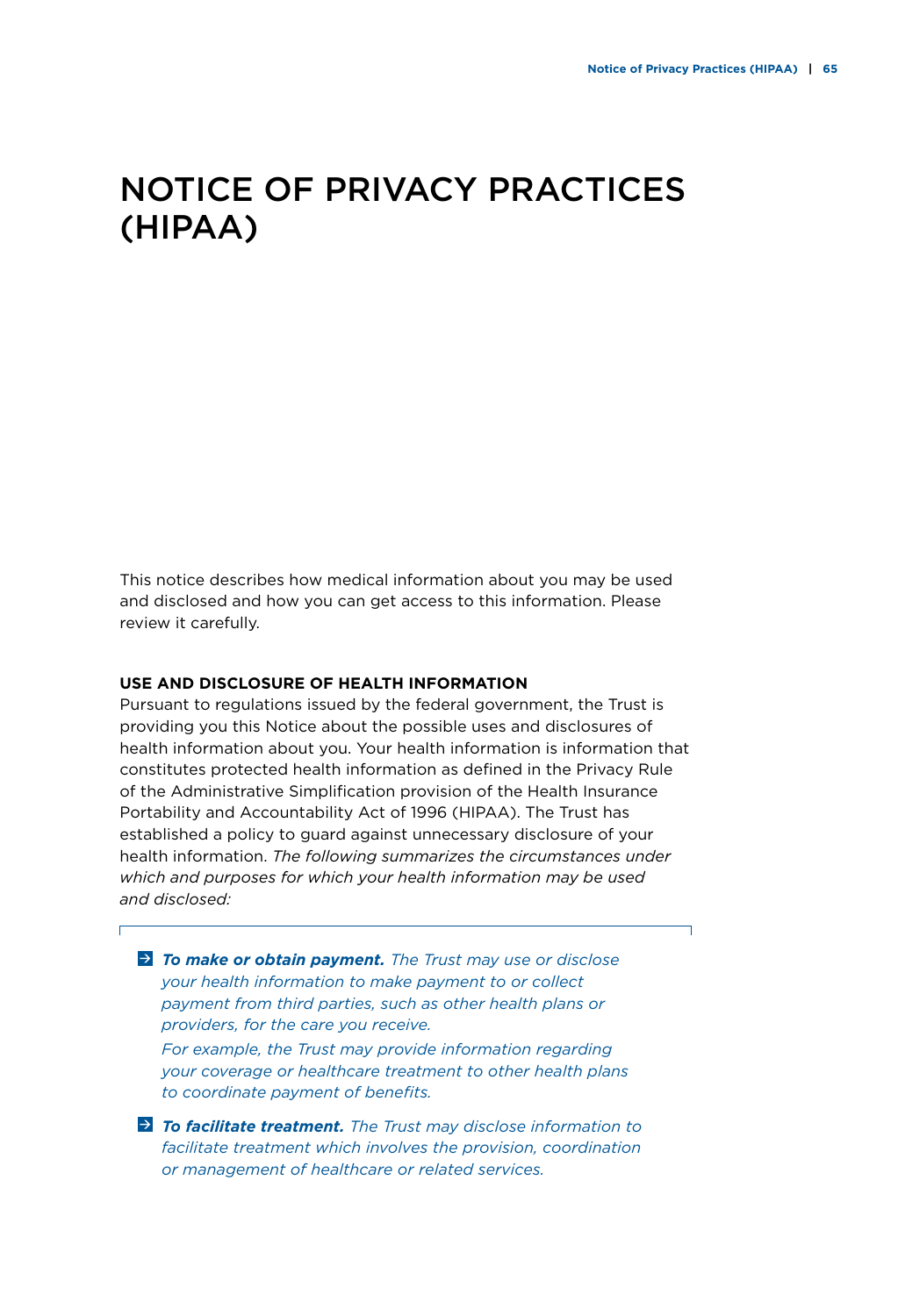*To conduct healthcare operations. The Trust may use or disclose health information for its own operations to facilitate the administration of the Trust and as necessary to provide coverage and services to all of the Trust's participants. Healthcare operations include such activities as:*

- *• Contacting healthcare providers and participants with information about treatment alternatives and other related functions*
- *• Clinical guideline and protocol development*
- *• Case management and care coordination*
- *• Activities designed to improve health or reduce healthcare costs*
- *• Underwriting, premium rating or related functions to create, renew or replace health insurance or health benefits*
- *• Business management and general administrative activities of the Trust, including customer service and resolution of internal grievances, review and auditing, including compliance reviews, medical reviews, legal services and compliance programs, quality assessment and improvement activities, business planning and development, including cost management and planning-related analyses and formulary development*

*For example, the Trust may use your health information to conduct case management, quality improvement and utilization review or to engage in customer service and the resolution of claim appeals.*

 *In connection with judicial and administrative proceedings. If required or permitted by law, the Trust may disclose your health information in the course of any judicial or administrative proceeding in response to an order of a court or administrative tribunal, as expressly authorized by such order or in response to a subpoena, discovery request or other lawful process. The Trust will make reasonable efforts either to notify you about the request or to obtain an order protecting your health information.*

### *When legally required for law enforcement purposes.*

*The Trust will disclose your health information when required to do so by any federal, state or local law. In addition, as permitted or required by law, the Trust may disclose your health information to a law enforcement official for certain law enforcement purposes including, but not limited to, if the Trust has a suspicion that your death was the result of criminal conduct or in an emergency to report a crime.*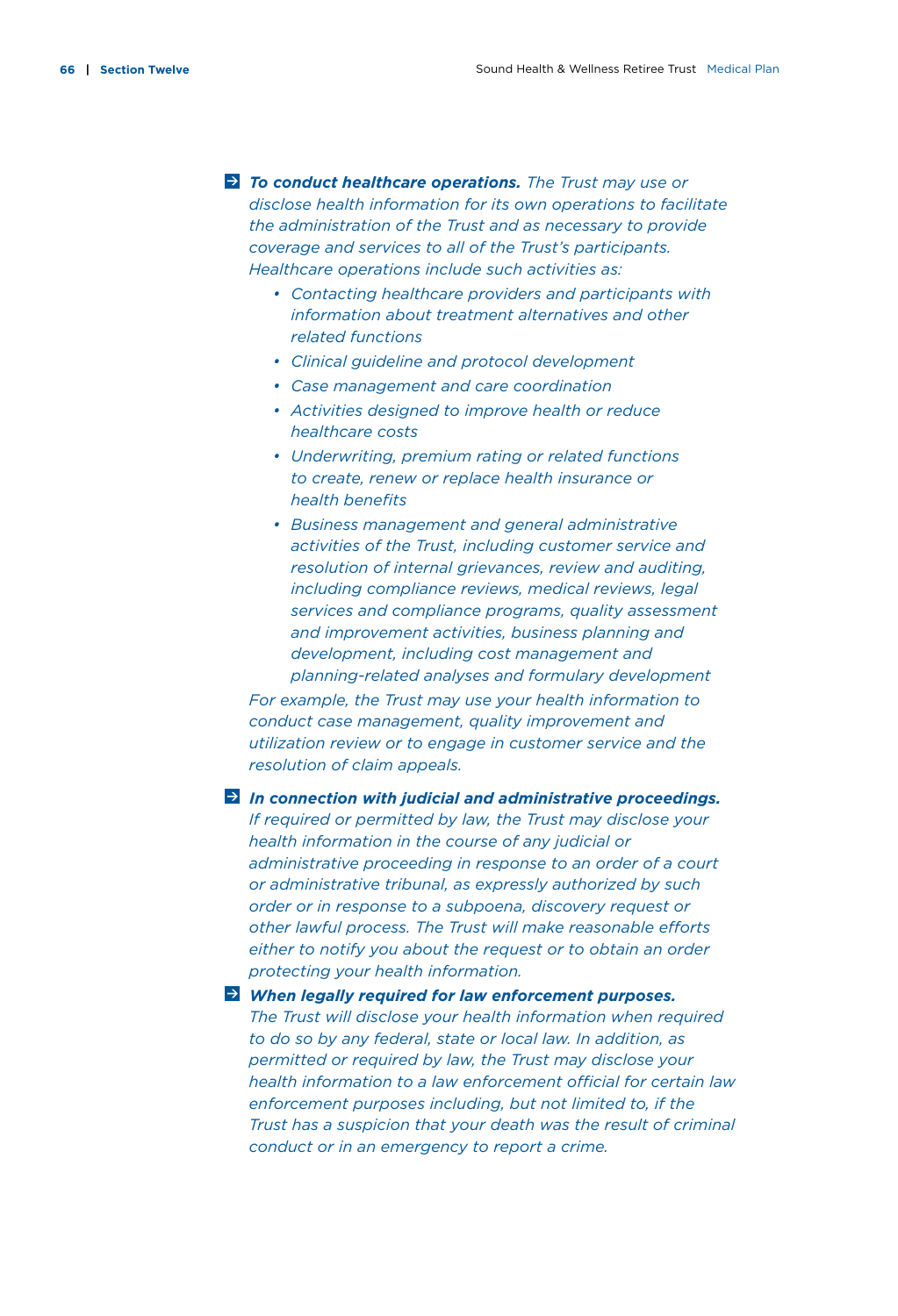- *For treatment alternatives. The Trust may use and disclose your health information to tell you about or recommend possible treatment options or alternatives that may be of interest to you.*
- *For distribution of health-related benefits and services. The Trust may use or disclose your health information to provide to you health-related benefit and service information that may be of interest to you.*
- *For disclosure to the plan trustees. The Trust may disclose your health information to the Board of Trustees and necessary advisors for plan administration functions performed by the Board of Trustees on behalf of the Trust, such as those listed in this summary, or to handle claim appeals, solicit bids for services, or modify, amend or terminate the plan.*
- *To conduct health oversight activities. The Trust may disclose your health information to a health oversight agency for authorized activities including audits, civil, administrative or criminal investigations, inspections, licensure or disciplinary action. The Trust, however, may not disclose your health information if you are the subject of an investigation and the investigation does not arise out of or is not directly related to your receipt of healthcare or public benefits.*
- $\Rightarrow$  In the event of a serious threat to health or safety. The Trust *may, consistent with applicable law and ethical standards of conduct, disclose your health information if the Trust, in good*  faith, believes disclosure is necessary to prevent or lessen a *serious and imminent threat to your health or safety or to the health and safety of the public.*
- *For specified government functions. In certain circumstances, federal regulations require the Trust to use or disclose your health information to facilitate specified government functions related to the military and veterans, national security and intelligence activities, protective services for the president and others, and correctional institutions and inmates.*
- *For workers' compensation. The Trust may release your health information to the extent necessary to comply with laws related to workers' compensation or similar programs.*

#### **Authorization to Use or Disclose Health Information**

Other than as previously stated, the Trust will not disclose your health information other than with your written authorization. If you have authorized the Trust to use or disclose your health information, you may revoke that authorization in writing at any time.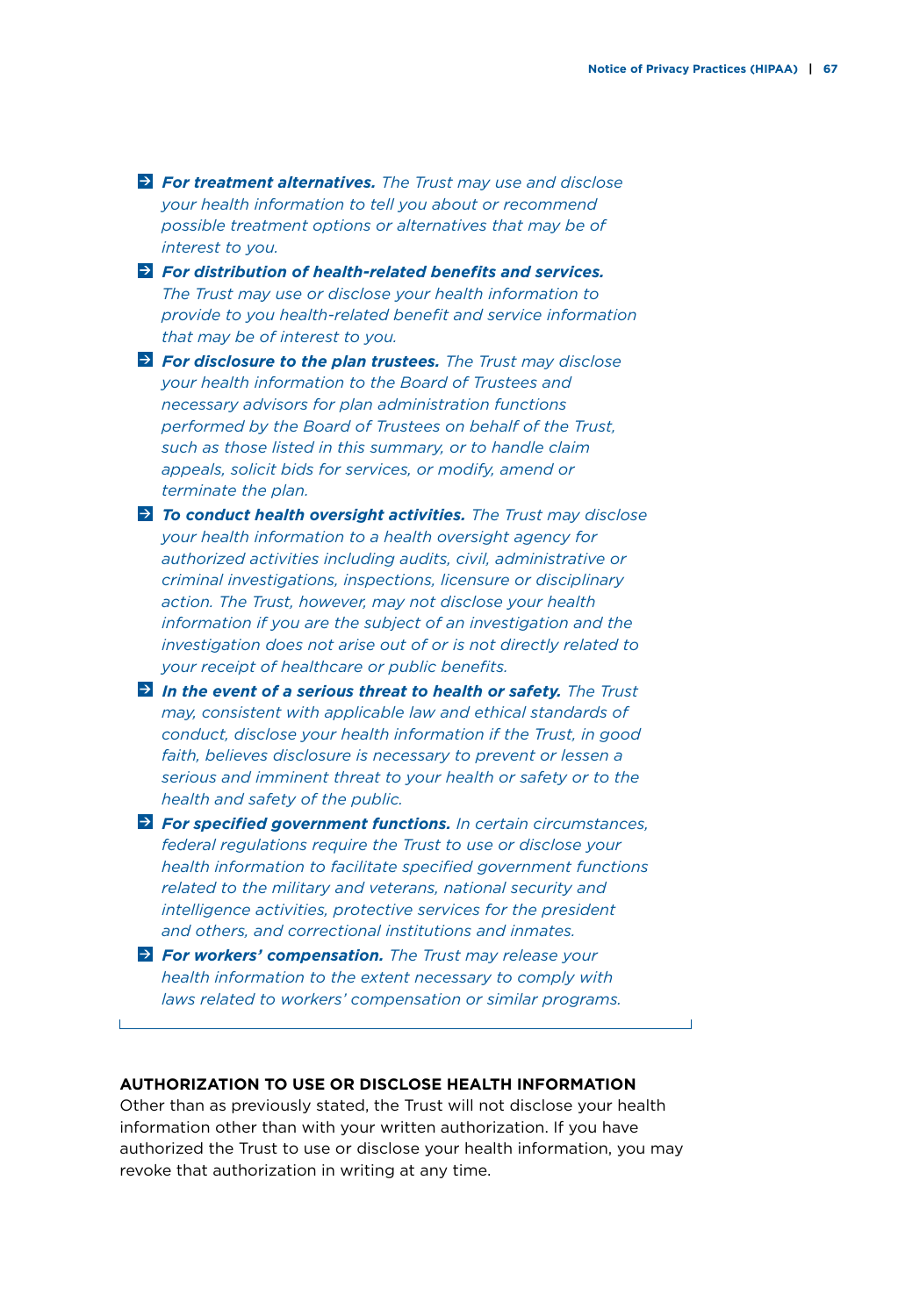In addition, your written authorization will generally be required before the plan will use or disclose psychotherapy notes. Psychotherapy notes are separately filed notes about your observations with your mental health professional during a counseling session. They do not include summary information about your mental health treatment. The plan may use and disclose such notes when needed to defend against litigation filed by you.

## **Your Rights With Respect to Your Health Information**

You have the following rights regarding your health information that the Trust maintains:

- *Right to request restrictions. You may request restrictions on certain uses and disclosures of your health information. You have the right to request a limit on the Trust's disclosure of your health information to someone involved in the payment of your care. However, the Trust is not required to agree to your request. If you wish to request restrictions, please make the request in writing to the Trust's Privacy Contact Person listed below.*
- *E* Right to receive confidential communications. You have the *right to request that the Trust communicate with you in a certain way if you feel the disclosure of your health information could endanger you. For example, you may ask that the Trust only communicate with you at a certain phone number or by email. If you wish to receive confidential communications, please make your request in writing to the individual identified as the Trust's Privacy Contact Person below. The Trust will attempt to honor your reasonable requests for confidential communications.*
- *Right to inspect and copy your health information. You have the right to inspect and copy your health information. A request to inspect and copy records containing your health information must be made in writing to the Privacy Contact Person listed below. If you request a copy of your health information, the Trust may charge a reasonable fee for copying, assembling costs and postage, if applicable, associated with your request.*
- *Right to amend your health information.* If you believe that *your health information records are inaccurate or incomplete, you may request that the Trust amend the records. That request may be made as long as the information is maintained by the Trust. A request for an amendment of records must be made in writing to the Trust's Privacy Contact Person listed below. The Trust may deny the request if it does not include a reasonable reason to support the amendment. The request also*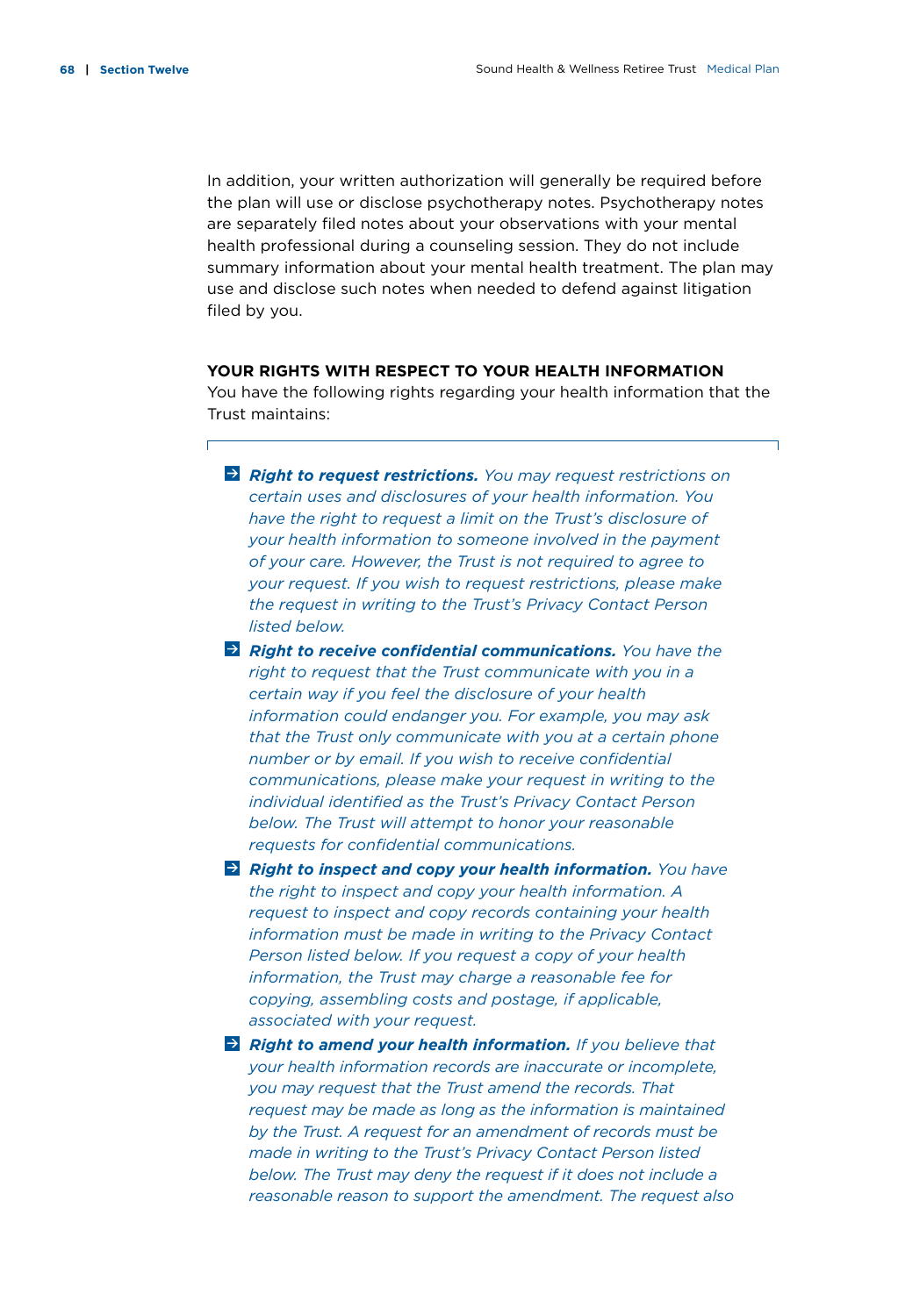*may be denied if your health information records were not created by the Trust, if the health information you are requesting be amended is not part of the Trust's records, if the health information you wish to amend falls within an exception to the health information you are permitted to inspect and copy, or if the Trust determines the records containing your health information are accurate and complete.*

*P Right to an accounting. You have the right to request a list of disclosures of your health information made by the Trust for any reason other than for treatment, payment or health operations. The request must be made in writing to the Privacy Contact Person listed below. The request should specify the period for which you are requesting the information, but may not start earlier than April 14, 2003, when the Privacy Rule became effective. Accounting requests may not be made for periods going back more than six years. The Trust will provide the first accounting you request during any 12 month period without charge. Subsequent accounting requests may be subject to a reasonable cost-based fee. The Trust will inform you in advance of the fee, if applicable.*

*Right to a paper copy of this notice. You have a right to request and receive a paper copy of this Notice at any time, even if you have received this Notice previously or agreed to receive the Notice electronically. To obtain a paper copy, please contact the Privacy Contact Person listed below. You also may obtain a copy of the current version of the Trust Notice at www.soundhealthwellness.com.*

## **Privacy Contact Person/Privacy Official**

To exercise any of these rights related to your health information, contact:

*Contact Person Sound Health & Wellness Retiree Trust 201 Queen Anne Ave. N. Suite 100 Seattle, WA 98109-4896 Phone (206) 352-9730 or (866) 277-3927 Fax (206) 285-1701 Contactperson@zenithadmin.com*

The Trust has also designated the Client Service Manager as its Privacy Official. This person has the same address and phone/fax numbers as listed above.